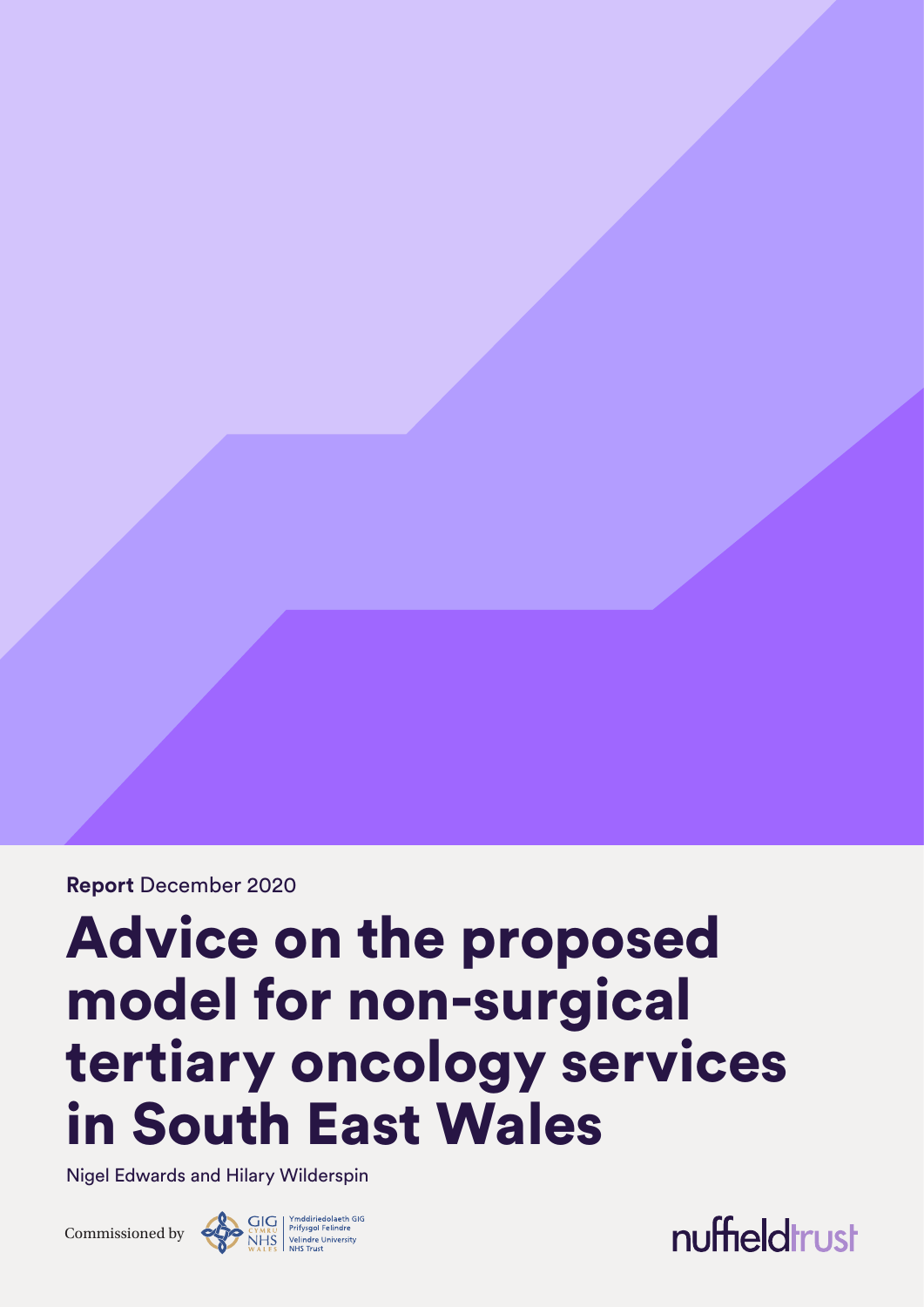# **Contents**

**[1](#page-2-0)**

**[2](#page-10-0)**

**[3](#page-15-0)**

**4**

**5**

**6**

**7**

| <b>Key points</b>                                                                          | $\overline{2}$ |
|--------------------------------------------------------------------------------------------|----------------|
| <b>List of abbreviations</b>                                                               | 6              |
| <b>Introduction</b>                                                                        | $\overline{7}$ |
| <b>Background</b>                                                                          | 12             |
| <b>What do patients value?</b>                                                             | 22             |
| Looking forward $-$ the cancer system in<br><b>South East Wales</b>                        | 24             |
| <b>Building research excellence</b>                                                        | 36             |
| <b>Cancer planning in South East Wales</b>                                                 | 43             |
| <b>Conclusions</b>                                                                         | 44             |
| Appendix 1: The potential for co-located services                                          | 47             |
| Appendix 2: Requirements of the acute oncology model<br>agreed by the CCLG in October 2020 | 53             |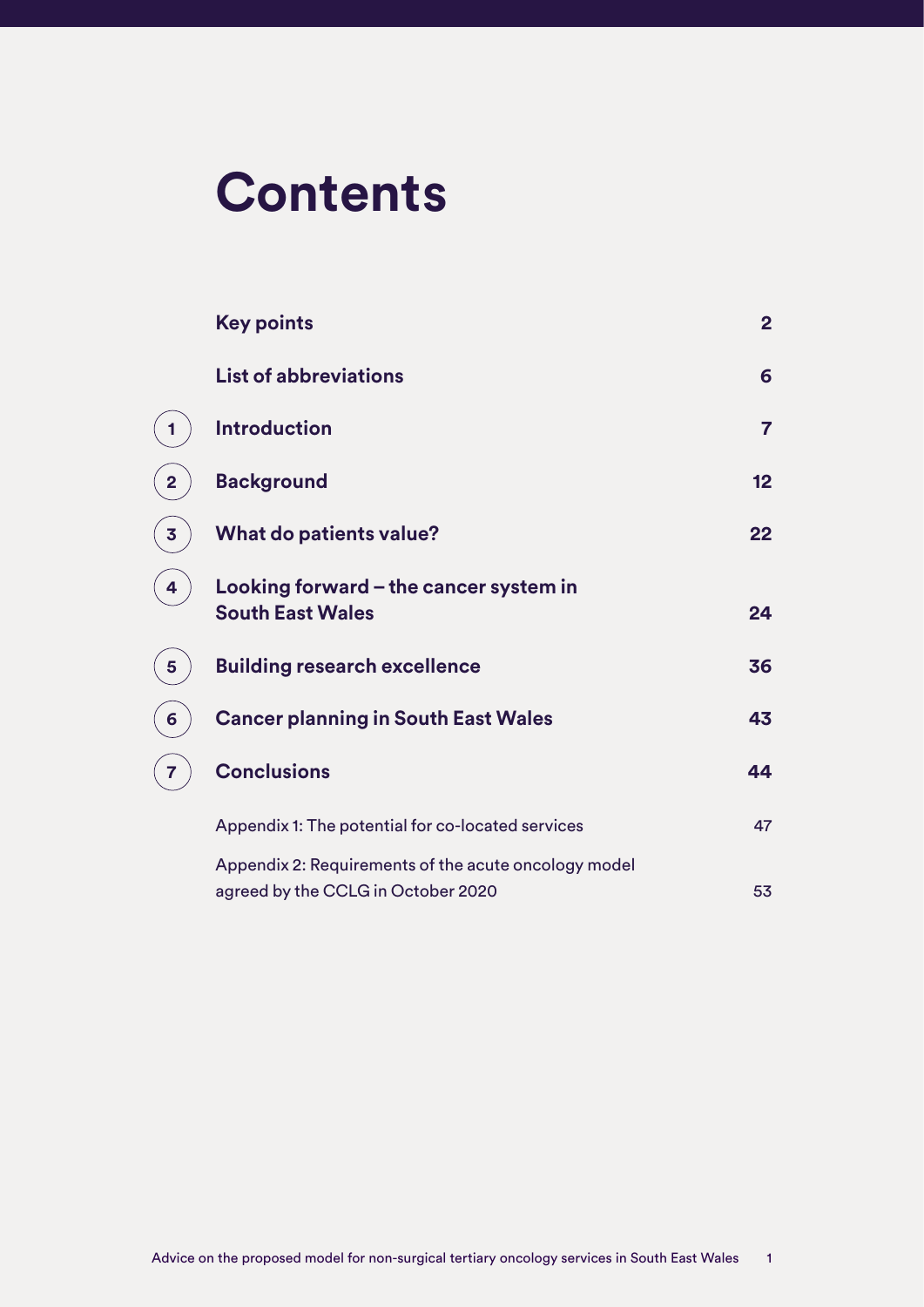$\binom{2}{\frac{3}{\frac{4}{\frac{6}{\sqrt{2}}}}$  $\binom{2}{\frac{3}{\frac{4}{\frac{6}{\sqrt{2}}}}$  $\binom{2}{\frac{3}{\frac{4}{\frac{6}{\sqrt{2}}}}$  $\binom{2}{\frac{3}{\frac{4}{\frac{6}{\sqrt{2}}}}$  $\binom{2}{\frac{3}{\frac{4}{\frac{6}{\sqrt{2}}}}$  $\binom{2}{\frac{3}{\frac{4}{\frac{6}{\sqrt{2}}}}$  $\binom{2}{\frac{3}{\frac{4}{\frac{6}{\sqrt{2}}}}$  $\binom{2}{\frac{3}{\frac{4}{\frac{6}{\sqrt{2}}}}$  $\binom{2}{\frac{3}{\frac{4}{\frac{6}{\sqrt{2}}}}$ 

# <span id="page-2-0"></span>**Key points**

### **Need for action**

- Action is needed to improve cancer services across South East Wales: a high proportion of accommodation at the existing Velindre Cancer Centre (VCC) is non-compliant with statutory requirements and creates challenges in maintaining high levels of patient safety and experience.
- Furthermore, the existing centre does not have the future-proofing needed to deal with a growing cancer population with increasingly complex health needs.
- Solutions to the immediate issues facing cancer services across the region, and at VCC in particular, are required now, rather than at an indeterminate point in the future.

### **Co-location, the new VCC and future strategic opportunities**

- Our experts and a number of interviewees pointed out the trend for single specialty hospitals, and other focussed institutions such as cancer hospitals, to be co-located on acute sites, often at a teaching hospital.
- We explored the potential for creating VCC at University Hospital Wales (UHW) but we have concluded that full co-location will not be an option for some considerable time.
- Importantly, there are future strategic development opportunities provided by the development of a flexible new VCC and proposed developments in Cardiff and the wider region. Working together over a 15- or 20-year window, the health system should look to exploit these development opportunities.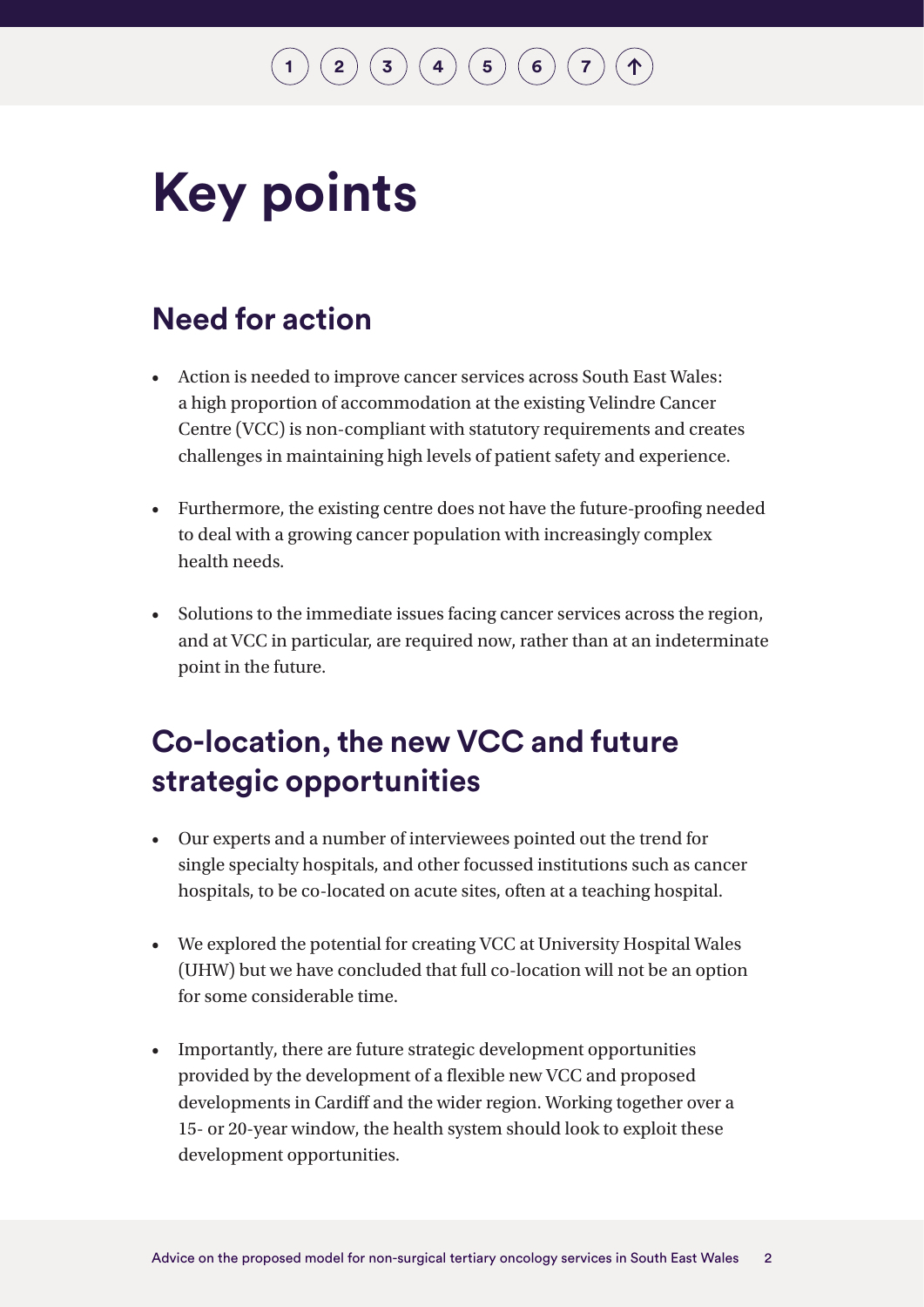# **[1](#page-7-0) [2](#page-12-0) [3](#page-22-0) [4](#page-24-0) [5](#page-36-0) [6](#page-43-0) [7](#page-44-0)**

- Therefore, a flexible design for the new building will be required to accommodate these opportunities and future developments such as new haemato-oncology, endoscopy and other diagnostics capacity. The design should also ensure that the full potential of digital technology is exploited.
- Given this and the urgent need at Velindre, the proposed solution of a network model supported by a cancer centre focussed on high-volume ambulatory care represents a reasonable way forward. With a number of service changes detailed below, this can offer a safe and high-quality service that provides a good patient experience.

### **Inpatient care**

- The VCC model should not admit patients to VCC who are at risk of major escalation. Changes in the admission criteria and overnight cover are currently being developed. Admissions and transfers to acute care should be kept under regular review and refined. This may reduce the requirement for inpatient beds but would create other opportunities for VCC to offer ambulatory care and diagnostic services.
- Each local health board (LHB) needs to develop a plan for oncology support for unscheduled cancer patient admissions and acute oncology assessment of known cancer patients, with inpatient admission as an option. This approach will mitigate the risks for inpatients across the network.
- Alongside UHW provision of acute oncology care, an enhanced research hub should also be developed as part of the research network model. This will allow many of the benefits of a co-located model to be achieved.
- The pathways to support inter-specialty referral need to be improved across all sites. This needs to include interventional radiology which will need to be expanded over time.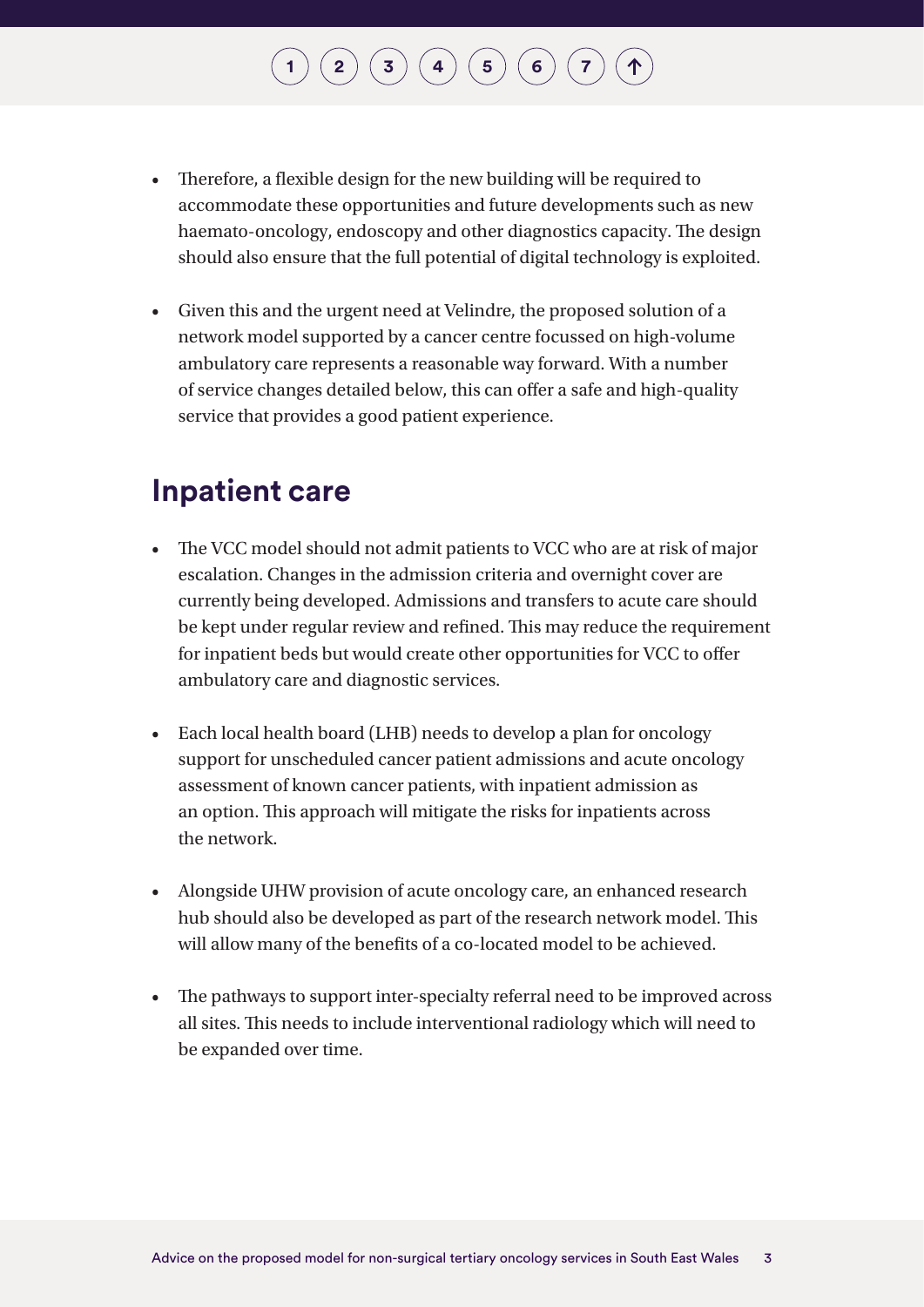### **Ambulatory care**

- While a lot of focus has been on the risks of inpatient care, the majority of patients using VCC are outpatients and day cases and they greatly value the environment and culture of Velindre and convenience in terms of travel and parking.
- The satellite radiotherapy and proposals to further develop a more rational distribution of ambulatory care across the region is a sensible direction of travel that will improve equity of provision and access.
- Ambulatory care at VCC should be expanded to include systemic anti-cancer therapy and other ambulatory services for haemato-oncology patients and more multidisciplinary joint clinics. Consideration should be given to expanding a range of other diagnostic services, including endoscopy at the new VCC.

### **Building the network**

- The network solution being developed offers a number of benefits, including care provided closer to home for patients, a much better environment for patients cared for at Velindre, improved oncology support for emergency care in the district general hospitals, more opportunities for multidisciplinary research, and greater equity and coordination of care across the system.
- The development of acute oncology services in each LHB is a priority and will help support reductions in acute admissions across the network. A common dataset is required to support the planning of these services.
- Each LHB needs to ensure that there is a plan for providing oncology advice and support for patients admitted via A&E, and for acute oncology assessment of known cancer patients presenting with symptoms/toxicities, with inpatient admission provided as an option on a district general hospital site if needed. The assessment service model should provide for multi-disciplinary input, in particular from palliative care, specialist nursing and allied health professionals.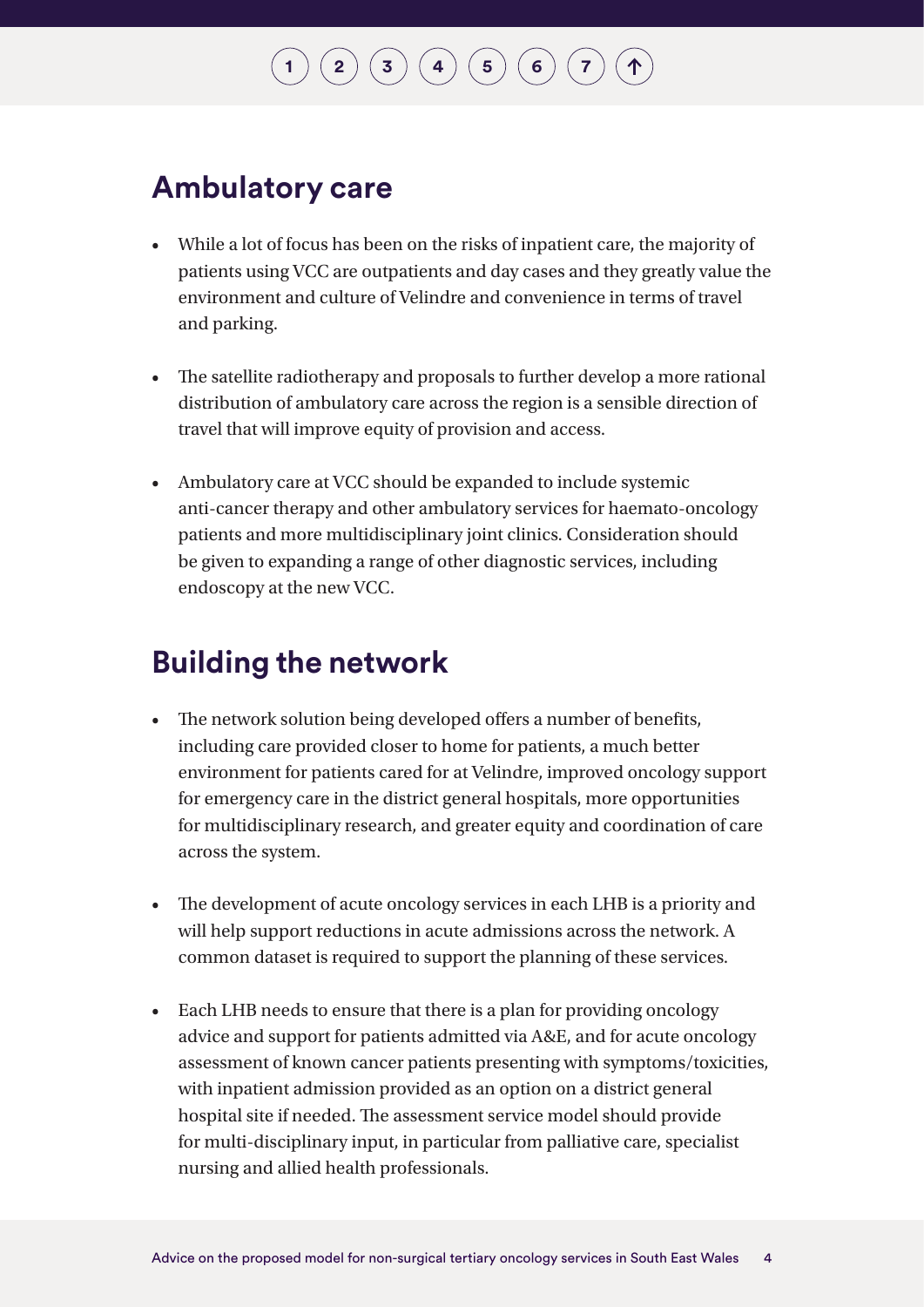# **[1](#page-7-0) [2](#page-12-0) [3](#page-22-0) [4](#page-24-0) [5](#page-36-0) [6](#page-43-0) [7](#page-44-0)**

- The Velindre@ model should complement acute oncology services in the LHBs and should aim to bring solid tumour and haemato-oncology ambulatory services together. Further work is required to describe capacity and operational requirements, the interface with acute services, and the wider pattern of ambulatory care.
- Developing and operating a network is not easy and there are workforce and organisational development implications that require urgent attention. This should include the development of a workforce strategy.

### **Research**

- The acute unit recommended for UHW should also form a hub for research activity and include collaboration with haemato-oncology research as part of the networked model.
- Finalising the refreshed research strategy supplemented by external peer review is a priority, and further work is required to fully take advantage of the networked model.
- The importance of multidisciplinary research and ensuring the involvement of all locations will be very important.

### **Planning**

• There are significant opportunities from planning all cancer services in a more integrated way rather than the silos that currently exist. The planning approach for cancer services in South East Wales needs to be reviewed and improved. In particular, the coordination of strategy, the use of a common dataset and the leadership of the process all need to be strengthened.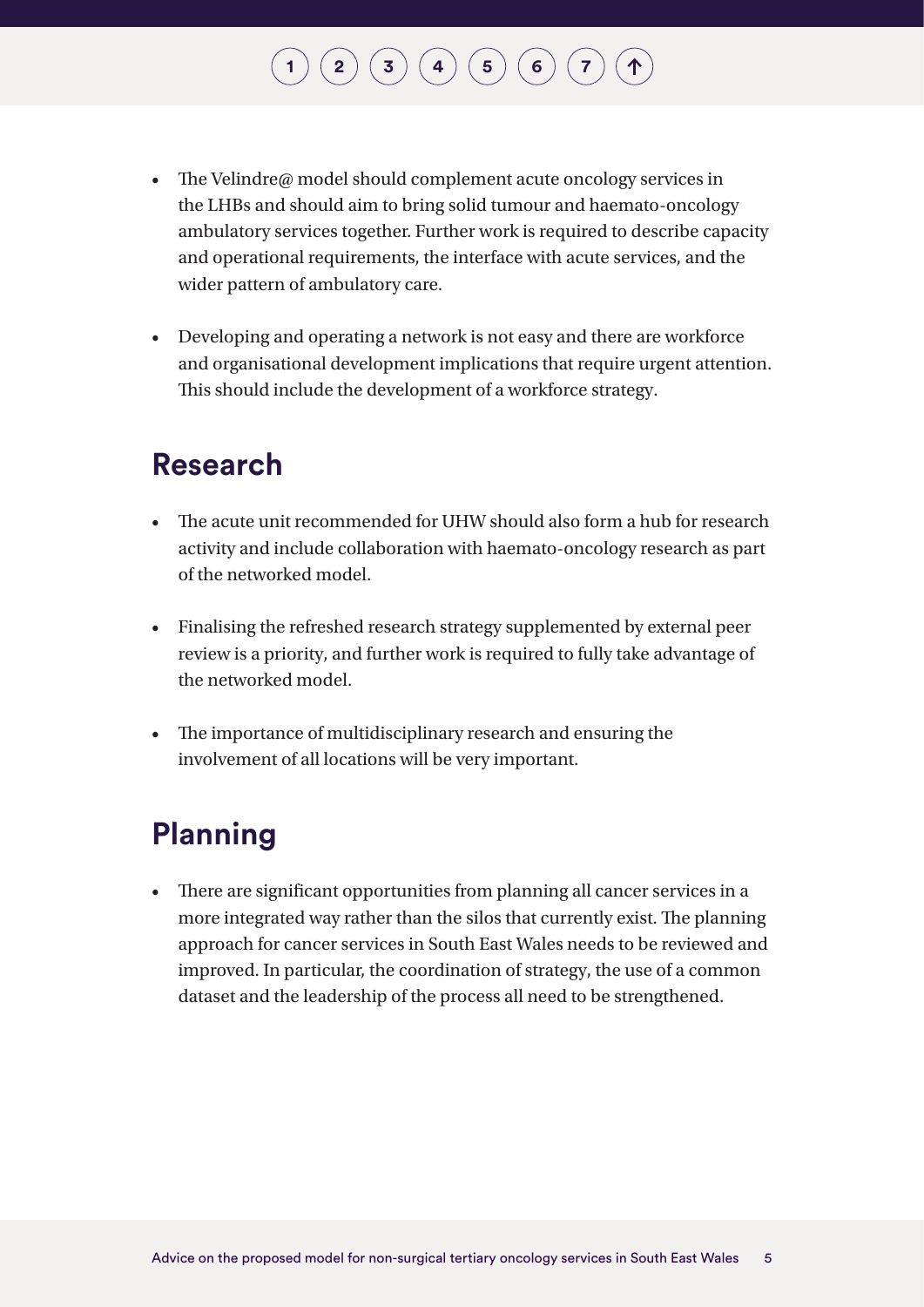# **[1](#page-7-0) [2](#page-12-0) [3](#page-22-0) [4](#page-24-0) [5](#page-36-0) [6](#page-43-0) [7](#page-44-0)**

# <span id="page-6-0"></span>**List of abbreviations**

| <b>AOS</b>     | Acute oncology service                                  |
|----------------|---------------------------------------------------------|
| CaNISC         | <b>Cancer Network Information System Cymru</b>          |
| CAR-T          | Chimeric antigen receptor T-cell                        |
| <b>CCLG</b>    | <b>Collaborative Cancer Leadership Group</b>            |
| <b>CT</b>      | Computed tomography                                     |
| <b>CUP MDT</b> | Cancer of unknown primary multidisciplinary team        |
| <b>EMRTS</b>   | <b>Emergency Medical Retrieval and Transfer Service</b> |
| <b>GMC</b>     | <b>General Medical Council</b>                          |
| <b>LHB</b>     | Local health board                                      |
| <b>MRI</b>     | Magnetic resonance imaging                              |
| PET-CT         | Positron emission tomography - computed tomography      |
| R&D            | <b>Research &amp; Development</b>                       |
| <b>SACT</b>    | Systemic anti-cancer therapy                            |
| <b>SHO</b>     | Senior house officer                                    |
| <b>SVCO</b>    | Superior vena cava obstruction                          |
| <b>UHW</b>     | <b>University Hospital of Wales</b>                     |
| <b>VCC</b>     | <b>Velindre Cancer Centre</b>                           |
| <b>WAST</b>    | <b>Welsh Ambulance Services NHS Trust</b>               |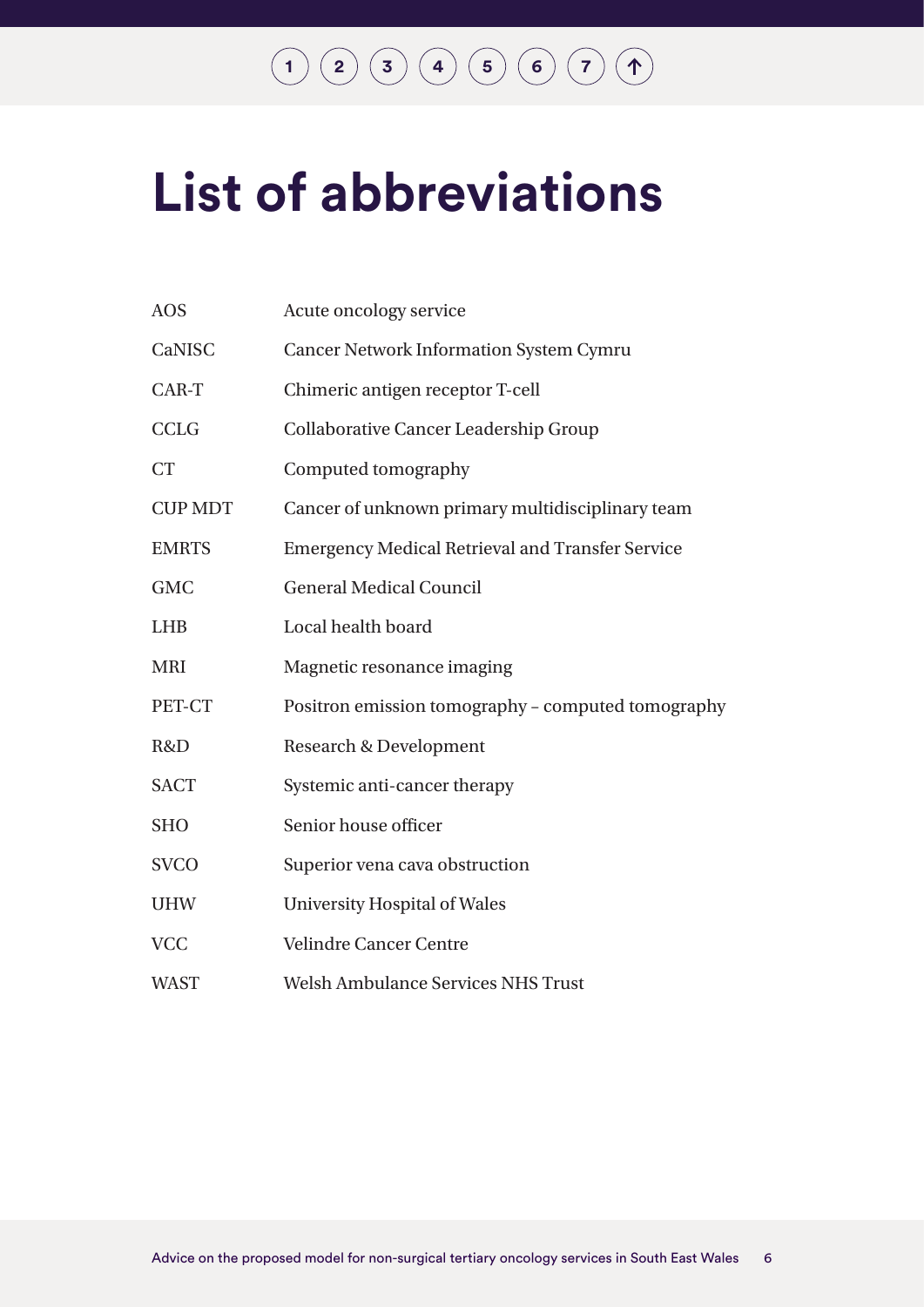### <span id="page-7-0"></span>**Introduction 1**

Velindre University NHS Trust is a specialist provider of cancer services in South East Wales and runs the Velindre Cancer Centre. It commissioned this report, asking us to provide an independent advice on the integrated regionally networked model including analysis and assessment of the benefits and risks of the proposed model of networked cancer care in South East Wales. Our terms of reference were to provide a report and recommendations taking account of the following questions:

- What are the benefits of the proposed integrated network model and how could these benefits be further optimised with reference to research from other health systems?
- What are the risks inherent in the proposed integrated network model including the location of the main elective specialist cancer centre, the new Velindre Cancer Centre (VCC), on an area in Whitchurch in Cardiff known as the 'Northern Meadows' – in terms of managing the acute care interfaces and the quality and acuity of clinical support for cancer services across all networked sites?
- Are the strategies proposed to manage these risks satisfactory?
- What else might be considered? For example:
	- Are there any additional opportunities to strengthen planned arrangements?
	- Should any specific areas of planned work be prioritised or accelerated?
	- Are there any broader development opportunities related to cancerrelated health care?

We have examined a number of related questions about the benefits of the proposed integrated network model with regard to research, development and innovation and whether the future planned arrangements are likely to fully optimise the opportunities and mitigate any associated risks.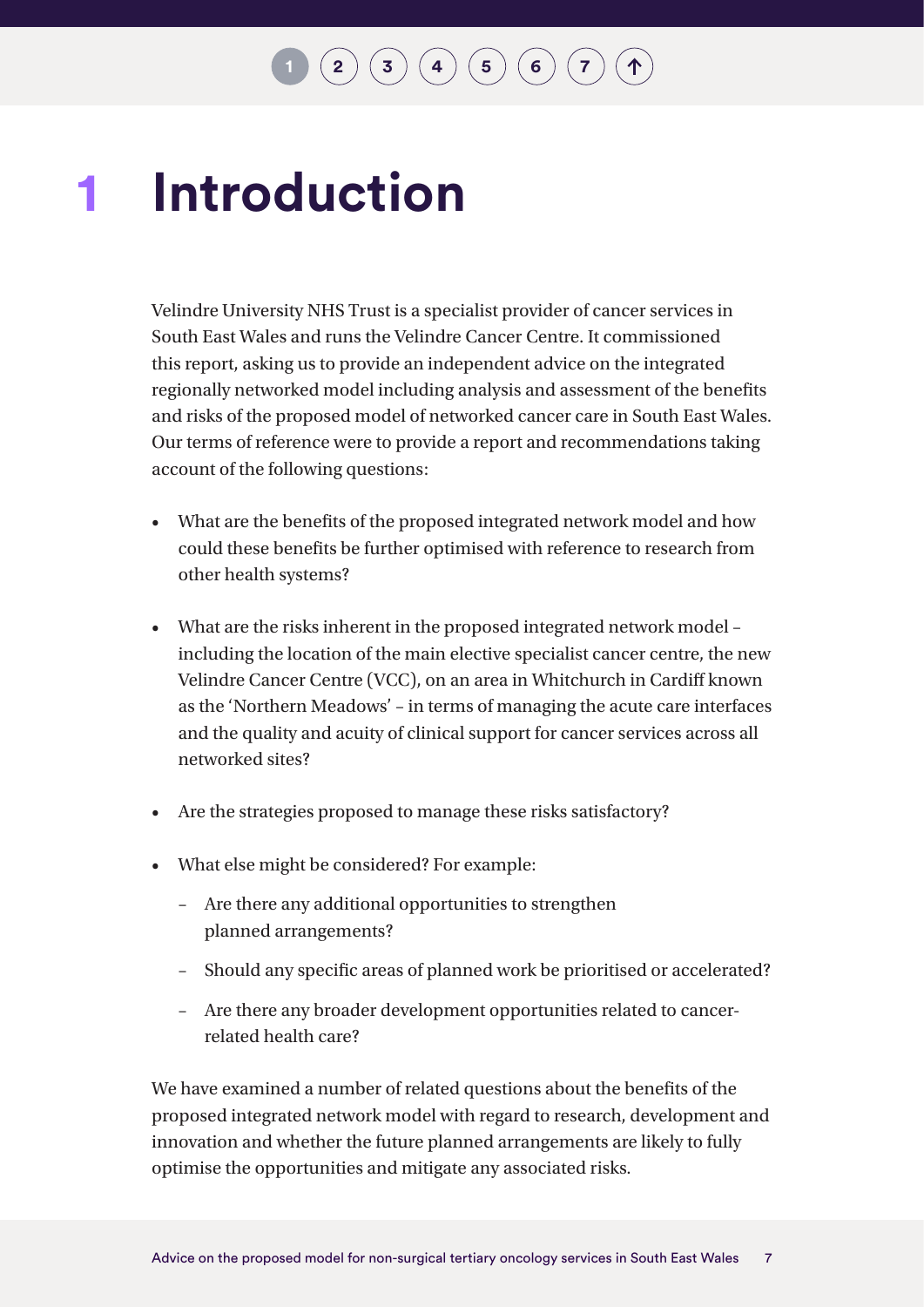# $\mathbf{2} \left( \mathbf{3} \right) \left( \mathbf{3} \right) \left( \mathbf{4} \right) \left( \mathbf{5} \right) \left( \mathbf{6} \right) \left( \mathbf{7} \right)$  $\mathbf{2} \left( \mathbf{3} \right) \left( \mathbf{3} \right) \left( \mathbf{4} \right) \left( \mathbf{5} \right) \left( \mathbf{6} \right) \left( \mathbf{7} \right)$  $\mathbf{2} \left( \mathbf{3} \right) \left( \mathbf{3} \right) \left( \mathbf{4} \right) \left( \mathbf{5} \right) \left( \mathbf{6} \right) \left( \mathbf{7} \right)$  $\mathbf{2} \left( \mathbf{3} \right) \left( \mathbf{3} \right) \left( \mathbf{4} \right) \left( \mathbf{5} \right) \left( \mathbf{6} \right) \left( \mathbf{7} \right)$  $\mathbf{2} \left( \mathbf{3} \right) \left( \mathbf{3} \right) \left( \mathbf{4} \right) \left( \mathbf{5} \right) \left( \mathbf{6} \right) \left( \mathbf{7} \right)$  $\mathbf{2} \left( \mathbf{3} \right) \left( \mathbf{3} \right) \left( \mathbf{4} \right) \left( \mathbf{5} \right) \left( \mathbf{6} \right) \left( \mathbf{7} \right)$  $\mathbf{2} \left( \mathbf{3} \right) \left( \mathbf{3} \right) \left( \mathbf{4} \right) \left( \mathbf{5} \right) \left( \mathbf{6} \right) \left( \mathbf{7} \right)$  $\mathbf{2} \left( \mathbf{3} \right) \left( \mathbf{3} \right) \left( \mathbf{4} \right) \left( \mathbf{5} \right) \left( \mathbf{6} \right) \left( \mathbf{7} \right)$  $\mathbf{2} \left( \mathbf{3} \right) \left( \mathbf{3} \right) \left( \mathbf{4} \right) \left( \mathbf{5} \right) \left( \mathbf{6} \right) \left( \mathbf{7} \right)$  $\mathbf{2} \left( \mathbf{3} \right) \left( \mathbf{3} \right) \left( \mathbf{4} \right) \left( \mathbf{5} \right) \left( \mathbf{6} \right) \left( \mathbf{7} \right)$  $\mathbf{2} \left( \mathbf{3} \right) \left( \mathbf{3} \right) \left( \mathbf{4} \right) \left( \mathbf{5} \right) \left( \mathbf{6} \right) \left( \mathbf{7} \right)$  $\mathbf{2} \left( \mathbf{3} \right) \left( \mathbf{3} \right) \left( \mathbf{4} \right) \left( \mathbf{5} \right) \left( \mathbf{6} \right) \left( \mathbf{7} \right)$  $\mathbf{2} \left( \mathbf{3} \right) \left( \mathbf{3} \right) \left( \mathbf{4} \right) \left( \mathbf{5} \right) \left( \mathbf{6} \right) \left( \mathbf{7} \right)$

### **Methodology**

To undertake our assessment, we carried out the following:

- We spoke to nine patients identified by the Trust, the Cardiff Community Health Council and one individual from a campaign group who approached us.
- We interviewed 28 clinicians and managers from the Trust, local health boards (LHBs) and other organisations about the network model, key risks, mitigation strategies, the steps required to maximise the benefits of the model and the VCC's approach to research, development and innovation, and medical education and training. We also asked the LHBs about their views on the current operation of the cancer network, the future proposals and their local strategy for cancer care. We advised the Trust and LHBs of the types of clinical leadership roles that we wanted to interview and the Trust and LHBs then arranged these interviews with the appropriate role holders. We also interviewed two clinicians who approached us directly. A list of interviewees is available on our website.
- We held open access sessions for VCC staff and 49 clinicians, clinical managers and other staff signed up to these.
- We received papers from a number of internal working groups, submissions from people we were not able to interview, personal testimonies from staff, patients, carers and relatives of patients and public letters sent by staff who had concerns. All of these were taken into account.
- We commissioned analysis of data on cancer patients treated at all the hospitals in South East Wales and travel-time analysis.
- We applied lessons from our research into the provision of advice and guidance remotely, the features of effective networks and the operation of hospital groups.
- We analysed the pattern of urgent transfers from the VCC to other hospitals and any risks associated with these. We looked at analysis of untoward incidents, medical staffing arrangements and the views of trainee doctors in relation to these.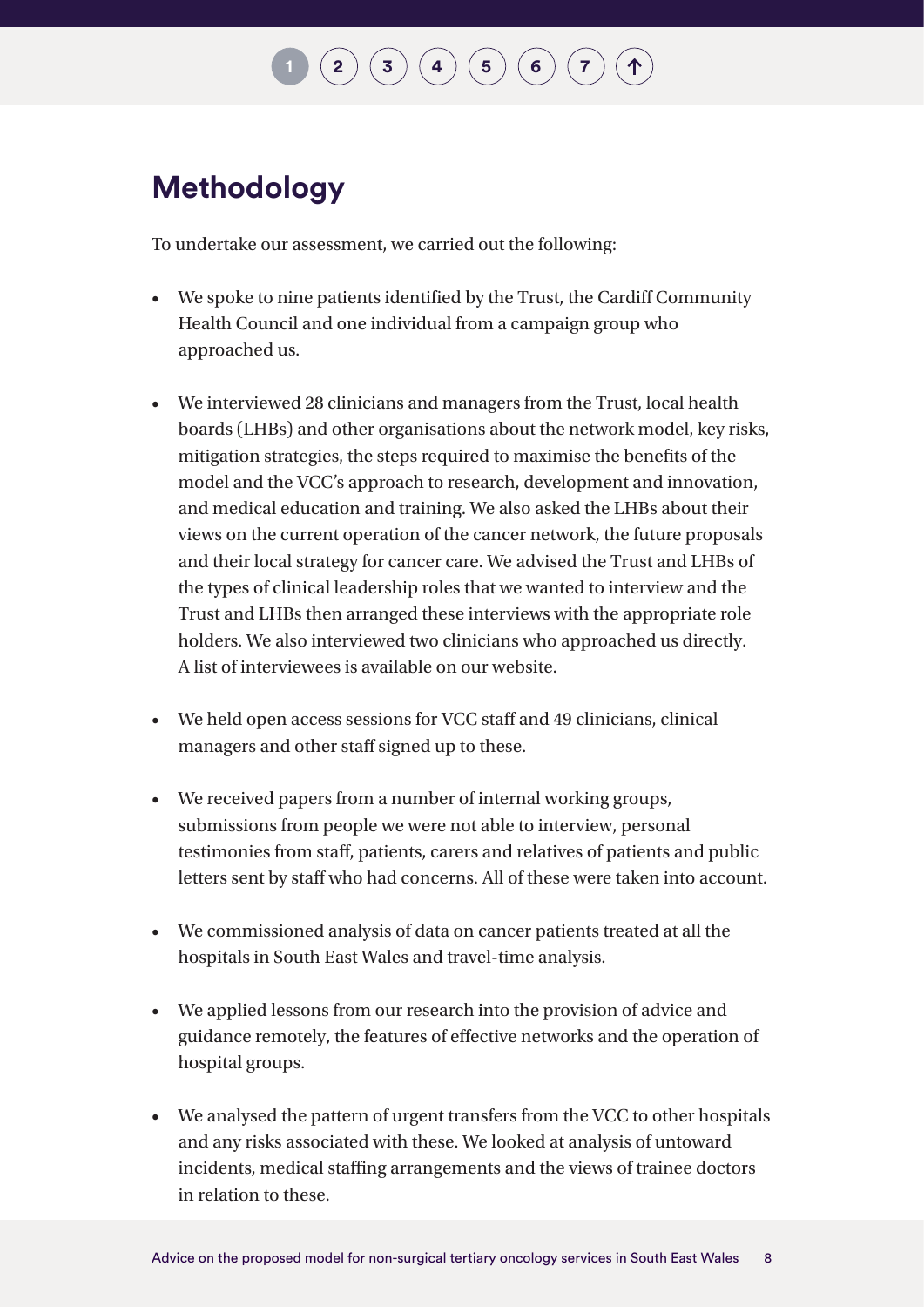# $\binom{2}{\frac{3}{\frac{4}{\frac{6}{\sqrt{2}}}}$  $\binom{2}{\frac{3}{\frac{4}{\frac{6}{\sqrt{2}}}}$  $\binom{2}{\frac{3}{\frac{4}{\frac{6}{\sqrt{2}}}}$  $\binom{2}{\frac{3}{\frac{4}{\frac{6}{\sqrt{2}}}}$  $\binom{2}{\frac{3}{\frac{4}{\frac{6}{\sqrt{2}}}}$  $\binom{2}{\frac{3}{\frac{4}{\frac{6}{\sqrt{2}}}}$  $\binom{2}{\frac{3}{\frac{4}{\frac{6}{\sqrt{2}}}}$  $\binom{2}{\frac{3}{\frac{4}{\frac{6}{\sqrt{2}}}}$  $\binom{2}{\frac{3}{\frac{4}{\frac{6}{\sqrt{2}}}}$

We then presented our assessment to independent experts in cancer and the management of cancer services to test our conclusions. These experts were:

- Professor Sir Mike Richards, previously Chief Inspector of Hospitals at the Care Quality Commission and National Clinical Director for Cancer for England
- Professor Chris Harrison, Deputy Chief Executive Officer and Medical Director (Strategy), The Christie NHS Foundation Trust and former National Clinical Director for Cancer for England
- Professor David Cameron, Professor of Oncology and Director of Cancer Services, NHS Lothian at the University of Edinburgh
- Dr Tom Roques, Consultant Clinical Oncologist, Norfolk & Norwich University Hospital, and Medical Director Professional Practice for Clinical Oncology, Royal College of Radiologists
- Ms Liz Bishop, Chief Executive, The Clatterbridge Cancer Centre NHS Foundation Trust and Senior Responsible Officer for the Cheshire & Merseyside Cancer Alliance
- Dr Matt Makin, Medical Director of The Pennine Acute Hospitals NHS Trust and of Supportive Care, a palliative care organisation.

We also interviewed medical directors at two other major cancer hospitals:

- Dr Majid Kazmi, Chief of Cancer Services and deputy Medical Director Guy's and St Thomas' NHS Foundation Trust
- Dr Sheena Khanduri, Medical Director, The Clatterbridge Cancer Centre NHS Foundation Trust.

We also held discussions with the NHS East of England specialised commissioning leads working on the future of Mount Vernon Hospital in Northwood, Middlesex, whose independent report we also reviewed. Clinical advice and internal peer review was provided by Nuffield Trust Senior Clinical Fellow Dr Louella Vaughan.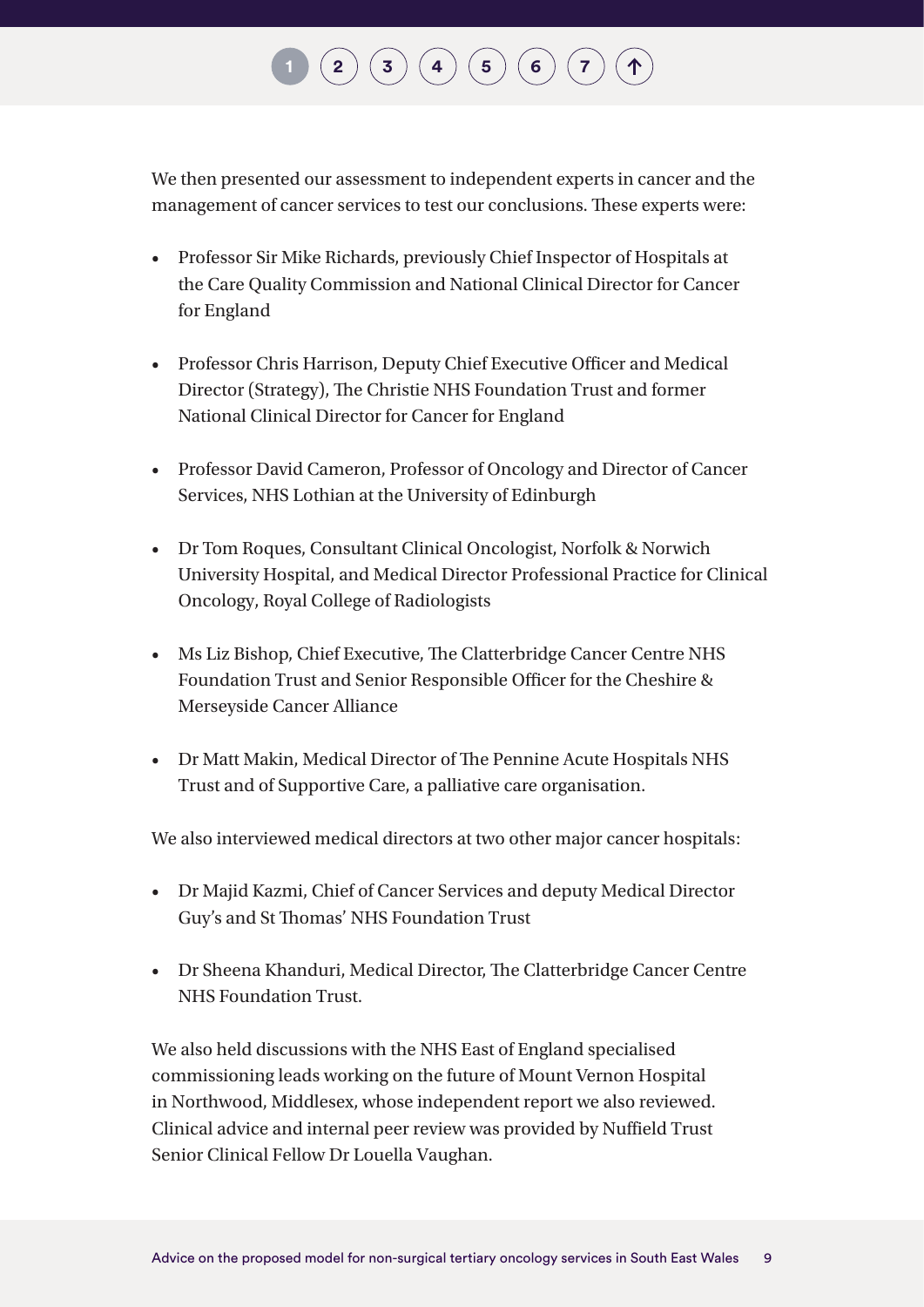# $\mathbf{2} \left( \mathbf{3} \right) \mathbf{3} \left( \mathbf{4} \right) \mathbf{4} \left( \mathbf{5} \right) \mathbf{6} \mathbf{7}$  $\mathbf{2} \left( \mathbf{3} \right) \mathbf{3} \left( \mathbf{4} \right) \mathbf{4} \left( \mathbf{5} \right) \mathbf{6} \mathbf{7}$  $\mathbf{2} \left( \mathbf{3} \right) \mathbf{3} \left( \mathbf{4} \right) \mathbf{4} \left( \mathbf{5} \right) \mathbf{6} \mathbf{7}$  $\mathbf{2} \left( \mathbf{3} \right) \mathbf{3} \left( \mathbf{4} \right) \mathbf{4} \left( \mathbf{5} \right) \mathbf{6} \mathbf{7}$  $\mathbf{2} \left( \mathbf{3} \right) \mathbf{3} \left( \mathbf{4} \right) \mathbf{4} \left( \mathbf{5} \right) \mathbf{6} \mathbf{7}$  $\mathbf{2} \left( \mathbf{3} \right) \mathbf{3} \left( \mathbf{4} \right) \mathbf{4} \left( \mathbf{5} \right) \mathbf{6} \mathbf{7}$  $\mathbf{2} \left( \mathbf{3} \right) \mathbf{3} \left( \mathbf{4} \right) \mathbf{4} \left( \mathbf{5} \right) \mathbf{6} \mathbf{7}$  $\mathbf{2} \left( \mathbf{3} \right) \mathbf{3} \left( \mathbf{4} \right) \mathbf{4} \left( \mathbf{5} \right) \mathbf{6} \mathbf{7}$  $\mathbf{2} \left( \mathbf{3} \right) \mathbf{3} \left( \mathbf{4} \right) \mathbf{4} \left( \mathbf{5} \right) \mathbf{6} \mathbf{7}$  $\mathbf{2} \left( \mathbf{3} \right) \mathbf{3} \left( \mathbf{4} \right) \mathbf{4} \left( \mathbf{5} \right) \mathbf{6} \mathbf{7}$  $\mathbf{2} \left( \mathbf{3} \right) \mathbf{3} \left( \mathbf{4} \right) \mathbf{4} \left( \mathbf{5} \right) \mathbf{6} \mathbf{7}$  $\mathbf{2} \left( \mathbf{3} \right) \mathbf{3} \left( \mathbf{4} \right) \mathbf{4} \left( \mathbf{5} \right) \mathbf{6} \mathbf{7}$  $\mathbf{2} \left( \mathbf{3} \right) \mathbf{3} \left( \mathbf{4} \right) \mathbf{4} \left( \mathbf{5} \right) \mathbf{6} \mathbf{7}$

### <span id="page-10-0"></span>**The independence of our assessment**

A number of people have expressed concern about whether our sources of information mean that we have not been able to provide an independent assessment of the proposed regionally integrated network model of cancer care. There are three points to make here.

First, this is not and has never claimed to be a *wholescale* independent review of the project. The scope of this report is tightly defined and relates specifically to the clinical management of the planned network model for non-surgical tertiary cancer services and new cancer centre. For this reason, we have had to consult staff at the Velindre University NHS Trust and LHBs. The report does not seek to offer a view on other important issues such as environmental concerns, impact on inequalities or financial or cost considerations.

Second, we have used activity and other data, published research on service models and our external experts to provide perspectives on the issues independent of views within South East Wales. This has enabled us to understand and interpret the varying perspectives we have heard.

Third, we have sought input from people with a diverse range of views and perspectives within the South East Wales cancer system and also held two open access sessions for VCC staff who wanted to speak to us. A number of those who we interviewed and who attended the open access sessions have followed up those conversations with written personal statements.

We have also spoken to the chairs of Velindre Futures Groups who were very careful to ensure that they reflected the full range of views they had been given. The site-specific teams within the Trust also gave their opinions. From the divergence of these opinions, it was clear that we were hearing a wide range of views. We also received a number of evidence submissions from individuals by email, some of which contained major concerns about aspects of the proposals.

In this report we are providing a commentary on the issues that people have raised, our assessment of what we heard and our suggestions for approaches to deal with the risks we have identified.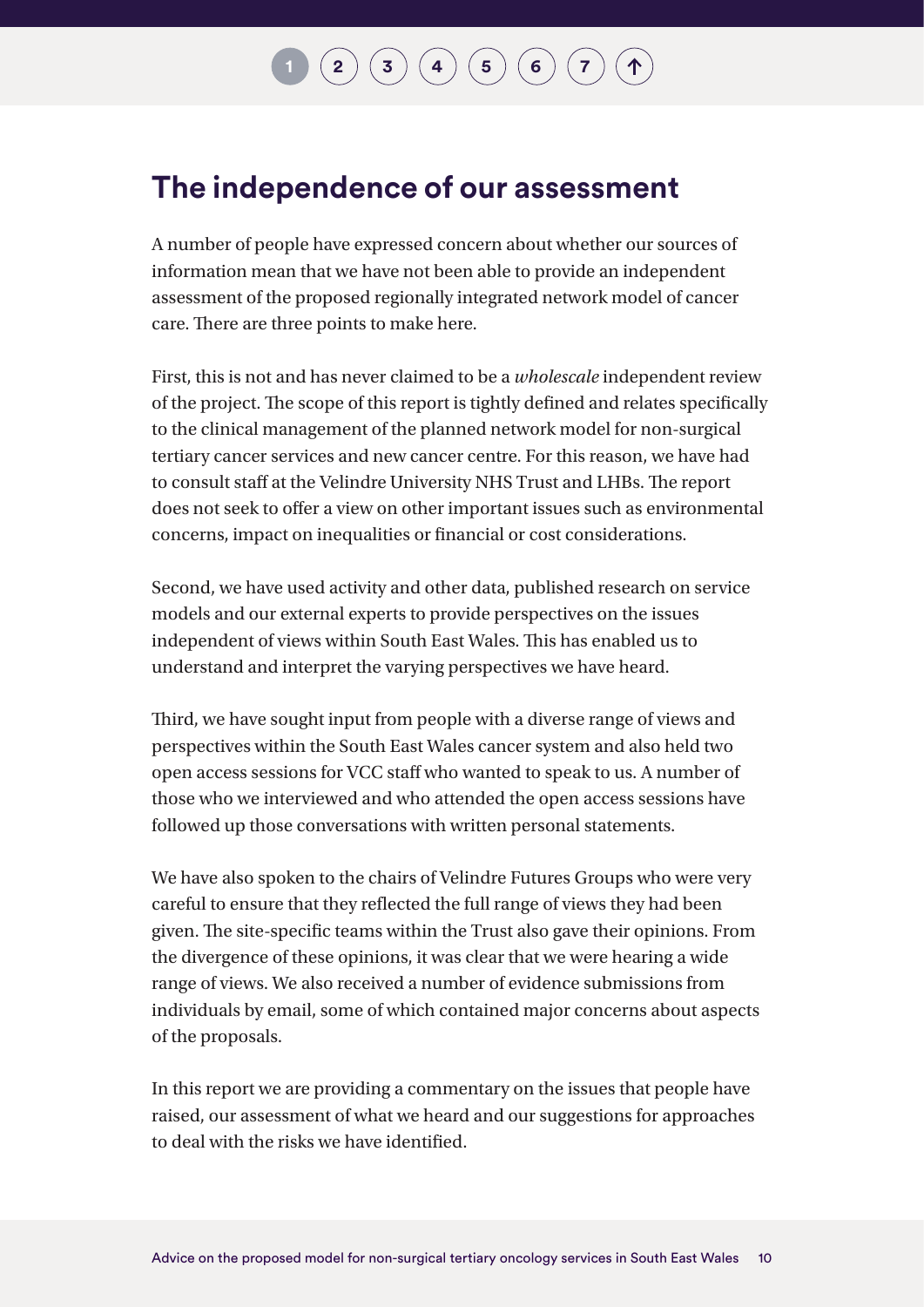### $\mathbf{2} \left( \mathbf{2} \right) \left( \mathbf{3} \right) \left( \mathbf{4} \right) \left( \mathbf{5} \right) \left( \mathbf{6} \right) \left( \mathbf{7} \right)$  $\mathbf{2} \left( \mathbf{2} \right) \left( \mathbf{3} \right) \left( \mathbf{4} \right) \left( \mathbf{5} \right) \left( \mathbf{6} \right) \left( \mathbf{7} \right)$  $\mathbf{2} \left( \mathbf{2} \right) \left( \mathbf{3} \right) \left( \mathbf{4} \right) \left( \mathbf{5} \right) \left( \mathbf{6} \right) \left( \mathbf{7} \right)$  $\mathbf{2} \left( \mathbf{2} \right) \left( \mathbf{3} \right) \left( \mathbf{4} \right) \left( \mathbf{5} \right) \left( \mathbf{6} \right) \left( \mathbf{7} \right)$  $\mathbf{2} \left( \mathbf{2} \right) \left( \mathbf{3} \right) \left( \mathbf{4} \right) \left( \mathbf{5} \right) \left( \mathbf{6} \right) \left( \mathbf{7} \right)$  $\mathbf{2} \left( \mathbf{2} \right) \left( \mathbf{3} \right) \left( \mathbf{4} \right) \left( \mathbf{5} \right) \left( \mathbf{6} \right) \left( \mathbf{7} \right)$  $\mathbf{2} \left( \mathbf{2} \right) \left( \mathbf{3} \right) \left( \mathbf{4} \right) \left( \mathbf{5} \right) \left( \mathbf{6} \right) \left( \mathbf{7} \right)$  $\mathbf{2} \left( \mathbf{2} \right) \left( \mathbf{3} \right) \left( \mathbf{4} \right) \left( \mathbf{5} \right) \left( \mathbf{6} \right) \left( \mathbf{7} \right)$  $\mathbf{2} \left( \mathbf{2} \right) \left( \mathbf{3} \right) \left( \mathbf{4} \right) \left( \mathbf{5} \right) \left( \mathbf{6} \right) \left( \mathbf{7} \right)$  $\mathbf{2} \left( \mathbf{2} \right) \left( \mathbf{3} \right) \left( \mathbf{4} \right) \left( \mathbf{5} \right) \left( \mathbf{6} \right) \left( \mathbf{7} \right)$  $\mathbf{2} \left( \mathbf{2} \right) \left( \mathbf{3} \right) \left( \mathbf{4} \right) \left( \mathbf{5} \right) \left( \mathbf{6} \right) \left( \mathbf{7} \right)$  $\mathbf{2} \left( \mathbf{2} \right) \left( \mathbf{3} \right) \left( \mathbf{4} \right) \left( \mathbf{5} \right) \left( \mathbf{6} \right) \left( \mathbf{7} \right)$  $\mathbf{2} \left( \mathbf{2} \right) \left( \mathbf{3} \right) \left( \mathbf{4} \right) \left( \mathbf{5} \right) \left( \mathbf{6} \right) \left( \mathbf{7} \right)$

It is very important to stress that this advice is being given on the proposed model and is not an option appraisal of all the different permutations for siting or distributing services across South East Wales. This also means that we are not making any judgement about the decision to site the new VCC on the Northern Meadows. Such a large-scale option appraisal exercise is not only well beyond our terms of reference but is fundamentally about values and the choices that need to be assessed and taken by all involved. It cannot be outsourced.

However, our expert panel and a number of interviewees raised the question about the desirability of a *co-located* model in which all VCC services would be moved to be next to University Hospital of Wales (UHW). In [Appendix 1](#page-47-1), we look at this question and our analysis is that this will not be an option for some considerable time, but may be possible as part of a redeveloped University Hospital of Wales (UHW) in the longer term. We also found that there are future strategic opportunities created by the development of a new Velindre Cancer Centre and the proposed UHW2 that the health system should look to exploit. With careful design investing in a high capacity ambulatory treatment centre is a sensible strategy in a number of different scenarios.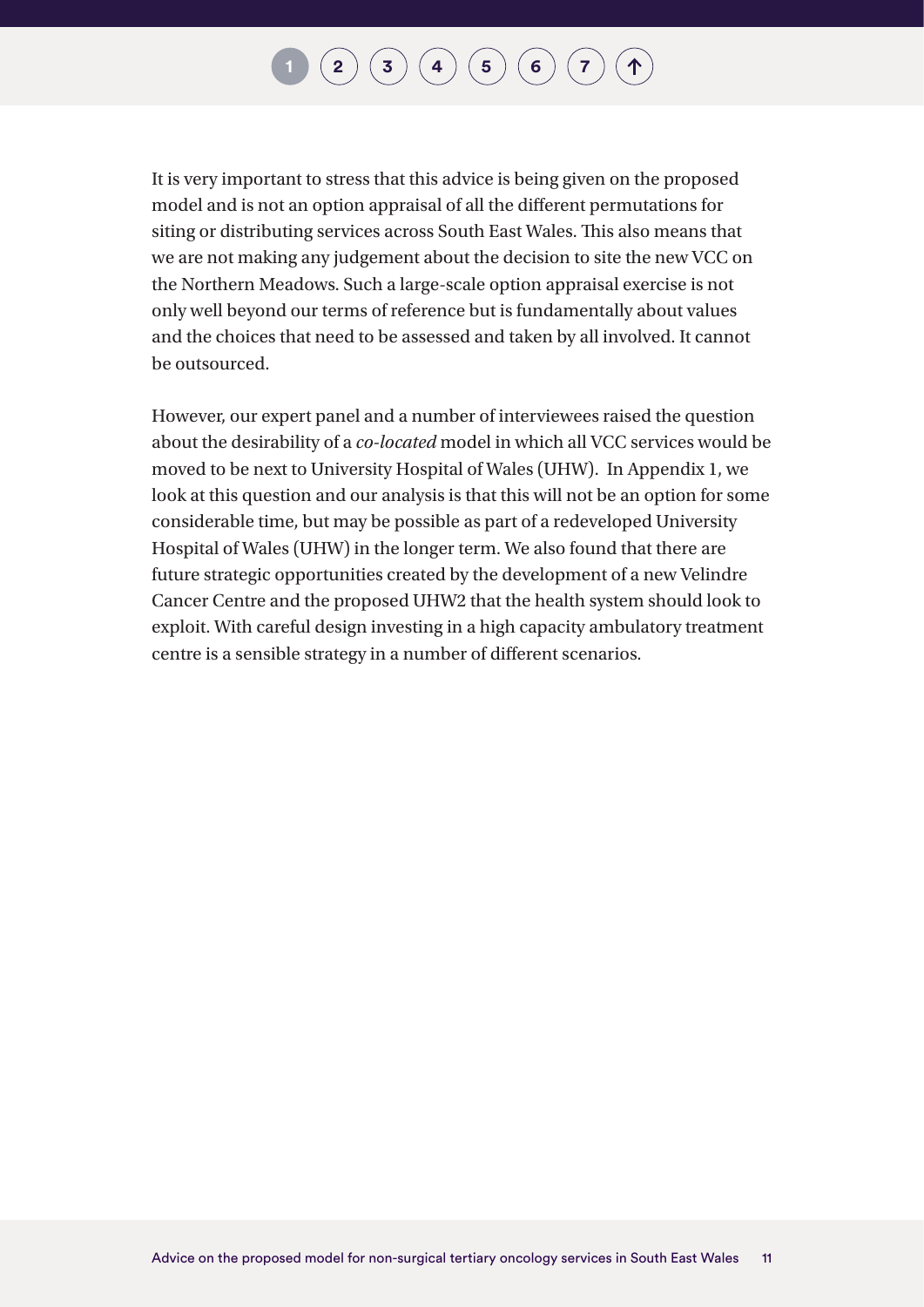### <span id="page-12-0"></span>**Background 2**

### **Context**

There is clearly a strong case for change in cancer services in Wales: cancer incidence rates continue to increase year on year, particularly among older people, who often present with significant comorbidities; and cancer is one of the main causes of death.

Treatment options continue to improve and big steps have been made in terms of earlier cancer diagnosis and survival, but this means that the number of patients living with cancer is increasing (as noted above), often with new long-term problems as a result of treatment. The new and novel treatments now becoming available have also changed the goal of many therapies from 'cure' to 'progression-free survival', making cancer a long-term, chronic condition, something to be managed rather than eliminated. This will have a significant impact on the assumptions underpinning cancer care and the delivery of it, as well as on health and social care systems.

Cancer outcomes in the UK**1** are behind those in other developed countries**<sup>2</sup>** and South East Wales has some of the worst in the UK and Europe for one-, five- and ten-year survival across all cancer types.**3** The general health status and significant deprivation of a number of communities in South East Wales have a negative impact on the effectiveness of prevention measures, the

- 1 Lynch C (2019) 'Measuring up: how does the UK compare internationally on cancer survival?'. [https://scienceblog.cancerresearchuk.org/2019/09/11/measuring-up-how](https://scienceblog.cancerresearchuk.org/2019/09/11/measuring-up-how-does-the-uk-compare-internationally-on-cancer-survival)[does-the-uk-compare-internationally-on-cancer-survival](https://scienceblog.cancerresearchuk.org/2019/09/11/measuring-up-how-does-the-uk-compare-internationally-on-cancer-survival). Accessed 19 November 2020.
- 2 Organisation for Economic Co-operation and Development (2019) *Health at a Glance 2019: OECD indicators*. OECD. [www.oecd.org/health/health-systems/health-at-a](http://www.oecd.org/health/health-systems/health-at-a-glance-19991312.htm)[glance-19991312.htm](http://www.oecd.org/health/health-systems/health-at-a-glance-19991312.htm). Accessed 19 November 2020.
- 3 Public Health Wales (2019) 'Cancer survival in Wales, 1995-2016'. [https://phw.nhs.wales/](https://phw.nhs.wales/services-and-teams/welsh-cancer-intelligence-and-surveillance-unit-wcisu/cancer-survival-in-wales-1995-2016) [services-and-teams/welsh-cancer-intelligence-and-surveillance-unit-wcisu/cancer](https://phw.nhs.wales/services-and-teams/welsh-cancer-intelligence-and-surveillance-unit-wcisu/cancer-survival-in-wales-1995-2016)[survival-in-wales-1995-2016](https://phw.nhs.wales/services-and-teams/welsh-cancer-intelligence-and-surveillance-unit-wcisu/cancer-survival-in-wales-1995-2016)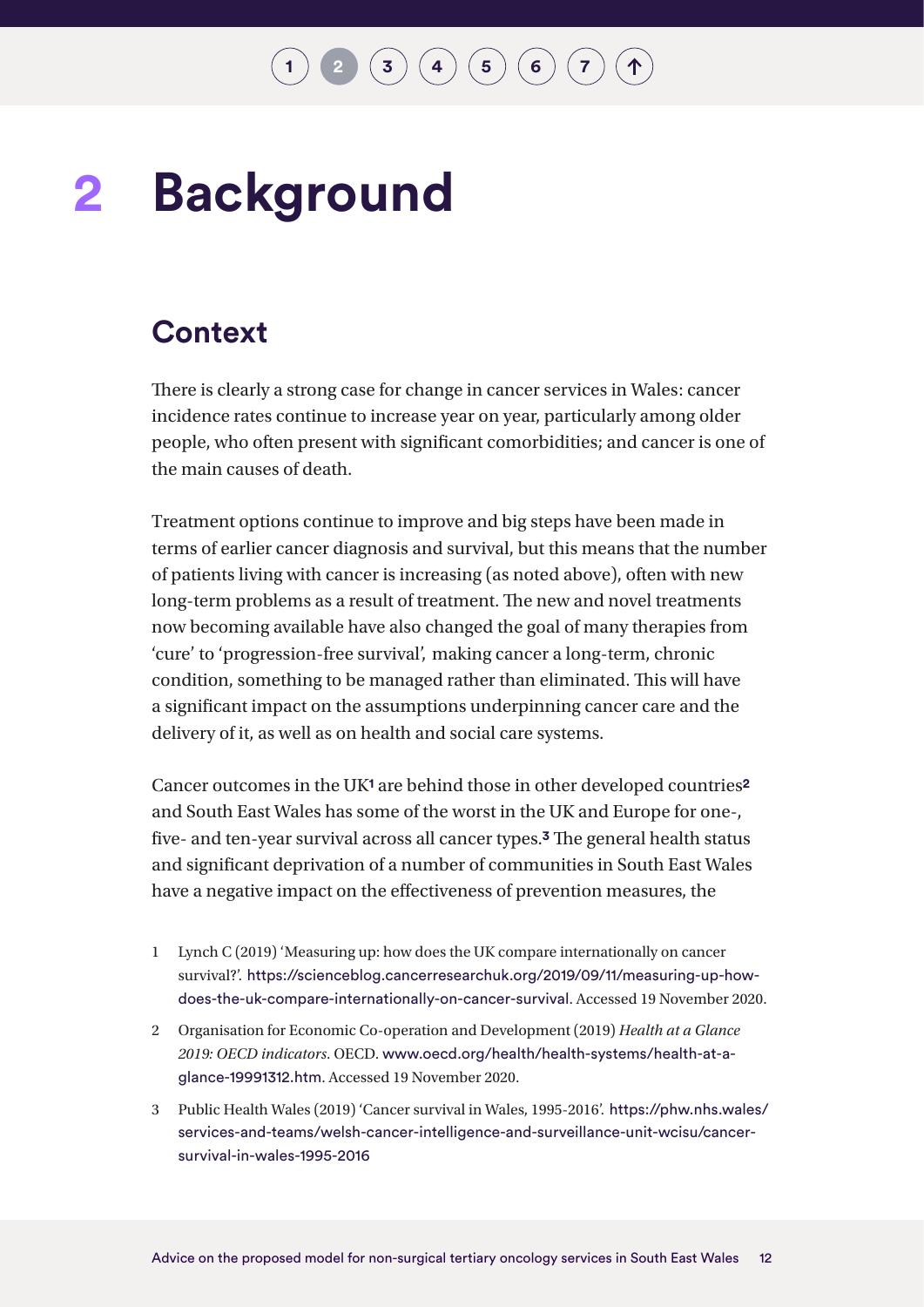uptake of screening, early presentation with symptoms, access to treatment and so on.

### **Velindre Cancer Centre**

The Velindre Cancer Centre (VCC) is responsible for the delivery of nonsurgical cancer treatment for the 1.6 million people who live in South East Wales. Following their specialist cancer treatment, the VCC then supports patients during their recovery and through follow-up appointments. It also provides end-of-life care. A significant proportion of outpatient and systemic anti-cancer therapy (SACT) activity is already delivered in LHB settings by VCC staff. All radiotherapy activity, meanwhile, is currently delivered at the VCC.

The VCC is part of the wider network of cancer provision across South Wales. Specialist teams provide care using a well-established multidisciplinary team model of service for oncology and palliative care, working closely with local partners and ensuring services are offered in appropriate locations in line with best-practice standards of care. Surgery, high-risk therapy such as immunotherapy, some SACT, specialist investigations such as endoscopy, interventional radiology and specialist care for the side effects of treatment are provided in other hospitals across the network.

The VCC was built in 1956 and is no longer fit for purpose: it has an extensive maintenance backlog and is poorly configured to deal with the growing levels of demand that are projected. Departments are not located in ways that work for patients or clinicians, resulting in inefficient methods of service delivery. There are also multiple 'crossovers' in terms of the movement of patients, visitors, staff and goods. All of this can create a poor patient, and visitor, experience and lead to potential safety risks, which in turn have negative effects on staff.

More specifically:

• A high proportion of accommodation at the existing VCC is not compliant with statutory requirements and creates challenges in terms of maintaining high levels of patient safety.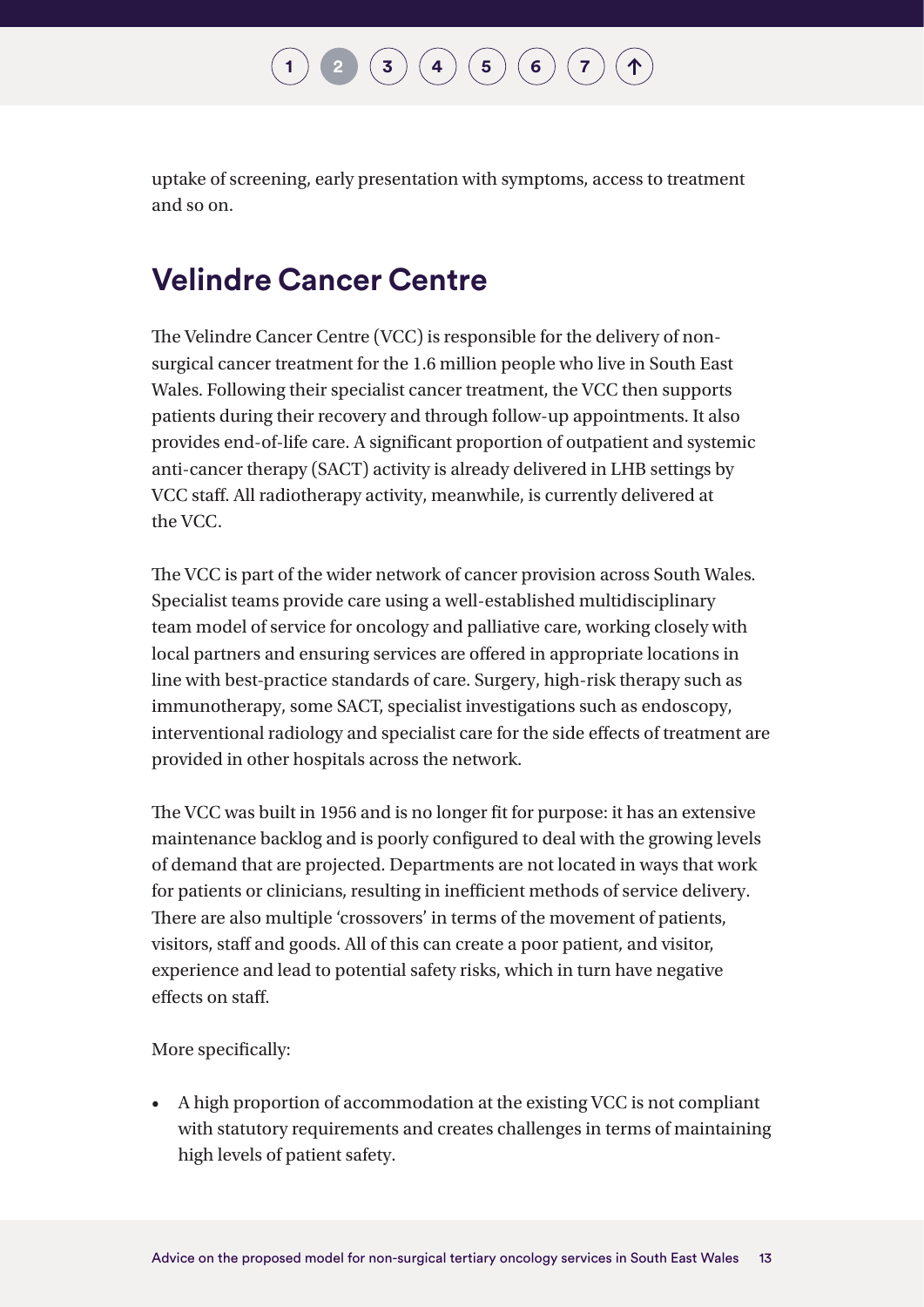- The existing VCC, if it were to be built again on a 'like for like' basis and in line with Health Building Notes (which give best-practice guidance on the design and planning of new health care buildings as well as adaptations to or extensions of existing buildings), would have a footprint of about 28,000m2 compared with the existing building footprint of 17,777m2.
- There is no expansion space on the existing VCC site to, for example, install any additional linear accelerators, which limits the Trust's ability to expand its capacity in response to rising demand for clinical services.
- There is insufficient patient and family car parking at the existing VCC.

In 2019, the following activity took place within the Trust:

• outpatient attendances 67,399 • radiotherapy fractions 55,714 • SACT attendances 26,311 • inpatient bed days 8,232 • ambulatory care attendances 7,605 • referrals 6,767 • inpatient admissions 2,372

There are growth assumptions underpinning these activities, which are set out in the Outline Business Case as follows in terms of growth each year from 2016/17 to 2022/23:

- radiology/nuclear medicine 9%
- $SACT 5%$
- radiotherapy 2%
- $\bullet$  inpatients  $-2\%$
- outpatients/ambulatory care 2%.

The assumptions for annual increases in solid tumour SACT activity are currently under review. Given the time that has elapsed since the Outline Business Case was drawn up, all these activity assumptions will need to be revisited. Our experts recommend benchmarking these projections with other cancer centres and comment that projections of increases in SACT activity of 5–8% a year are now common. However, they also point out that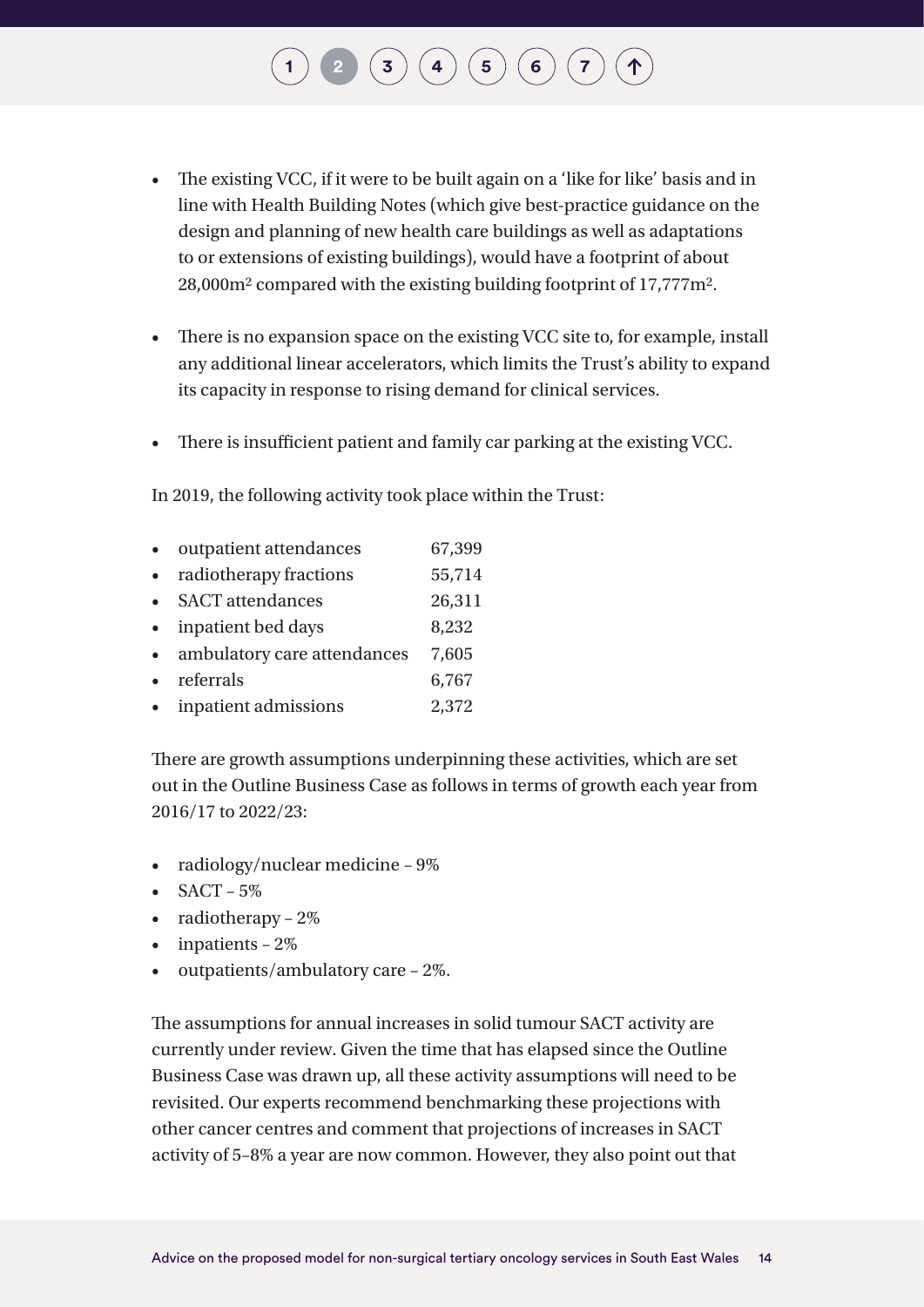## $\mathbf{I} \left( \mathbf{3} \right) \left( \mathbf{4} \right) \left( \mathbf{5} \right) \left( \mathbf{6} \right) \left( \mathbf{7} \right)$  $\mathbf{I} \left( \mathbf{3} \right) \left( \mathbf{4} \right) \left( \mathbf{5} \right) \left( \mathbf{6} \right) \left( \mathbf{7} \right)$  $\mathbf{I} \left( \mathbf{3} \right) \left( \mathbf{4} \right) \left( \mathbf{5} \right) \left( \mathbf{6} \right) \left( \mathbf{7} \right)$  $\mathbf{I} \left( \mathbf{3} \right) \left( \mathbf{4} \right) \left( \mathbf{5} \right) \left( \mathbf{6} \right) \left( \mathbf{7} \right)$  $\mathbf{I} \left( \mathbf{3} \right) \left( \mathbf{4} \right) \left( \mathbf{5} \right) \left( \mathbf{6} \right) \left( \mathbf{7} \right)$  $\mathbf{I} \left( \mathbf{3} \right) \left( \mathbf{4} \right) \left( \mathbf{5} \right) \left( \mathbf{6} \right) \left( \mathbf{7} \right)$  $\mathbf{I} \left( \mathbf{3} \right) \left( \mathbf{4} \right) \left( \mathbf{5} \right) \left( \mathbf{6} \right) \left( \mathbf{7} \right)$  $\mathbf{I} \left( \mathbf{3} \right) \left( \mathbf{4} \right) \left( \mathbf{5} \right) \left( \mathbf{6} \right) \left( \mathbf{7} \right)$  $\mathbf{I} \left( \mathbf{3} \right) \left( \mathbf{4} \right) \left( \mathbf{5} \right) \left( \mathbf{6} \right) \left( \mathbf{7} \right)$  $\mathbf{I} \left( \mathbf{3} \right) \left( \mathbf{4} \right) \left( \mathbf{5} \right) \left( \mathbf{6} \right) \left( \mathbf{7} \right)$  $\mathbf{I} \left( \mathbf{3} \right) \left( \mathbf{4} \right) \left( \mathbf{5} \right) \left( \mathbf{6} \right) \left( \mathbf{7} \right)$

<span id="page-15-0"></span>recent changes in radiotherapy regimes, in particular hypofractionation for breast and prostate cancer, will tend to reduce activity volumes, although increasing incidence will still need to be taken into account. Moreover, while the changes may reduce the number of attendances for each patient, they have increased treatment times, so radiotherapy machine requirements will be largely unaffected by the changes. The development of more targeted therapies also means that some tumours can now be treated that could not be treated before.**4**

The Outline Business Case for the new VCC proposes to increase the amount of activity undertaken in more local settings to support more equitable access for patients, including access to research opportunities. The assumptions for growth (or otherwise) in activity levels in the new VCC and other areas of the Trust's work are shown in Table 1:

**Table 1: Assumptions for growth in activity levels in the new VCC and other areas of the Trust's work**

| <b>Outpatients</b>               | <b>SACT</b>                      | Radiotherapy                 |
|----------------------------------|----------------------------------|------------------------------|
| Home/local care<br>$-0\%$ to 10% | Home/local care<br>$-5\%$ to 10% | Satellite unit $-0\%$ to 20% |
| Velindre $@ - 30\%$ to 35%       | Velindre@ - 30% to 45%           | VCC - 100% to 80%            |
| $VCC - 70\%$ to 55%              | $VCC - 65%$ to 45%               |                              |

Note: Velindre@ are specialist units supported by the VCC, providing a range of ambulatory cancer services within LHB sites and working closely with local services.

The activity volumes sitting behind these assumptions and their location options are likely to change once the growth assumptions have been revised. In light of the Covid-19 experience, it would be sensible to consider whether some increase in video and telephone appointments would reduce the assumptions for outpatients.

4 Experience from the Covid-19 pandemic has been of increased use of radiotherapy as a first-line cancer treatment but it is not clear whether this will persist.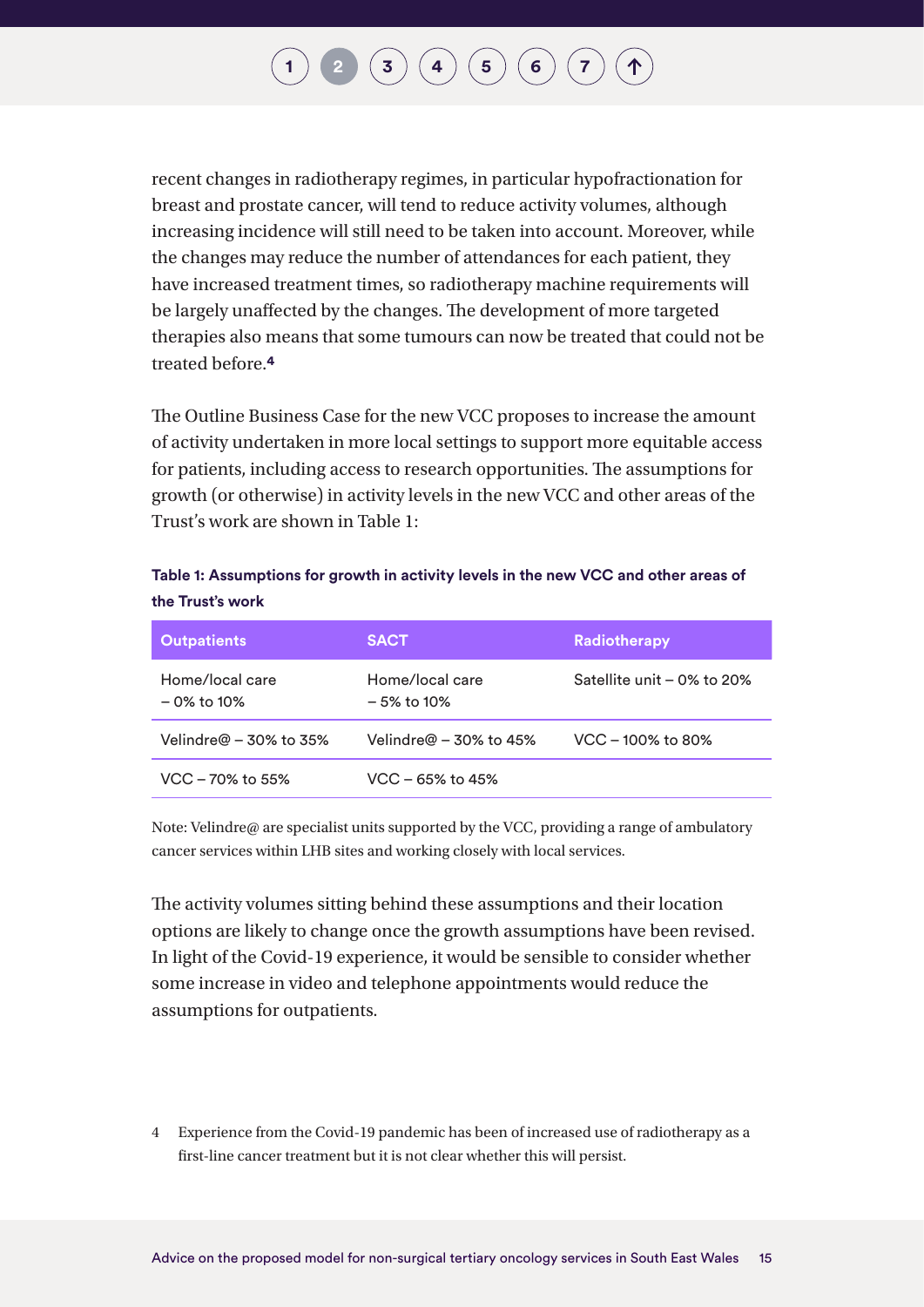### **Research, development and innovation**

The Trust considers that it has established an excellent national and international reputation in research and has several areas in which it excels, specifically early- and late-phase SACT clinical trials, radiotherapy and physics. Additionally, it is supporting new researchers in the nursing and allied health professions to broaden the scope of their research. The Trust has long-established, strong relationships with many of the large pharmaceutical companies and an increasing portfolio of active clinical trials across Phases I to IV. The Early Phase Clinical Trials Programme conducts research using new and novel treatments for patients with solid tumours, including 'first-inhuman trials' and it is the only unit in Wales involved in this programme. The Trust considers that its brand, and its ability to consistently set up and recruit to target, is an important part of its work and helps in attracting research projects and investment. Maintaining and developing this will be an important marker of success.

The VCC Research & Development (R&D) Task and Finish group was established in September 2020 and is working on refreshing its R&D strategy for publication in early 2021. The group's remit is to:

- develop the ambition for Velindre University NHS Trust R&D to inform a 10-year R&D strategy
- identify the best model(s) to underpin the ambition, enabling world-class/ UK-leading research excellence, resulting in benefits for patients and clinical cancer services as well as income generation through research activities
- articulate the key actions that will be required to achieve the Trust's R&D ambitions and proposed delivery model
- identify what partnerships are required with higher education institutions and others organisation.

The final VCC R&D strategy needs to align with the All-Wales Cancer Research Strategy, which is due to be published in early December 2020.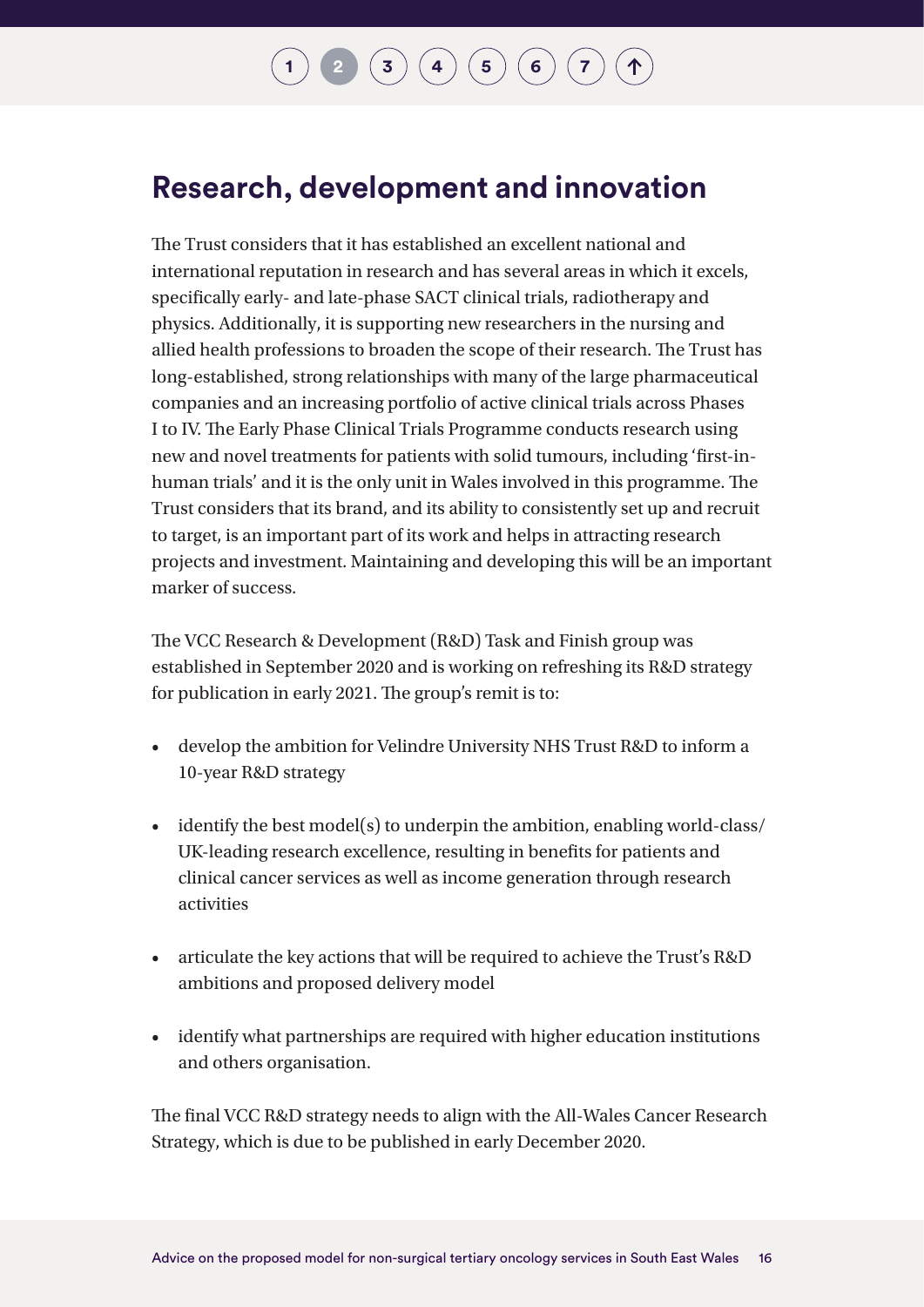The hub for the South East Wales research network is at Cardiff & Vale LHB, given the location of tertiary services, haemato-oncology and the University in Cardiff. However, the importance of network-wide working is recognised to ensure that patients have equal opportunities to access trials and offers a number of important opportunities. While much of this works well, we heard about major frustration with current governance, funding and approval mechanisms across South East Wales, with those arrangements differing in each LHB.

### **Medical education and training**

The analysis in this section of the current situation at the VCC in terms of medical education and training is based on our interviews and very helpful feedback from the VCC Medical Education and Training Task and Finish Group.

There are 12 approved training posts in clinical oncology, two in medical oncology, one in palliative medicine, one in clinical radiology, four in internal medicine training schemes and five in general practice training schemes. There are also six palliative medicine specialist registrars who are placed in the community, hospitals and hospices.

On-call provision is provided by one doctor at senior house officer (SHO) level (either an internal medicine trainee or a general practice trainee), one oncology specialist registrar (medical or clinical oncology) and one oncology consultant (medical or clinical oncology). When a medical oncology consultant is 'first on-call', a clinical oncology consultant provides radiotherapy cover. During the night, there is one doctor resident in the hospital – a general practice or internal medicine trainee who may be in their first year of specialty training (immediately post-Foundation Programme, that is, 'ST1' level).

In recent times, the SHO-level rota (core medicine/internal medicine and general practice trainees), and to a lesser extent the registrar rotas, have had and continue to have rota gaps, meaning that the VCC has been reliant on the recruitment of specialty doctors to make the on-call rota sustainable.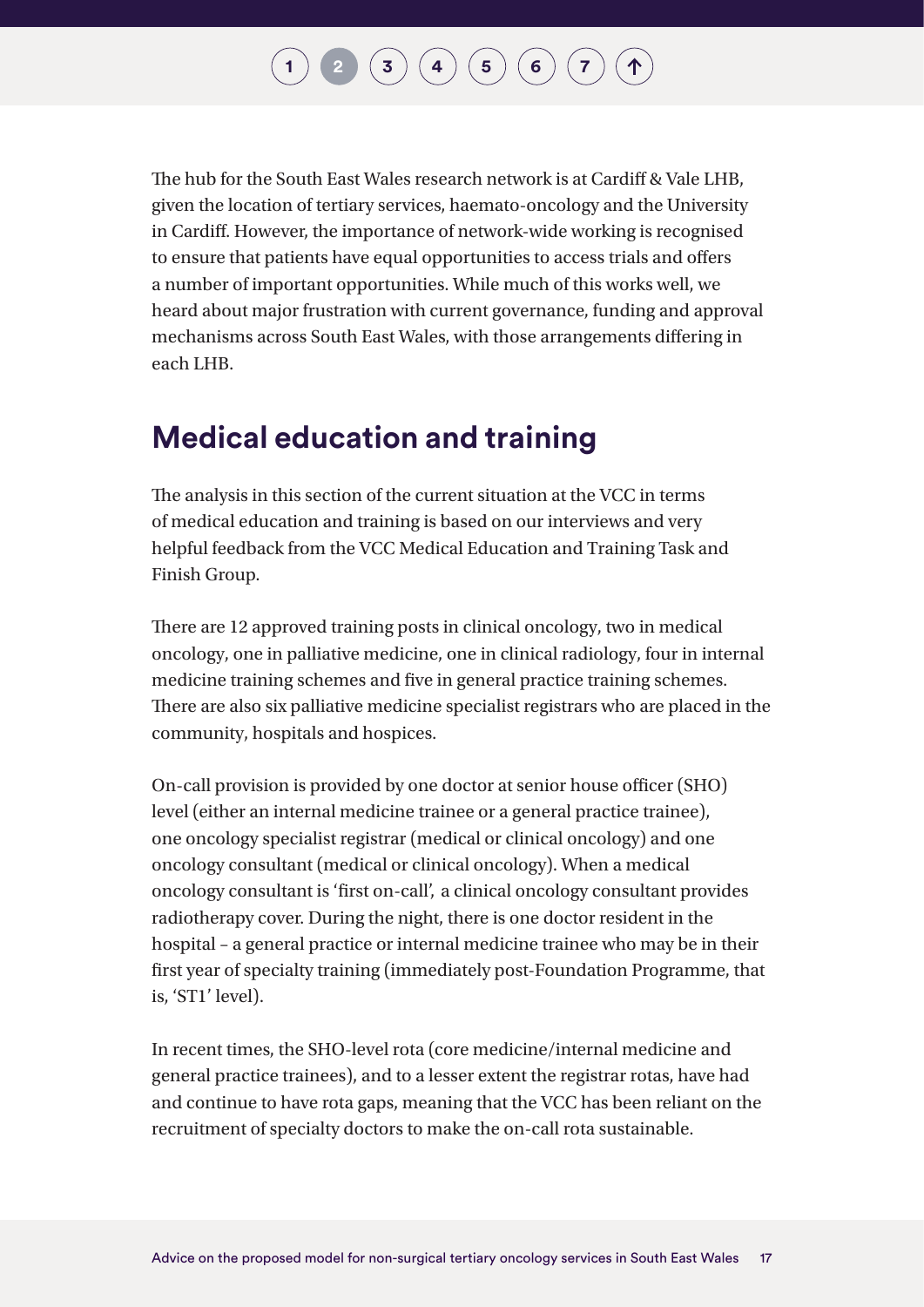# $\mathbf{I} \left( \mathbf{3} \right) \left( \mathbf{4} \right) \left( \mathbf{5} \right) \left( \mathbf{6} \right) \left( \mathbf{7} \right)$  $\mathbf{I} \left( \mathbf{3} \right) \left( \mathbf{4} \right) \left( \mathbf{5} \right) \left( \mathbf{6} \right) \left( \mathbf{7} \right)$  $\mathbf{I} \left( \mathbf{3} \right) \left( \mathbf{4} \right) \left( \mathbf{5} \right) \left( \mathbf{6} \right) \left( \mathbf{7} \right)$  $\mathbf{I} \left( \mathbf{3} \right) \left( \mathbf{4} \right) \left( \mathbf{5} \right) \left( \mathbf{6} \right) \left( \mathbf{7} \right)$  $\mathbf{I} \left( \mathbf{3} \right) \left( \mathbf{4} \right) \left( \mathbf{5} \right) \left( \mathbf{6} \right) \left( \mathbf{7} \right)$  $\mathbf{I} \left( \mathbf{3} \right) \left( \mathbf{4} \right) \left( \mathbf{5} \right) \left( \mathbf{6} \right) \left( \mathbf{7} \right)$  $\mathbf{I} \left( \mathbf{3} \right) \left( \mathbf{4} \right) \left( \mathbf{5} \right) \left( \mathbf{6} \right) \left( \mathbf{7} \right)$  $\mathbf{I} \left( \mathbf{3} \right) \left( \mathbf{4} \right) \left( \mathbf{5} \right) \left( \mathbf{6} \right) \left( \mathbf{7} \right)$  $\mathbf{I} \left( \mathbf{3} \right) \left( \mathbf{4} \right) \left( \mathbf{5} \right) \left( \mathbf{6} \right) \left( \mathbf{7} \right)$  $\mathbf{I} \left( \mathbf{3} \right) \left( \mathbf{4} \right) \left( \mathbf{5} \right) \left( \mathbf{6} \right) \left( \mathbf{7} \right)$  $\mathbf{I} \left( \mathbf{3} \right) \left( \mathbf{4} \right) \left( \mathbf{5} \right) \left( \mathbf{6} \right) \left( \mathbf{7} \right)$

The service performs well in terms of its General Medical Council (GMC) national training survey results and the comments from trainees about working at the hospital, supervision, teaching and other aspects of their experience at the hospital are positive.

We were told about trainees feeling exposed to levels of risk that they were worried about when on-call, although this does not seem to have emerged in the GMC survey, in which no major concerns about safety were raised. Their concerns were clearly reflected in feedback given to the medical education and training Futures Group and provided to us.

### **The Transforming Cancer Services Programme**

The Transforming Cancer Services (TCS) Programme was established in 2014 in response to the pressures of growing incidence and prevalence of cancer and concerns about poor outcomes. In summary, the proposed service model was designed to consist of the following components:

- a strong emphasis on care closer to home and the design of care around the patient's needs
- enhanced care within the LHBs
- three or more Velindre@ specialist units supported by VCC, providing a range of ambulatory cancer services within LHB sites and working closely with local services
- a VCC satellite radiotherapy unit at Abergavenny
- a new VCC including acute care and providing the Velindre $\omega$  for the Cardiff & Vale LHB.

The detailed components of some of this have not been developed. This planning process culminated in the approval in 2017–18 by all LHBs of an outline business case for a new VCC to be built on the Northern Meadows,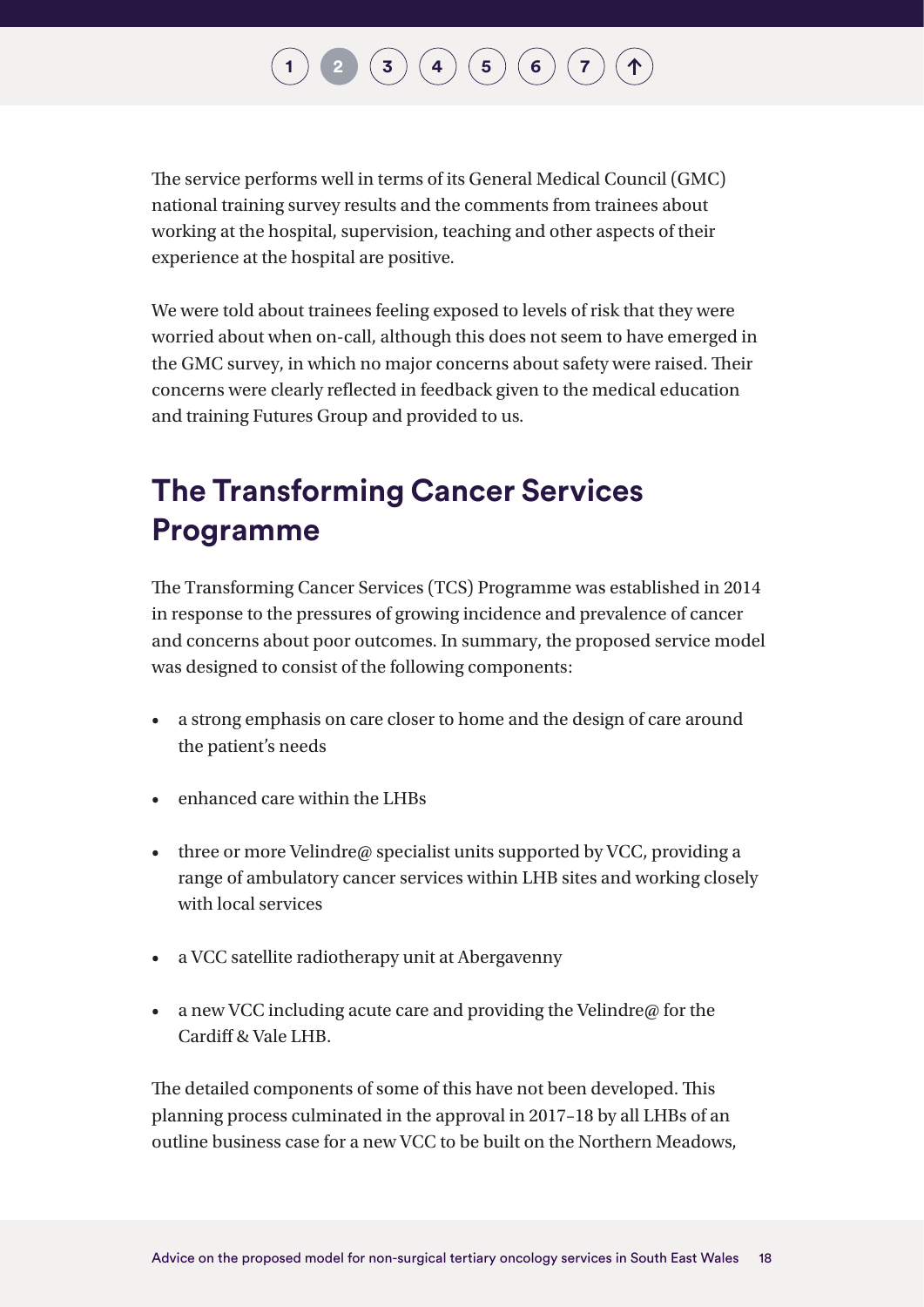Cardiff. This would include a Collaborative Centre for Learning, Technology and Innovations as well as a positron emission tomography – computed tomography (PET-CT) scanner and a radiotherapy research bunker. In 2018, approval was given to take forward the procurement of 10 linear accelerators (two in a satellite unit), new computed tomography (CT) and magnetic resonance imaging (MRI) scanners, a new integrated radiotherapy solution and a transformational digital programme including the replacement of the Cancer Network Information System Cymru (CaNISC), which is the information system currently in use.

### **Planning acute oncology services across South East Wales**

Since the VCC business case was drawn up and the TCS Programme was established, concern and focus have grown among clinicians and LHBs in respect of acute cancer inpatient activity.

Many people with cancer present to their local Accident & Emergency (A&E) services and are admitted under acute medicine and a range of other specialties (see Appendix 3, which is available as a separate download on the Nuffield Trust website). These patients often need senior oncology decisionmakers to review them early on in their pathway. At any one time across South East Wales, data reviewed by the Nuffield Trust suggests that every day approximately 200 beds are occupied by a patient presenting as an emergency with a cancer diagnosis. These patients are receiving different levels of oncology presence and advice, with implications for equity.

There is a further group of patients who have a cancer diagnosis or who are on treatment who need urgent advice about symptoms or toxicity. A good acute oncology service (AOS) will manage the majority of these patients as outpatients, but there will be a small number of patients who need to be admitted to manage serious complications. These oncology inpatients require multidisciplinary expertise from a range of medical and surgical specialists, palliative and elderly care as well as services such as endoscopy and interventional radiology. Furthermore, recent years have seen the introduction of more complex and toxic treatments, particularly immunotherapy, which need the backup of acute hospital services such as intensive care.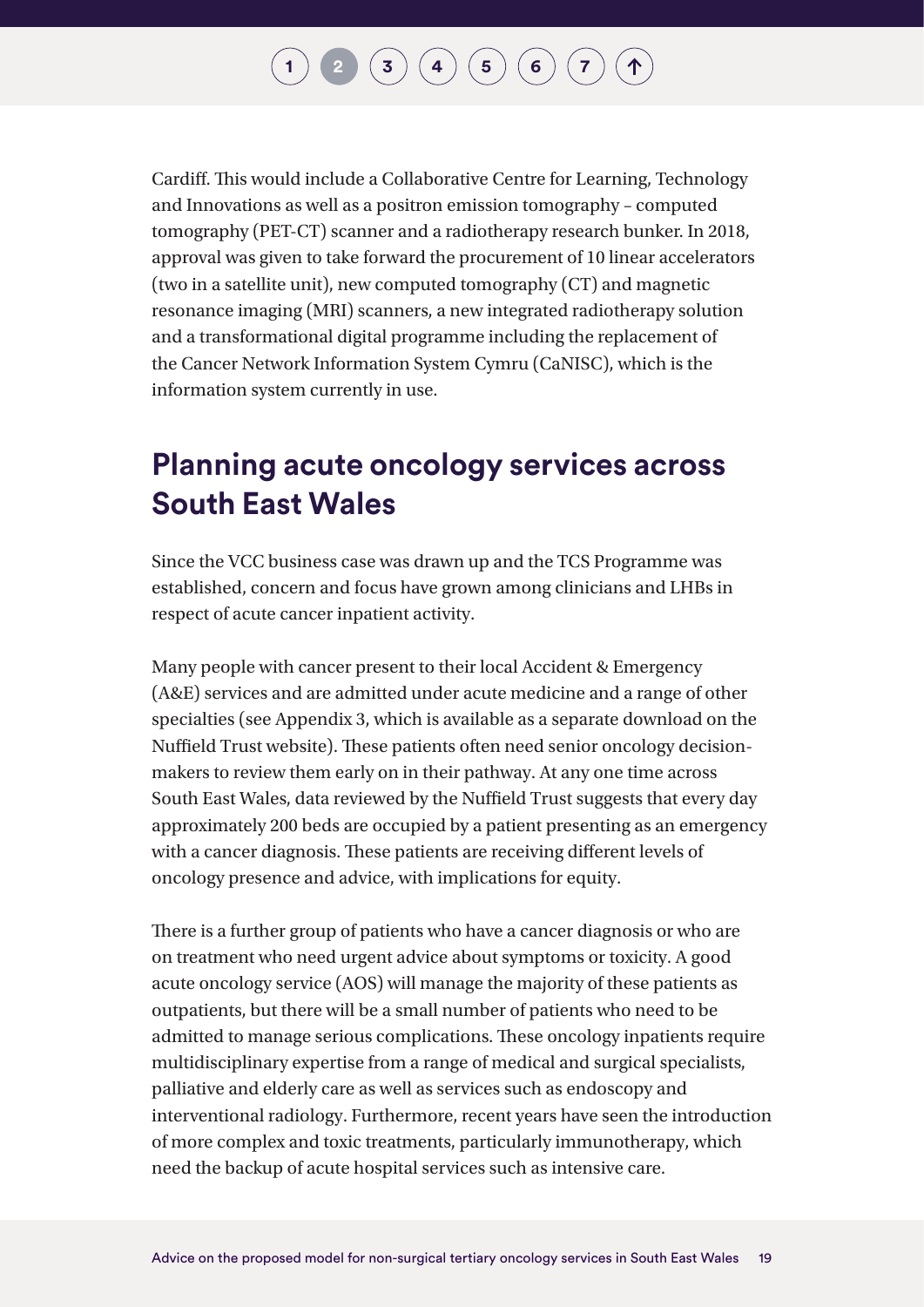There is widespread agreement among those we have interviewed that the needs of acutely unwell cancer patients should be addressed by developing an integrated AOS for patients across South East Wales, with a service in each LHB. VCC clinicians as well as cancer clinicians, cancer leads and medical directors in the LHBs strongly support this. Collaborative working has taken place during 2019/20 across the region through an AOS Steering Group, set up by the South East Wales Collaborative Cancer Leadership Group (CCLG), to develop the case for change and outline the proposed clinical model. This has included detailed discussions and research into system-wide models elsewhere.

Cancer lead clinicians from each LHB and from VCC gave a presentation of the work to date at a meeting of the CCLG on 14 October 2020. The CCLG agreed the next steps to develop the AOS model, predicated on:**<sup>5</sup>**

- equity of access irrespective of LHB of residence, patients presenting to the AOS are assured of equity of access and a common service standard
- shared ownership and delivery the service model is developed jointly by the three LHBs (Cardiff & Vale, Aneurin Bevan and Cwm Taf Morgannwg LHBs) and Velindre NHS Trust, with clarity around roles and responsibilities.

The proposed model describes how the service will be configured to support patients presenting to the AOS, their initial assessment and management, and how their initial care needs will be met through a combination of input from the LHBs supported by specialist oncology in-reach resources provided through VCC consultants. Further details are provided in [Appendix 2](#page-53-1).

5 Source: CCLG paper on the South East Wales Acute Oncology Service, 14 October 2020.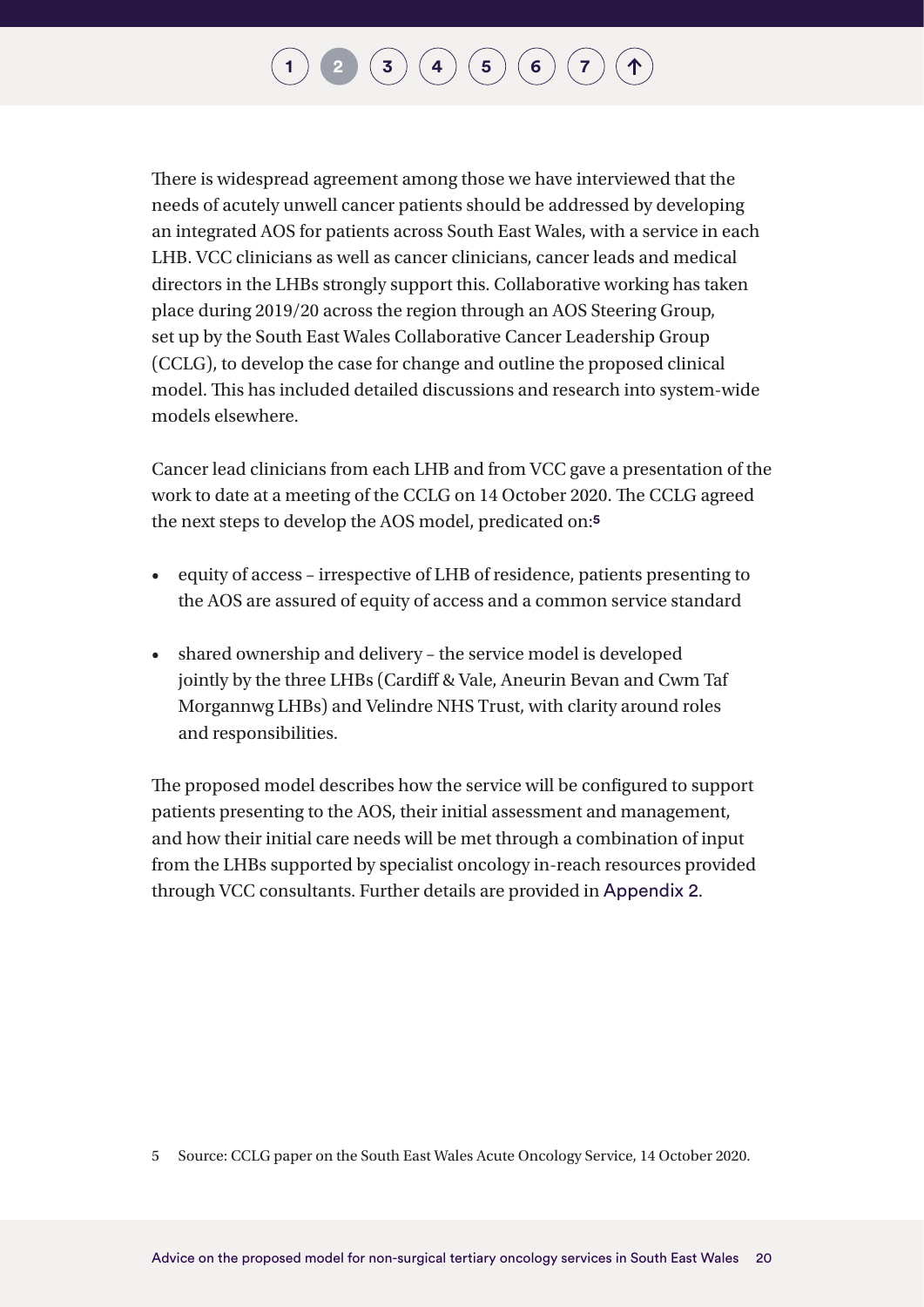This collaborative approach to the clearly identified need to develop AOSs across South East Wales is entirely consistent with key messages set out in the recent joint report from the Royal College of Radiologists, the Royal College of Physicians and the Association of Cancer Physicians:**6**

- AOS are vital for providing consistent and high-quality care for patients, for optimising clinician time and expertise, and for ensuring the best use of NHS resources.
- Meeting the complex needs of acutely presenting oncology patients across a wide variety of clinical contexts is challenging and deserves to benefit from the same strategic and operational clinical leadership that is already available to site-specific cancer teams.
- A clearly defined role for consultant oncologists within AO is essential for ensuring effective clinical leadership and oversight.
- The rising incidence of cancer in an aging population with multi-morbidity will require a multi-professional approach to care, with AOS providing the critical cancer oversight for the majority of emergency cancer admissions.

6 Royal College of Radiologists, Royal College of Physicians and Association of Cancer Physicians (2020) *Acute Oncology: Increasing engagement and visibility in acute care settings*, p 6. [www.rcr.ac.uk/posts/acute-oncology-increasing-engagement-and](http://www.rcr.ac.uk/posts/acute-oncology-increasing-engagement-and-visibility-acute-care-settings)[visibility-acute-care-settings](http://www.rcr.ac.uk/posts/acute-oncology-increasing-engagement-and-visibility-acute-care-settings). Accessed 20 November 2020.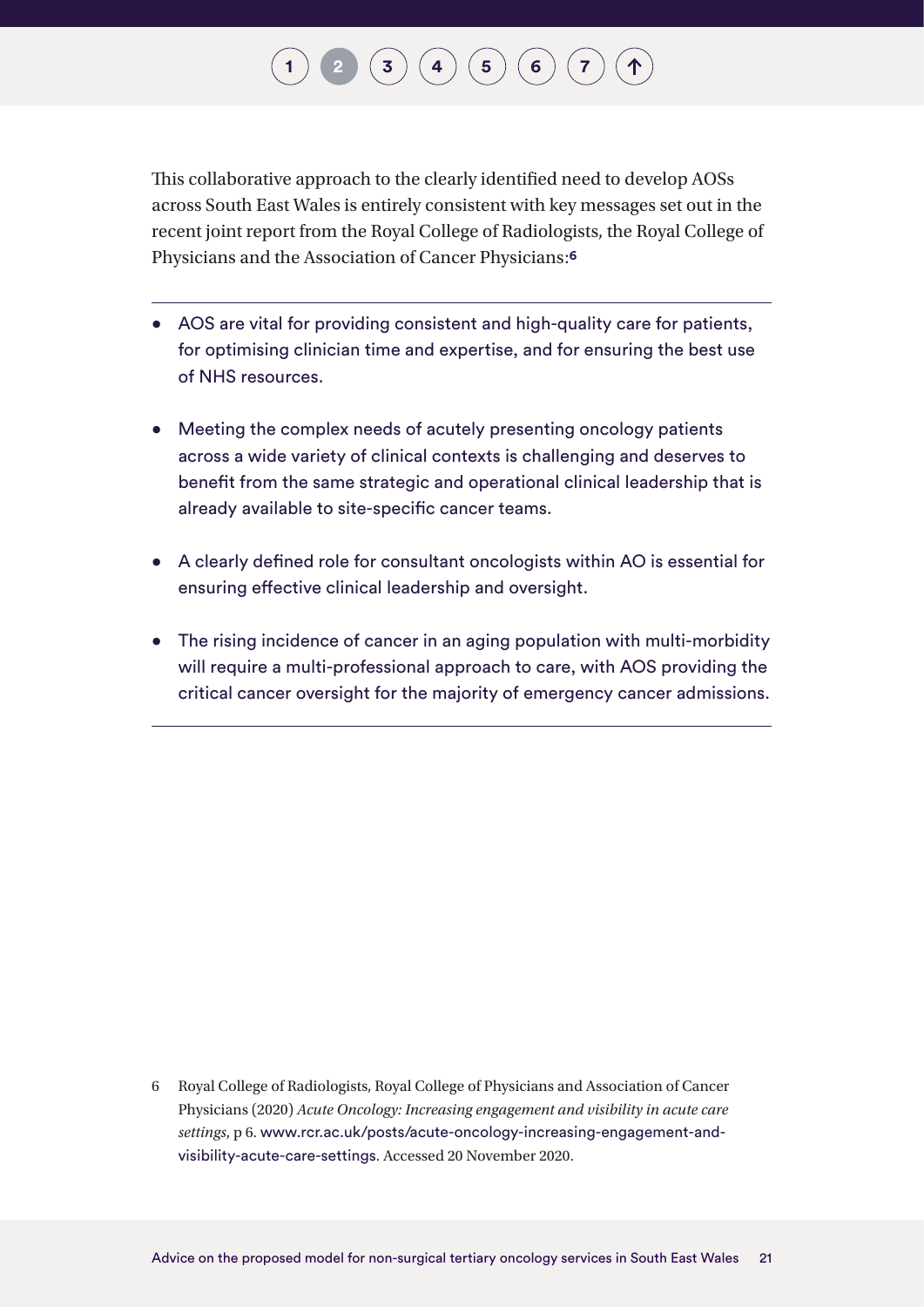# **[1](#page-7-0) [2](#page-12-0) 1 3 [4](#page-24-0) [6](#page-43-0) 6 6 [7](#page-44-0)**

### <span id="page-22-0"></span>**What do patients value? 3**

As noted in the Methodology section in Chapter 1, we spoke to nine patients for this report. For a service where patients are attending frequently, often for a short period of the day for weeks at a time (radiotherapy), but also for a long period of the day (chemotherapy), they said that the following aspects are all very important:

- easy access
- a recognisable front door
- ease of navigation
- buildings on a human scale
- a calmer atmosphere than the typical hospital
- availability of support services
- patient information
- protected car parking.

This was echoed in the patient feedback from the VCC patient group, the Velindre support group and Cardiff Community Health Council. It also emerged in the original patient engagement exercises at the beginning of the planning process.

As one patient noted:

For the unacquainted, Velindre is a surprisingly pleasant place. The atmosphere is nothing like that of a typical hospital. It is an incredibly peaceful, positive and friendly place – the staff make sure of it. From the moment you walk through the door, you will feel like a friend and not a patient.

Maintaining good mental health is very important during what are long periods of treatment and then potential recurrence and further treatment. Patients we spoke to feel strongly that environmental design and a range of support services can make a massive difference in this regard.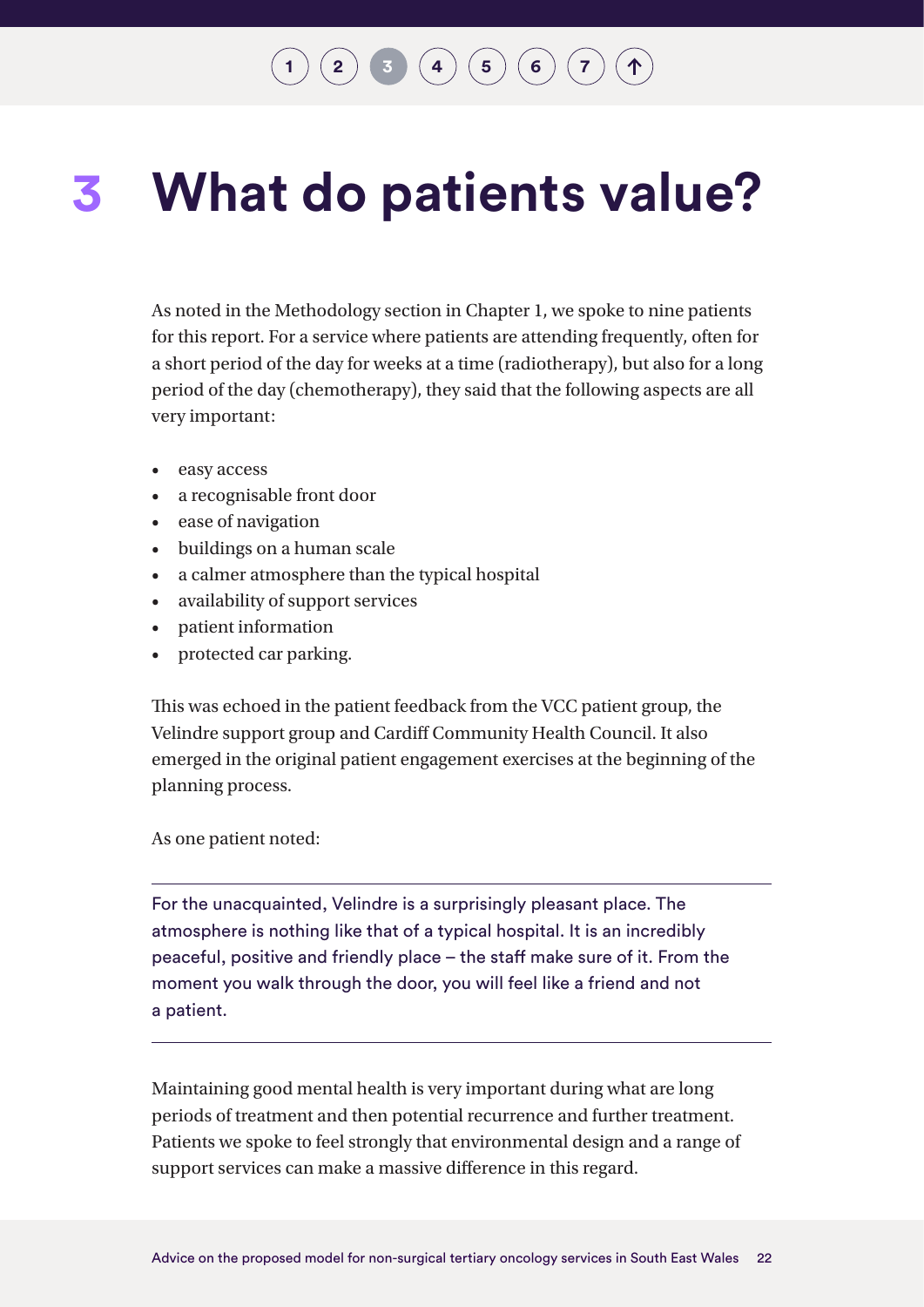#### $\begin{pmatrix} 1 \end{pmatrix}$  $\begin{pmatrix} 1 \end{pmatrix}$  $\begin{pmatrix} 1 \end{pmatrix}$   $\begin{pmatrix} 2 \end{pmatrix}$  $\begin{pmatrix} 2 \end{pmatrix}$  $\begin{pmatrix} 2 \end{pmatrix}$   $\begin{pmatrix} 3 \end{pmatrix}$  $\begin{pmatrix} 3 \end{pmatrix}$  $\begin{pmatrix} 3 \end{pmatrix}$   $\begin{pmatrix} 4 \end{pmatrix}$  $\begin{pmatrix} 4 \end{pmatrix}$  $\begin{pmatrix} 4 \end{pmatrix}$   $\begin{pmatrix} 5 \end{pmatrix}$  $\begin{pmatrix} 5 \end{pmatrix}$  $\begin{pmatrix} 5 \end{pmatrix}$   $\begin{pmatrix} 6 \end{pmatrix}$  $\begin{pmatrix} 6 \end{pmatrix}$  $\begin{pmatrix} 6 \end{pmatrix}$   $\begin{pmatrix} 7 \end{pmatrix}$  $\begin{pmatrix} 7 \end{pmatrix}$  $\begin{pmatrix} 7 \end{pmatrix}$  $\left( \bigwedge$

The themes set out here are also echoed in the research literature on the creation of a therapeutic environment.

The patients we spoke to said that the Velindre brand is very important to them and that it symbolises for them a quality standard. It also provides a significant opportunity for fundraising, which is used to provide additional patient services, benefits and research funding. Patients and their families and friends are often involved in raising funds for Velindre. They feel that many of the add-on services they receive would not otherwise be possible from core NHS funding. These services are highly valued for their contribution to their improved physical and mental health.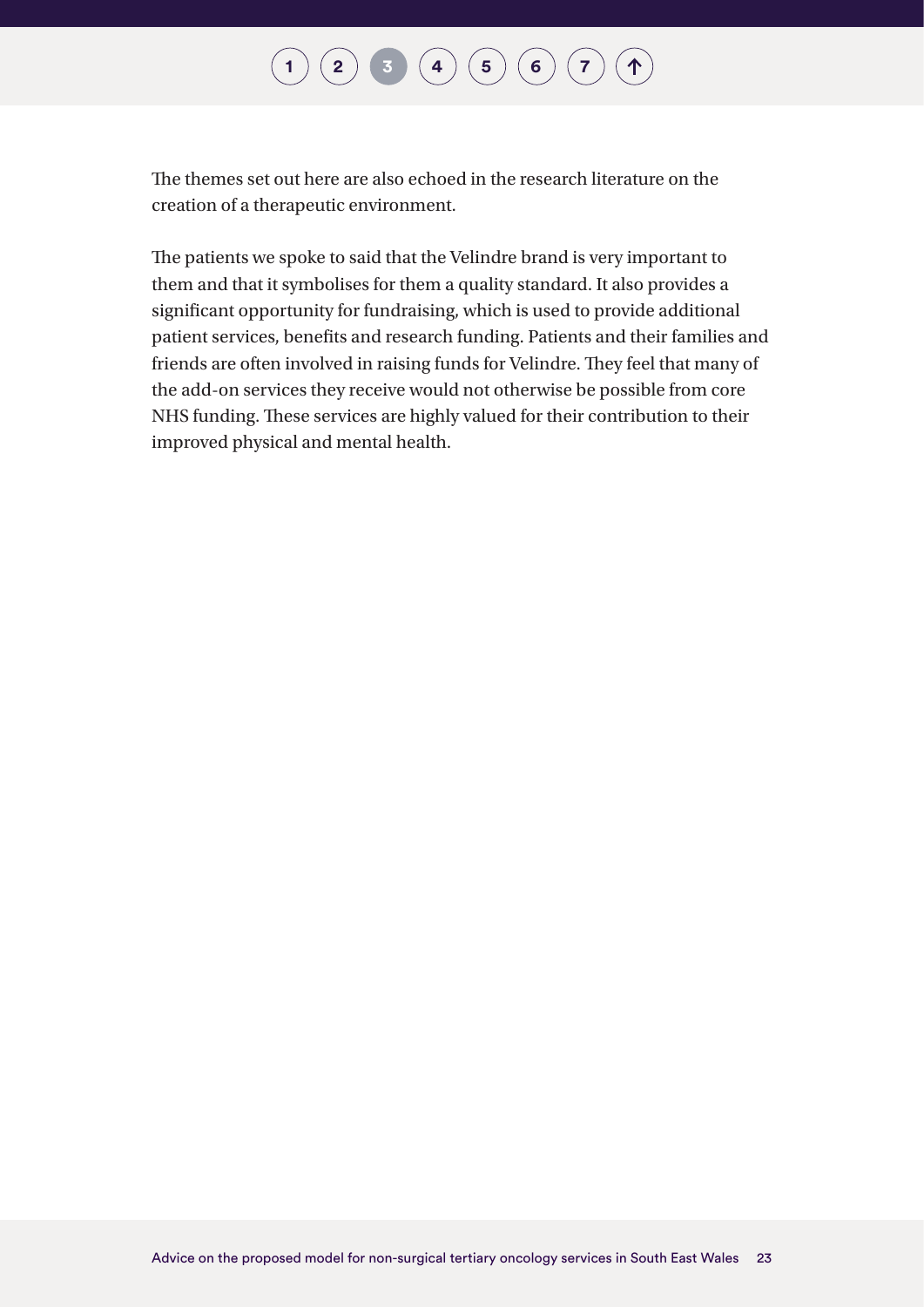# <span id="page-24-0"></span>**Looking forward – the cancer system in South East Wales 4**

### **Strengthening acute oncology and the Velindre@ model**

We found a high level of agreement about the principles underpinning the network model of cancer care and enthusiasm about the prospects for making it happen. It is clear that, since the start of the TCS Programme, the management of the acutely unwell cancer patient has become a much greater priority and therefore the development of a high-quality networked AOS across South East Wales is now a pressing priority.

The AOS model is also important for determining the assessment and admission model for the VCC now and in the future. The criteria for AOS assessment and admission in the LHBs and the VCC need to be agreed across the South East Wales health system so that the capacity requirements for all locations can be assessed. This will require data analysis at a population level of those being admitted as emergencies with a cancer diagnosis, as well as those assessed and admitted as known cancer patients across the South East Wales population. As one interviewee at the VCC put it: "We cannot sort out our in-house issues without sorting out AOS."

Given the recent agreement of the collaborative AOS model for South East Wales by the CCLG, it is our view that this model now needs to be formally linked to the development of the model for Velindre@ services.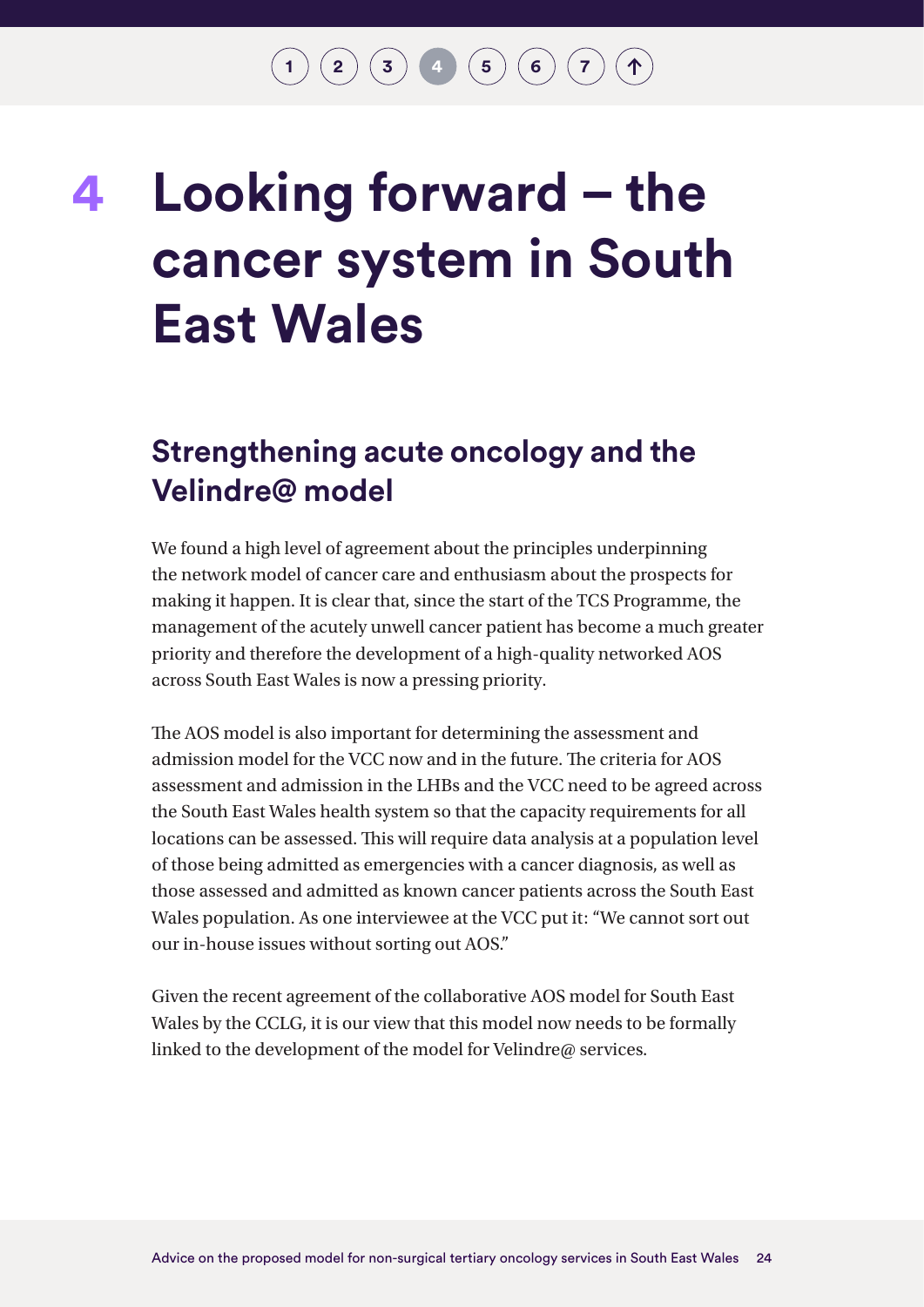### **[2](#page-12-0)**  $(\mathbf{3})$  $(\mathbf{3})$  $(\mathbf{3})$  **[4](#page-24-0)**  $(\mathbf{5})$  $(\mathbf{5})$  $(\mathbf{5})$  **[6](#page-43-0)**

The TCS Programme document of July 2020 describes the Velindre@ model as set out below:**7**

Velindre@: These facilities will provide SACT, outpatient services, education and information provision and ambulatory care procedures within LHBs. They will not have inpatient beds – if admission is needed this will be via LHB teams/facilities, supported by oncology teams, or via VCC. They will be planned jointly with LHB teams, supporting collaborative working and helping to meet the needs of LHB and Velindre commissioned parts of the care pathway. This joint working will generate additional opportunities for benefits to patients beyond the scope of the clinical service model (for example, opportunities to support earlier diagnosis or links with surgical oncology or haematology teams within LHBs).

These local centres of excellence will improve efficiency, experience and access by collaboratively developing planned and delivered services within each LHB. With planning, we can move from a variable, poorly planned service to a high quality, sustainable service to deliver care without the need for as many patients to travel to the main Cancer Centre in Whitchurch.

There are some concerns about the model and the lack of detail about how it will function, especially the extent to which it really is Velindre@ rather than Velindre visiting, i.e. will there be sufficient staff and ways of working that achieve the full benefits of having expert staff embedded in local services with opportunities for true multidisciplinary working. The site-specific team for lung cancer expressed these concerns, which others echoed:

The HBs [health boards] have agreed in principle to the TCS model but the implementation of the Velindre@ outreach hubs will be outside the jurisdiction or control of the Velindre Trust. Furthermore, it is not clear what the format of the Velindre@ hubs will be or how they will differ to the service already offered by the lung team in the HBs. It would therefore appear that we may not be able to guarantee how and what care closer to home will look like.

7 (2020) *Transforming Cancer Services in South-East Wales Programme*, draft v 2, July.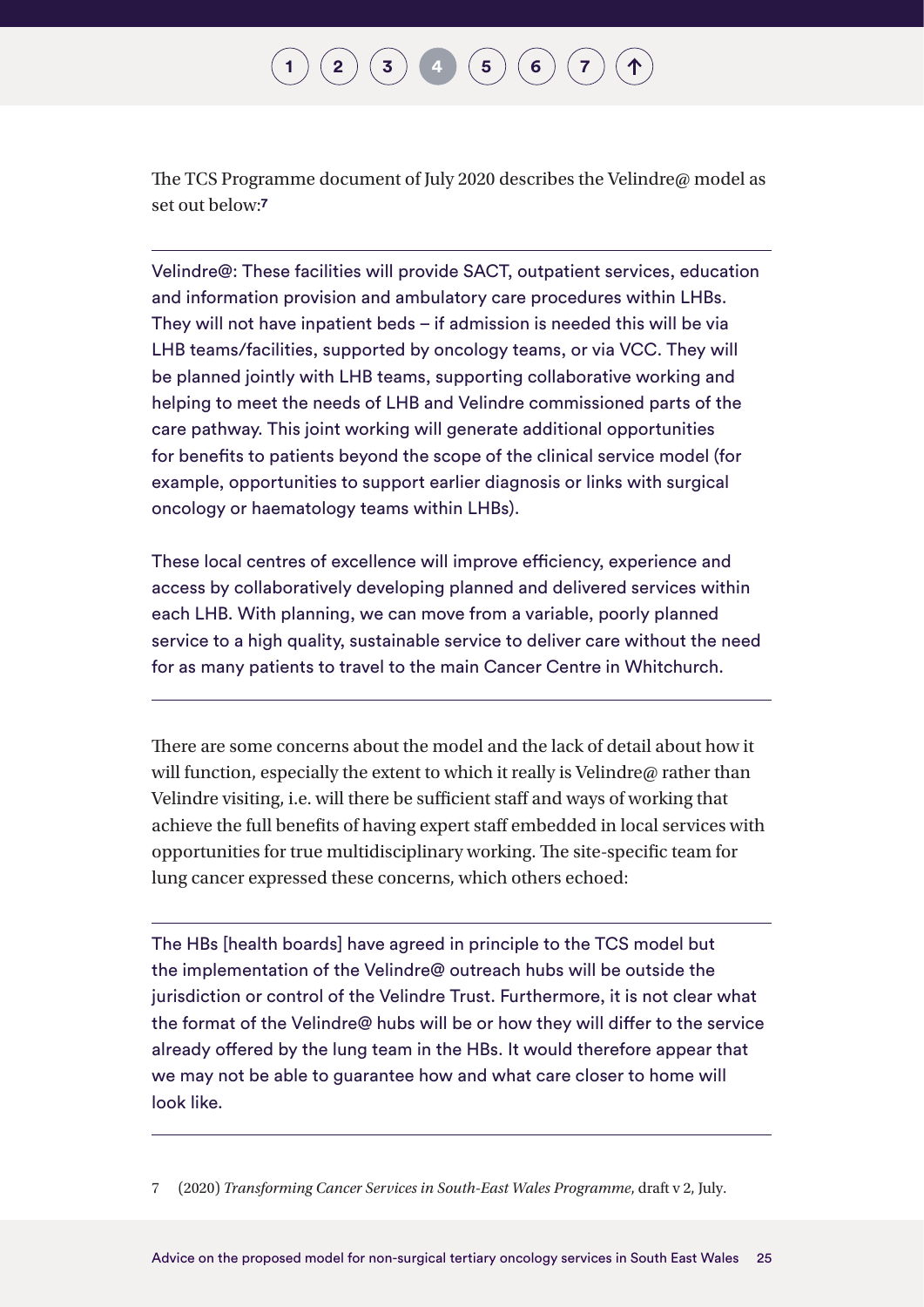# **[2](#page-12-0) ([3](#page-22-0)) [4](#page-24-0) ([5](#page-36-0)) [6](#page-43-0) [7](#page-44-0)**

Given the proposals from the TCS Programme and the CCLG-agreed model for AOSs, it would seem logical for the two planning exercises to be combined so that each LHB has an AOS that works closely with a standardised ambulatory care model. Clearly, each LHB would need to undertake the option appraisal exercises for the location of both of these service models, taking their own health needs and provider configurations into account.

During the interviews there was strong support for taking advantage of the opportunities offered by both models to:

- create an acute assessment service, possibly with some protected inpatient beds, as the base for the AOS in each LHB – this would primarily be a senior nurse-led service with multispecialty and multidisciplinary input, providing a focus for oncology and palliative care services in particular, and rapid access to diagnostics would be important to make this work
- offer a more comprehensive AOS and footprint at the University Hospital of Wales (UHW) to also provide a research and trials delivery hub and combined acute assessment and trials services with haemato-oncology
- work more closely with haematology teams in the LHBs but also to outreach haematology, ambulatory, chemotherapy and supportive therapies from UHW alongside and in partnership with those for solid tumours – this could include the development of an ambulatory model for haemato-oncology patients on the VCC site for those within a reasonable catchment area
- develop other ambulatory therapeutic services such as dietetics, occupational therapy, physiotherapy, psychological therapy and speech therapy as part of the Velindre@ model
- link into LHB rapid diagnostic services, ensuring that these are protected as much as possible
- provide patient support services such as patient information, welfare support and services such as those provided by the Maggie's centre at the VCC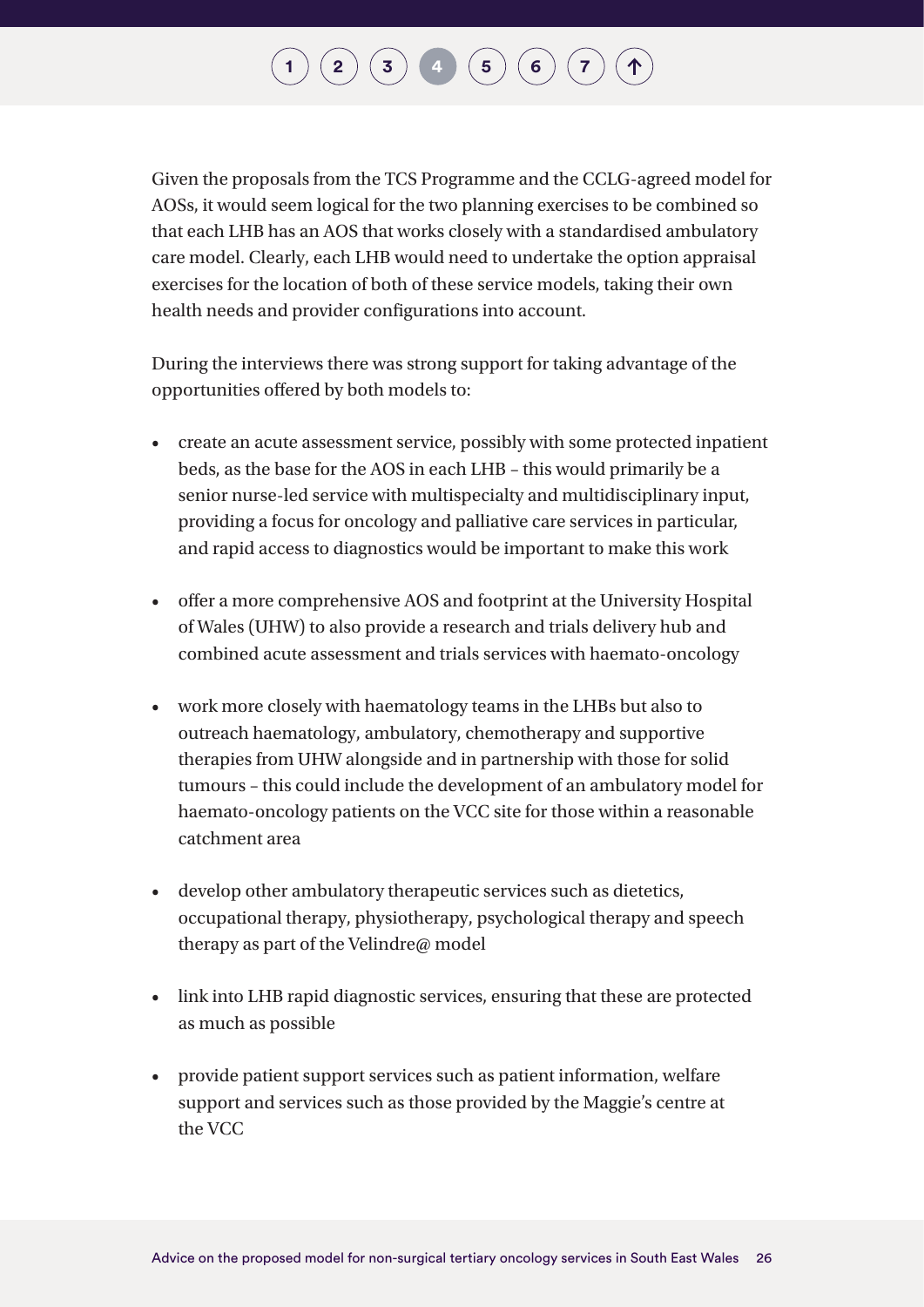- potentially provide a location for future radiotherapy satellite provision to improve access to treatment and also to provide additional capacity, given projected increasing volumes of radiotherapy activity
- use the development of Velindre@ as part of a wider programme to create a more rational and equitable pattern of ambulatory care across the region.

There has been particular support for using the AOS locations as a focus for the provision of palliative care services for cancer patients in the LHBs. A project run by Macmillan in North Mersey identified that 20% of patients referred to the AOS died within 30 days and 70% within 12 months.**8** The increased involvement of palliative care in this enhanced model would provide clear benefits for patients who would have access to a wider team of specialists and it would also enhance opportunities for education and training in palliative care for the acute and ambulatory cancer teams and vice versa.

Frequency of presentations for pain, disease progression and significant number of patients referred to AO with palliative treatment intent, suggests challenges in the management of end of life care. AO services and regional Acute Oncology strategy should seek to align with palliative care/end of life developments to support this patient cohort including practical steps e.g. considering emergency admissions as a flag to palliative care referral where not already in place.**9**

#### **Recommendations – service delivery**

Solutions to the immediate issues facing cancer services across the region, and at the VCC in particular, are required now, rather than at an indeterminate point in the future.

8 E Marshall. Report of the North Mersey Macmillan project. [www.cmcanceralliance.nhs.uk/application/files/1615/8332/8074/FINAL\\_Report\\_on\\_](http://www.cmcanceralliance.nhs.uk/application/files/1615/8332/8074/FINAL_Report_on_the_North_Mersey_Macmillan_Project_V2.pdf) [the\\_North\\_Mersey\\_Macmillan\\_Project\\_V2.pdf](http://www.cmcanceralliance.nhs.uk/application/files/1615/8332/8074/FINAL_Report_on_the_North_Mersey_Macmillan_Project_V2.pdf)

9 *Ibid*.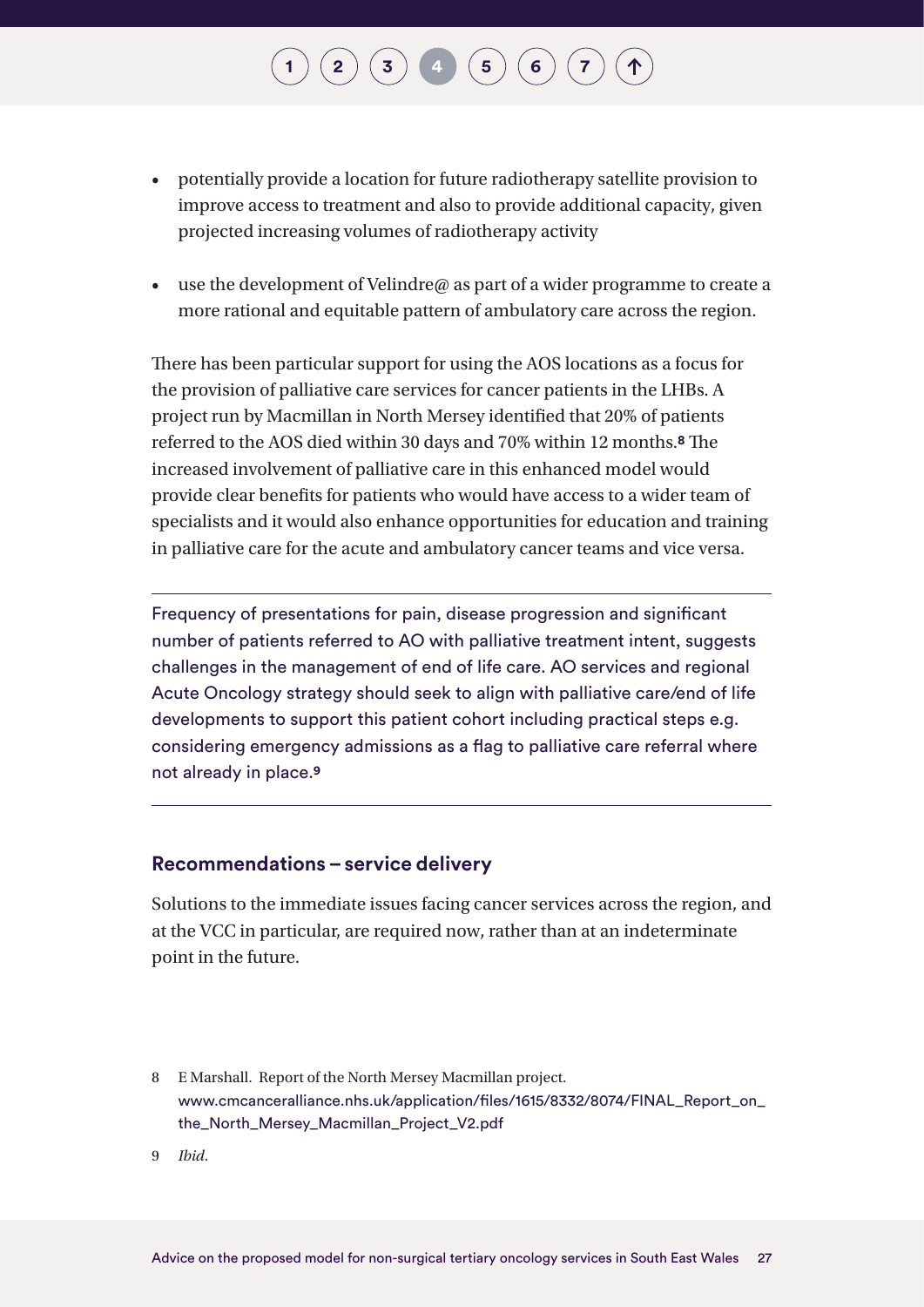There are a number of positive opportunities that will come from developing a networked approach to bring care closer to home, improving links to acute services in local hospitals and building a vibrant research and acute care model based at UHW, working closely with the VCC.

Some of these benefits are achievable before the reprovision of the new VCC and there are services that can be co-located with and better integrated into other services now. In particular, we recommend the development of an oncology footprint at UHW to provide a focus for cancer care and the provision of inpatient beds and an assessment service. This would have the added functionality of providing 'hot' elective activity such as early-phase trials, working with the haemato-oncology specialists in areas such as CAR-T, caring for those with immunotherapy toxicity, protected access to interventional radiology procedures and so on. This implies the relocation of some inpatients currently admitted to the VCC and is explored in more detail below. Such a service, if possible replicated in other LHBs, would provide many of the benefits of co-location – access to interventional radiology, endoscopy, surgical opinion, critical care and so on – albeit without the convenience of complete proximity.

We recommend that, where possible, care for transferring patients and returning known patients should be carried out in AOS assessment services and not in the emergency department.

We recommend the development of LHB AOSs supported by a model for Velindre@ ambulatory services that would maximise the impact of increased oncologist and palliative care presence and support across a wider range of pathways and enhance multidisciplinary working. It would also provide the opportunity for a range of enhanced roles, teaching, training and research opportunities and cross-cover arrangements and should be used as a vehicle to create a more rational and equitable distribution of outpatient care.

Work is required to set out the coordinating, central support services available to these locally based acute oncology and outreach services, for example: a cancer of unknown primary multidisciplinary team (CUP MDT), a 24-hour helpline, on-call support and virtual lunchtime meetings. A good AOS at the VCC would triage sick patients to the UHW/other district general hospitals and avoid admission to the VCC and then later onward transfer.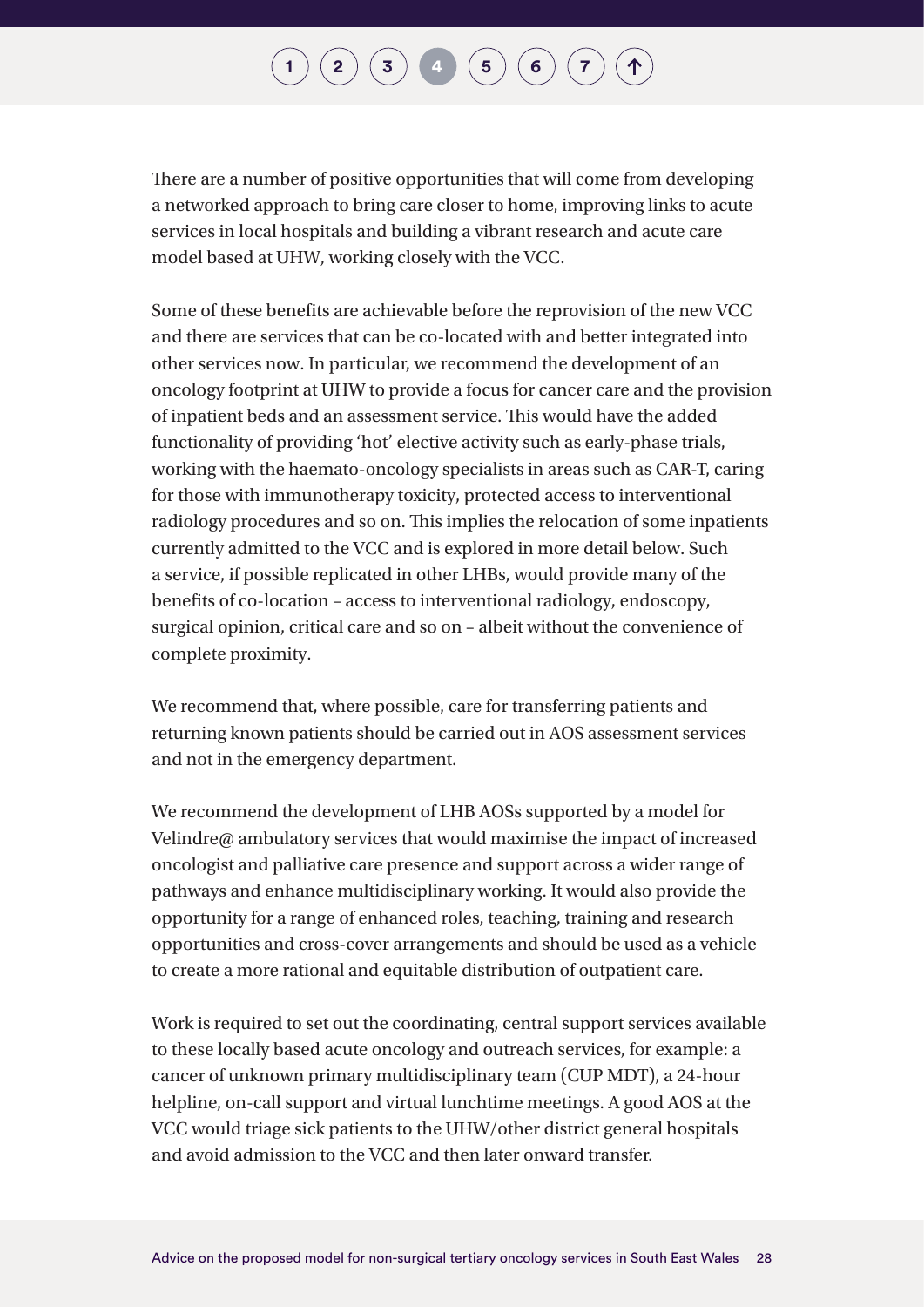One area where particular attention is required by the LHBs is interventional radiology for a range of 'semi-elective' procedures to support cancer patients.

#### **Recommendations – the planning process**

Significant progress has been made over recent months in developing agreement across South East Wales on a model for the establishment of AOSs equitably across the region. This collaborative working now needs to be further developed and applied to ambulatory cancer care plans for Velindre@ services. The scope and nature of the Velindre@ model needs to be described in more detail and expanded to include haemato-oncology and palliative care in a more defined way. Planning in this area needs to be a shared responsibility led by the CCLG.

Work is required to identify the patients who would benefit from more acute oncology expertise who are not currently receiving it.

A data extract needs to be urgently created to enable the activity and capacity requirements for both the AOS and outreach models to be analysed and assessed at a population level so that optimal locations for these services can be determined. It is critical that all the activity and capacity assumptions are agreed and co-owned by the LHBs and the VCC for AOS and Velindre@ ambulatory services so that decisions on location options are fully informed. This will need to take into account plans within LHBs for acute site reconfigurations as well as the development of the satellite radiotherapy service already agreed for location at Nevill Hall Hospital within Aneurin Bevan LHB.

As noted above, a re-baselining of the activity assumptions for solid tumour SACT in the original VCC business case is being undertaken as a result of a significant increase in regimens and additional lines of treatment since that work was done. The view of the expert panel was that based on experience elsewhere this would be likely to be in the range of 5–8% a year, which is higher than the original assumptions.

It is recommended that this TCS workstream is expanded to include activity analysis for haemato-oncology chemotherapy activity across South East Wales so that the two services can be jointly planned for co-location within LHB and VCC ambulatory settings.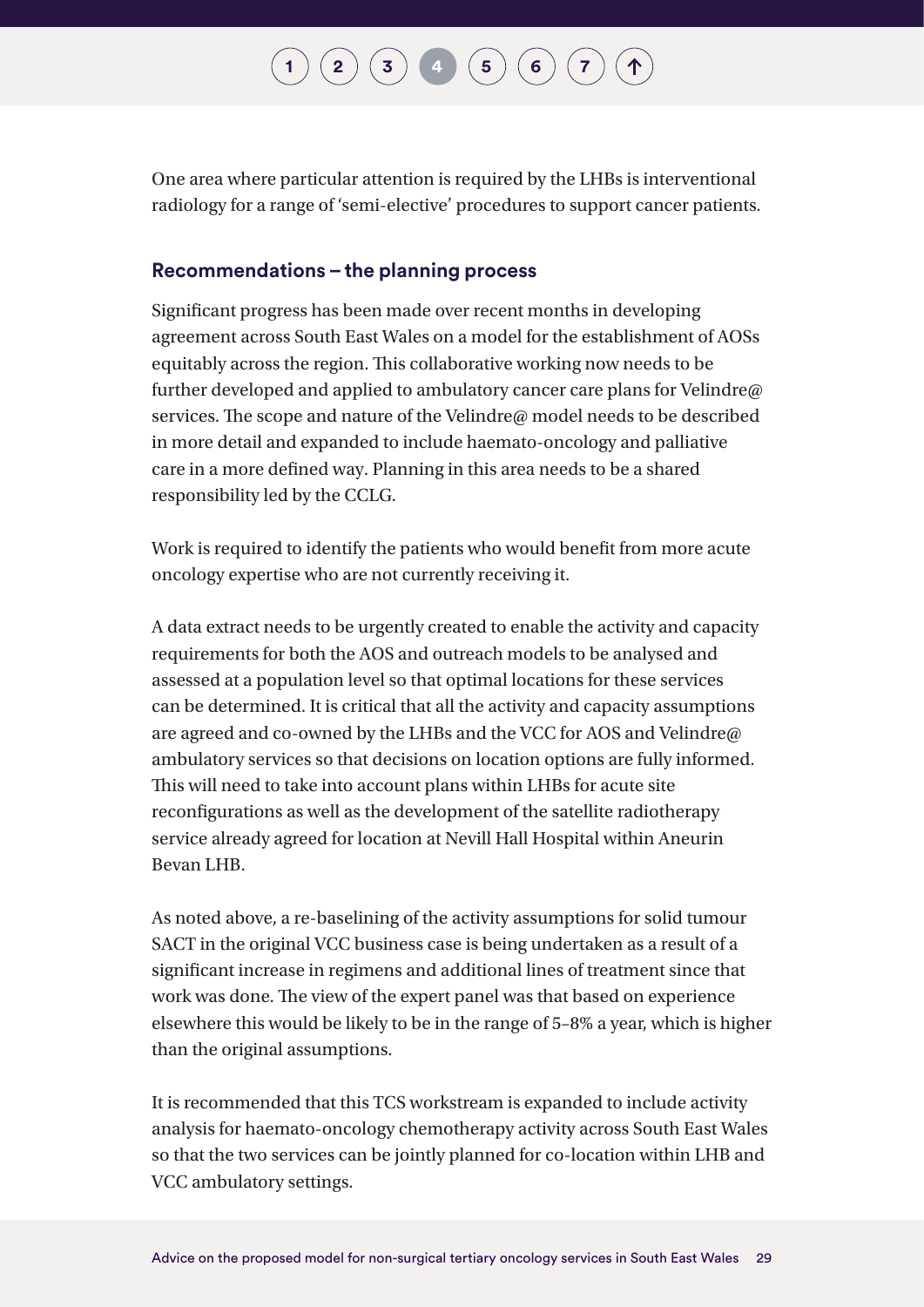# **[1](#page-7-0) [2](#page-12-0)**  $(3)(4)(5)(6)(7)$  $(3)(4)(5)(6)(7)$  $(3)(4)(5)(6)(7)$  $(3)(4)(5)(6)(7)$  $(3)(4)(5)(6)(7)$  $(3)(4)(5)(6)(7)$  $(3)(4)(5)(6)(7)$  $(3)(4)(5)(6)(7)$  $(3)(4)(5)(6)(7)$  $(3)(4)(5)(6)(7)$  $(3)(4)(5)(6)(7)$

### **Acute inpatient services at Velindre**

A key question about the future model concerns the provision of acute inpatient services at the VCC. The final configuration of the inpatient model has been the subject of the most debate and disagreement between people we have interviewed.

One group of respondents is confident that, with modifications, the current assessment and inpatient service is safe and a reasonable foundation for the development of future services. They acknowledge that there is some work to do to improve elements of this, in particular the level of out-of-hours medical support, admission criteria, and the policies on and approach to escalation and agreed pathways for this, including to services not on the VCC site.

There is a second constituency that is concerned about the risks associated with the management of the sickest patients or those who rapidly deteriorate. The concerns relate to the lack of critical care and high-dependency support and issues over getting specialist input and investigations. Endoscopy, surgical opinion and the limitations placed on interventional radiology due to the absence of surgical backup were all raised as issues.

VCC management are aware of these issues and have established two working groups in response to concerns that medical staff at the Trust have raised with them. Proposals are being developed to revise the admission criteria and out-of-hours arrangements to address them. We have also discussed these proposals with our expert panel as part of our review of future options.

The assessment service has been very successful in turning patients around, often back home or on to ambulatory pathways rather than admitting them. This means that there are fewer acutely ill patients in the hospital but those who remain are generally sicker than has been the case in the past.

A two-year audit of VCC patient transfers for specialist medical or surgical care has been commissioned by the Medical Director of the Trust. This has involved reviewing all patients transferred out from the VCC to an acute hospital between September 2018 and August 2020. It is important to note that the detailed analysis of this data continues. Key highlights presented to the internal taskforce on this issue on 4 November 2020 were as follows: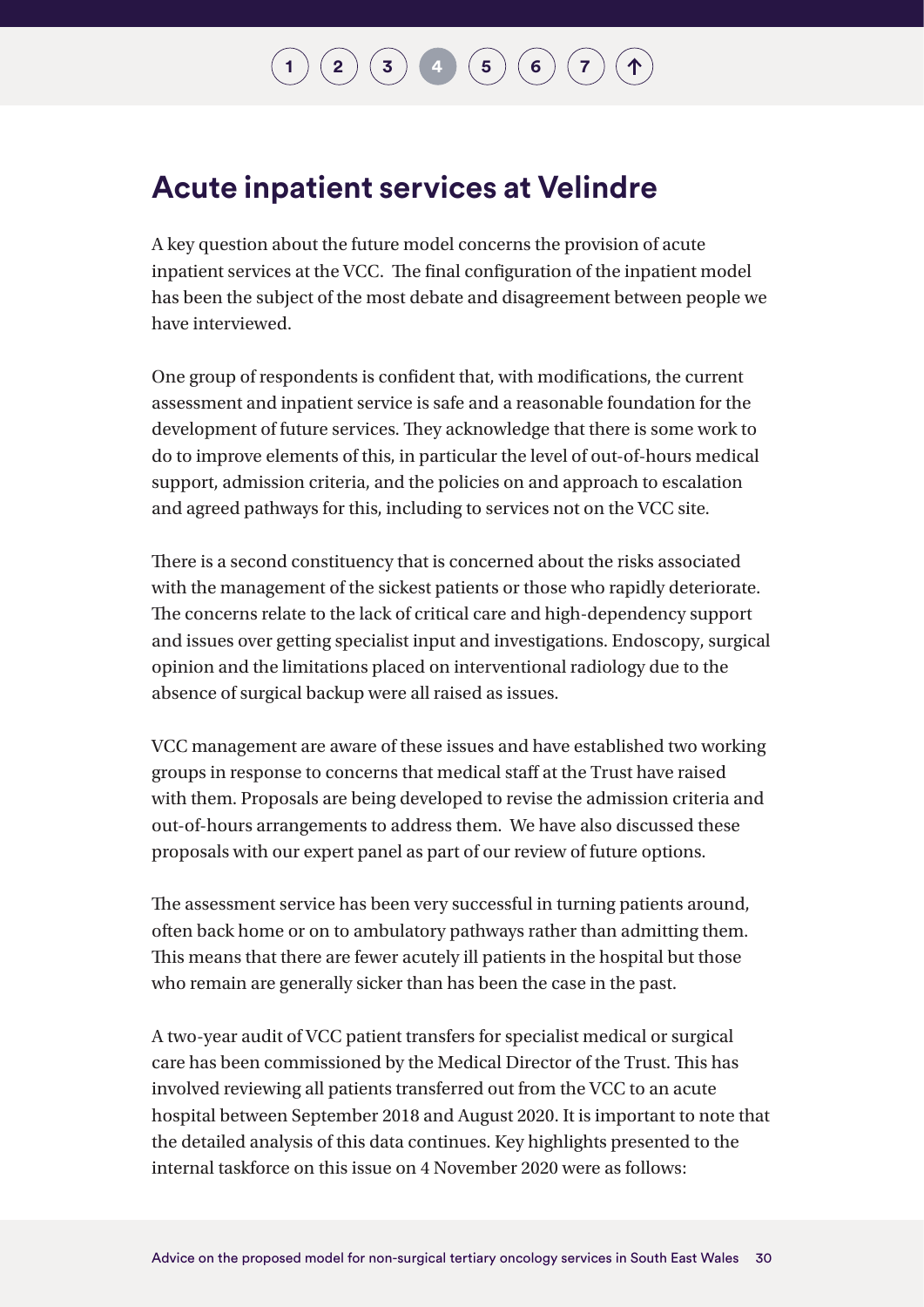#### • Of admissions to the VCC, 4.5% were transferred out of the VCC for medical/surgical input.

 $\binom{2}{3}$  $\binom{2}{3}$  $\binom{2}{3}$  $\binom{2}{3}$  $\binom{2}{3}$  **[4](#page-24-0) [6](#page-43-0) 6 [7](#page-44-0)** 

- All patients had received timely review and assessment, and commencement of required intervention before transfer.
- The majority of patients who were transferred had this decision made on the day of admission.
- No patients deteriorated while awaiting transfer.

The number of transfers was broadly consistent with the number reported by the Welsh Ambulance Services NHS Trust (WAST).

#### **Ambulance transfers**

The need for the ambulance service (WAST) to assist was the theme of a number of concerns that we heard and indicates the level of risks that are being managed. It should be pointed out that even general hospitals have a significant number of urgent transfers to other centres for specialist care, for example neurosurgery and complex vascular surgery. However, 'red' 999 calls (indicating an immediately life-threatening situation) from the VCC do reflect a need for a high level of support. The number of 999 calls from the VCC by category of call between 2015 and 2019 are shown in Table 2.

|      | <b>Red</b> | <b>Amber</b> | <b>Green</b> | <b>Total</b> |
|------|------------|--------------|--------------|--------------|
| 2015 | 0          | 8            | 11           | 19           |
| 2016 | 6          | 54           | 37           | 97           |
| 2017 | 13         | 60           | 26           | 99           |
| 2018 | 11         | 60           | 22           | 93           |
| 2019 | 11         | 69           | 25           | 105          |

#### **Table 2: 999 calls from the VCC, by category of call, 2015–19**

Note: Red indicates an immediately life-threatening situation, amber indicates a serious but not immediately life-threatening situation and green indicates neither a serious nor a life-threatening situation.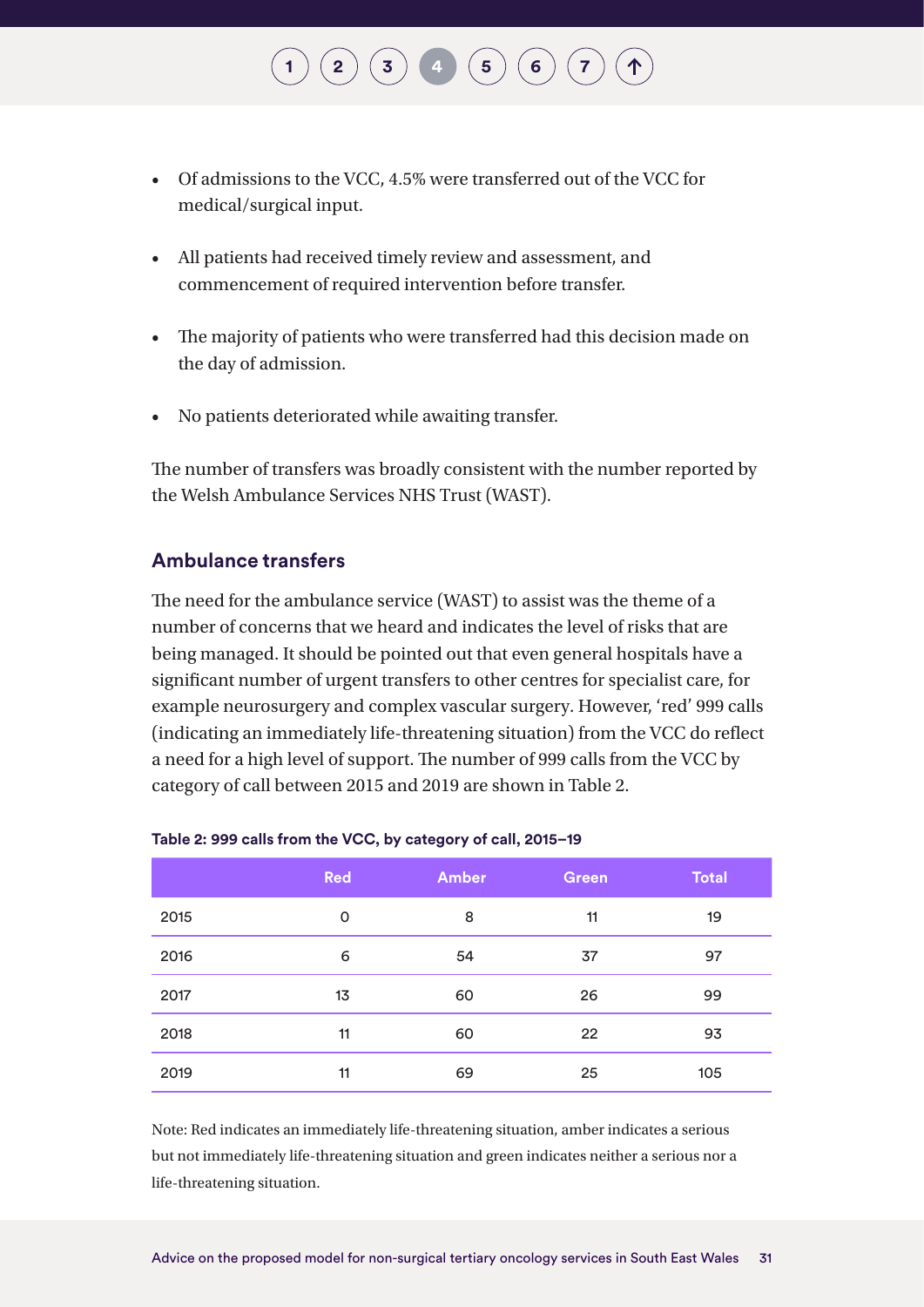The Emergency Medical Retrieval and Transfer Service (EMRTS) is a service for Wales that provides pre-hospital critical care across Wales, delivered by consultants and critical care practitioners. In the five years since it was established in April 2015, EMRTS has recorded just two attendances at the VCC. However, there are instances where telephone advice is taken from the EMRTS team.**10**

The Trust is awaiting clarification from WAST as to whether it is able to identify patient location from its dataset. However, VCC-held data show that between July 2019 and July 2020, the main priority transfers to UHW were from the Acute Oncology Assessment Unit on the same day as the patient review on the unit.

WAST also provided data on response times for 2019 and these show that response times for red calls were all under two minutes. Response times for amber patients were significantly longer, with a median of 50 minutes, but 15% were of two hours or more. This reflects common practice in which ambulance services tend to regard patients already in hospital as being in a place of relative safety. While no untoward incidents associated with this were reported, our interviews did suggest that these delays could be an issue and on occasion create anxiety for staff and lead to concerns about safety.

In addition to the 999 calls detailed above, there were a very small number of other non-urgent transfers. The majority of transfers were to UHW.

#### **Specialist referrals**

There is some difference of opinion between interviewees about the extent to which the onsite presence of a specialist is key in providing advice and whether or not other hospitals should be willing to accept transfer requests from oncologists where they determine that a specialist opinion is required. Sharing CT images and a discussion on the history and clinical findings may be sufficient for many of these patients, but there are exceptions to this and not all of those we spoke to were comfortable with this model. As one interviewee noted:

10 Information supplied by the VCC.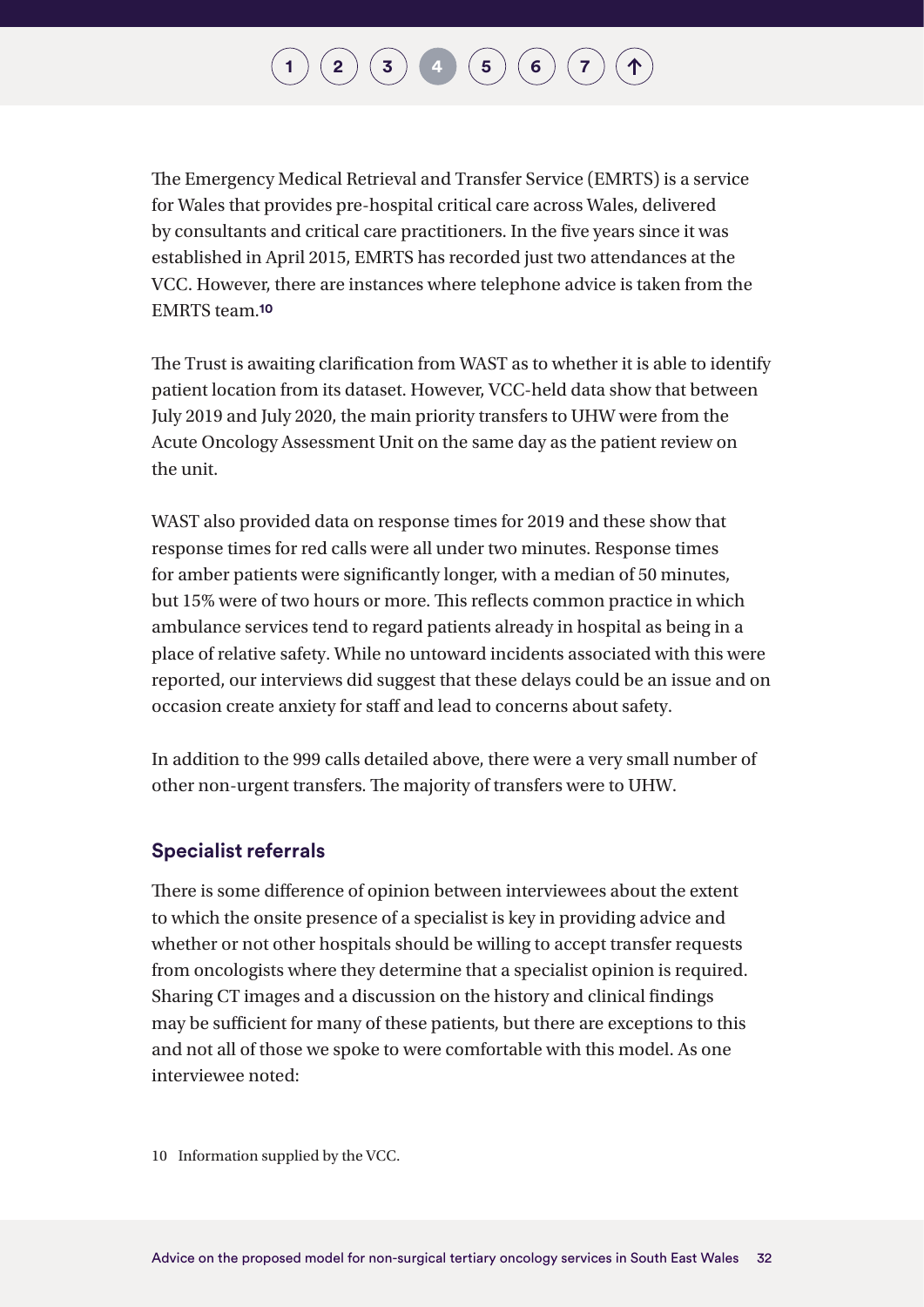## **[2](#page-12-0)**  $(\mathbf{3})$  $(\mathbf{3})$  $(\mathbf{3})$  **[4](#page-24-0)**  $(\mathbf{5})$  $(\mathbf{5})$  $(\mathbf{5})$  **[6](#page-43-0)**

[We should be] making better use of virtual rounds and technology to connect services to improve care without being on a large combined site. The key is in the word 'integrated'. We need to be truly integrated, not just lip service. The patient will then know they are supported by their oncologist and a wider team of specialists, some of whom they may never need but they don't have to be in the same physical building.

#### **Recommendations – service delivery**

The proposed model would see more inpatient work at hospitals in the network, but the VCC is of the view that inpatient provision will still be required at the VCC site. The current model has a number of safeguards in place and is being strengthened further, but the key question is whether this is a robust approach for the future. During the course of our work, the Trust proposed a new set of admission criteria that would further reduce the risks associated with sick patients out of hours.

We recommend that the new model should not admit patients who are at risk of major escalation to inpatient beds on the VCC site. Bed capacity for these patients should be provided as part of the enhanced Velindre-supported service at UHW and in local district general hospitals. This change can be put in place before the development of the new VCC and will allow the new model to be reviewed and refined over time, ready to move to a new location. We recommend the continued review of admissions criteria at VCC and across the region as good practice as cancer treatments and care evolve.

The VCC system should provide central support functions such as the 24-hour helpline, virtual multidisciplinary team meetings, on-call support and so on, as set out in the clinical model proposed by the AOS Steering Group and approved by the CCLG.

In general, it is clear that the inter-hospital/specialty pathway requires significant work to make this appropriate for the type of network model envisaged in the TCS strategy. We were disappointed to hear familiar stories about the amount of effort required to negotiate the transfer of patients between hospitals in the network. We therefore recommend that work is done to develop better collaboration between hospitals to facilitate urgent transfers.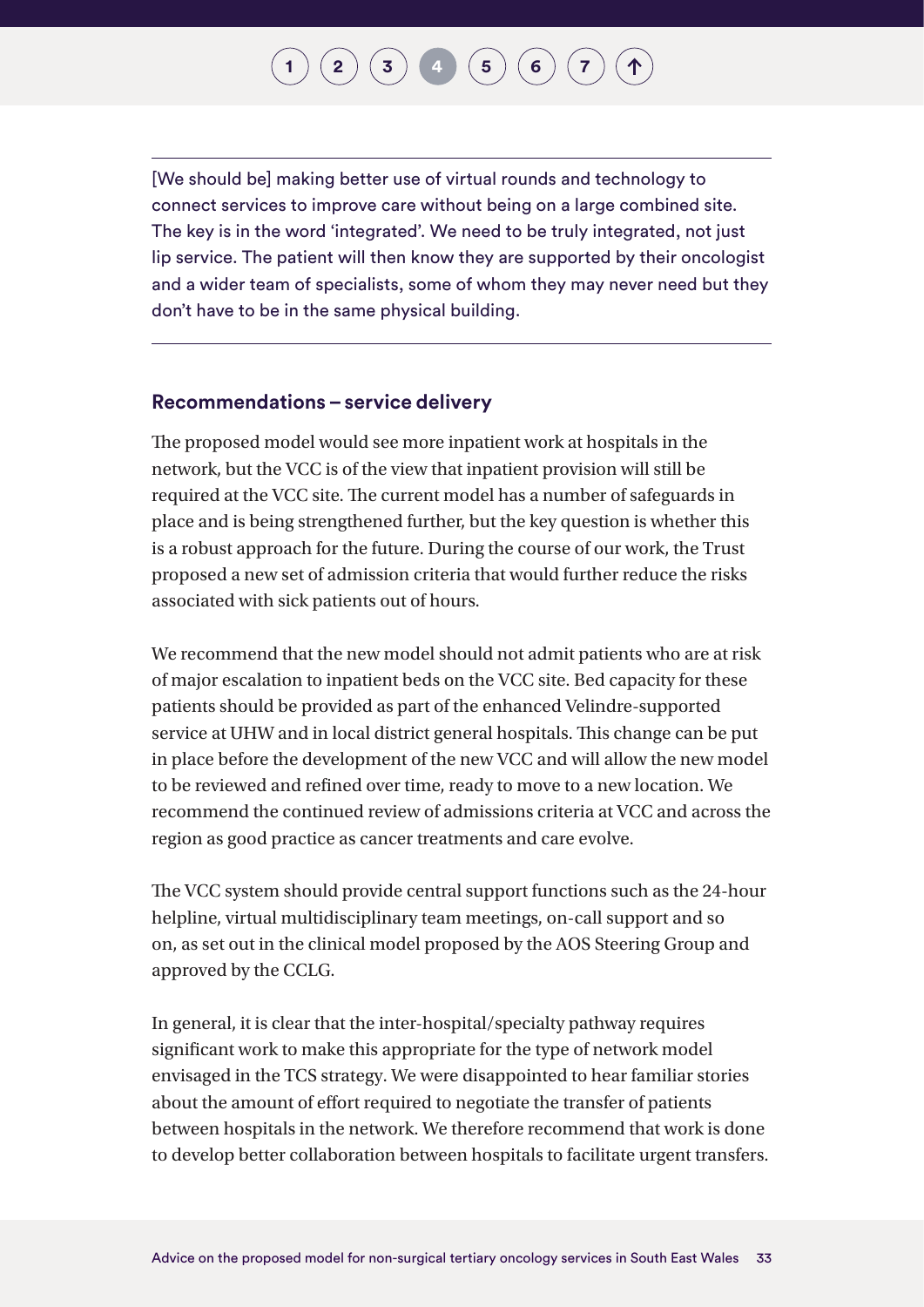**[2](#page-12-0) ([3](#page-22-0)) [4](#page-24-0) ([5](#page-36-0)) [6](#page-43-0) [7](#page-44-0)** 

To support inpatient care, outpatient clinics and multidisciplinary teams, the use of technology to support the remote provision of specialist support needs to be further developed.

#### **Recommendations – further planning**

It will be important to assess the number of unwell patients who would need to be lodged elsewhere but then transferred to the VCC site for radiotherapy. The data supplied to us suggest that the number of patients involved is not large.

In keeping with good practice, our experts recommended that VCC and the region should constantly seek to review the admissions criteria including external review and benchmarking to develop solutions which enable unnecessary admissions to be avoided and improve patient experience.

### **Ambulatory care at the VCC**

In contrast to views on inpatient services, we heard very little concern about the model proposed for ambulatory care, including SACT and radiotherapy. Our conversations with local and national experts suggest that there will continue to be a major role for these services, given the increasing incidence of cancers and the development of new treatments and technology.

As noted in Chapter 3, patients greatly value the environment and culture of Velindre, and its convenience in terms of travel and parking. This is a very significant factor in the current decision to retain the services in a standalone location.

#### **Recommendations**

The satellite radiotherapy unit and proposals to further develop a more rational distribution of ambulatory care across the region is a sensible direction of travel that will improve equity of provision and access.

In line with bringing the Velindre@ and AOS services more closely into alignment with haemato-oncology, we recommend that the new VCC should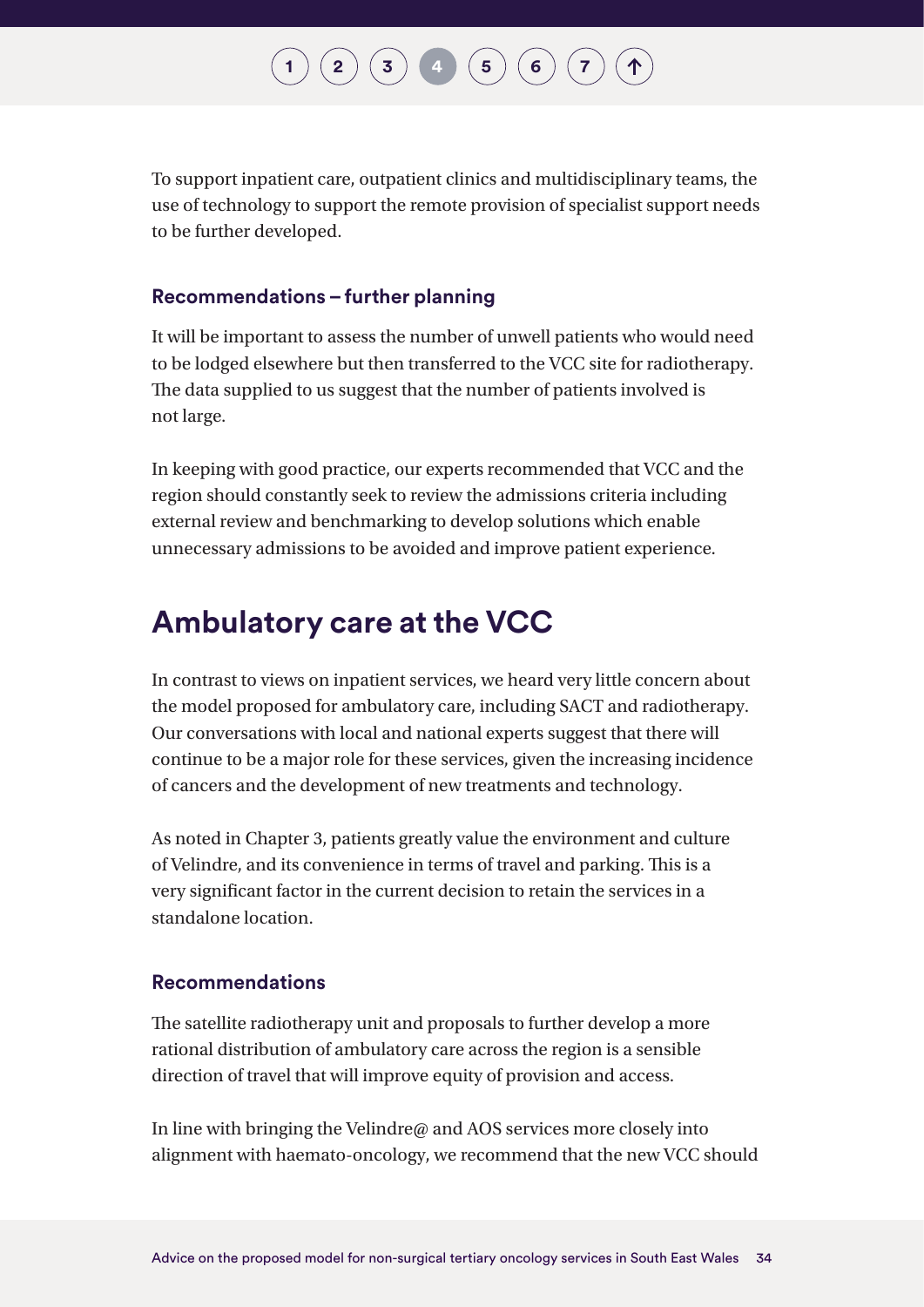provide routine low-risk SACT for haematology, transfusions and potentially outpatient clinics, to offer the convenience and enhanced environment to these patients as well. We recommend that the scope to expand other outpatient activity, including joint clinics, with other specialties is explored.

Our expert panel recommended that consideration be given to providing high-volume endoscopy, particularly for cancer screening, at the new VCC and to enhancing the treatment options available to ambulatory patients. This is in line with trends internationally to separate routine diagnostic care from emergency and other inpatient work. In future, other day-treatment options could be added, including day surgery, depending on how much of the inpatient provision continues to be needed.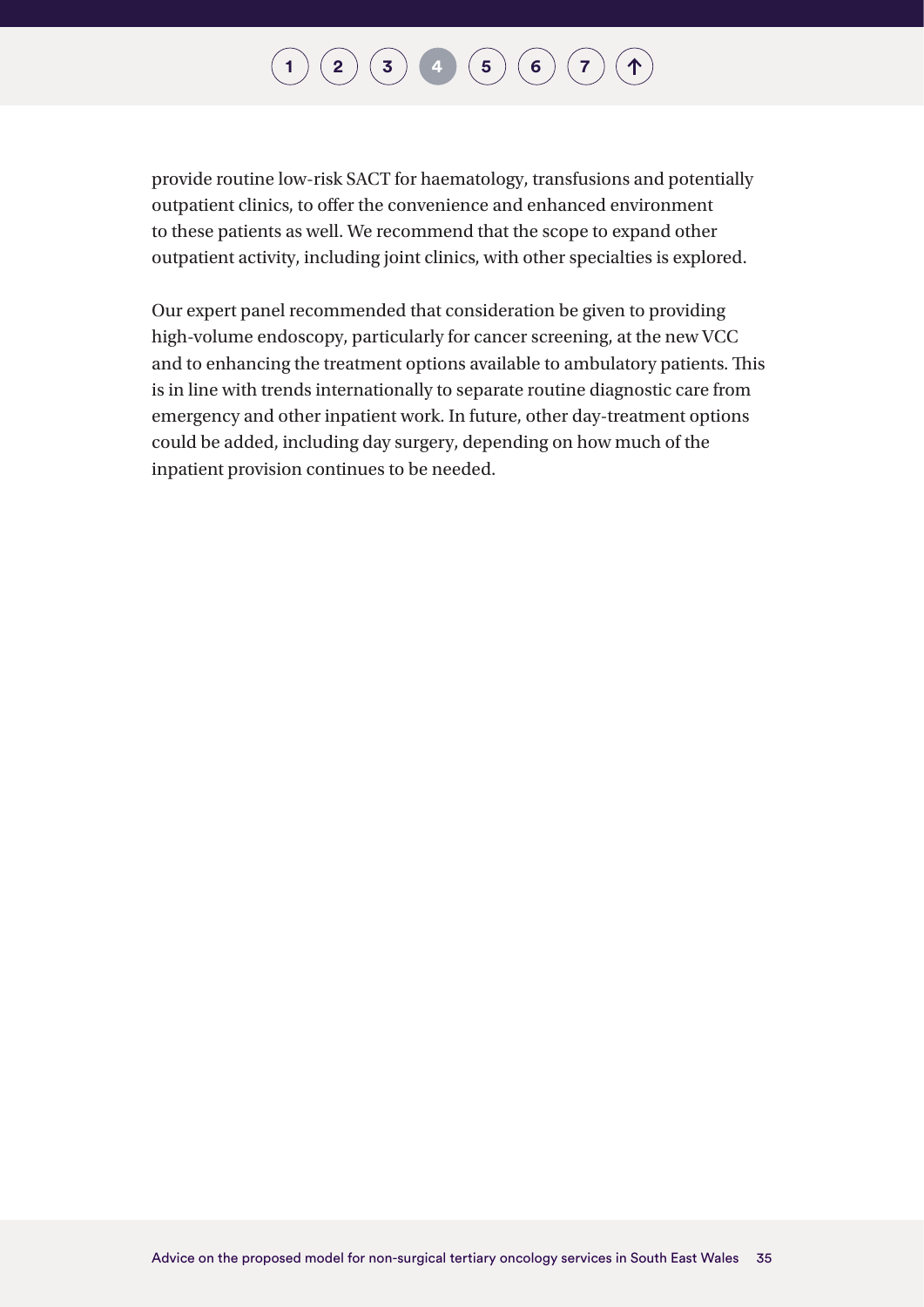# <span id="page-36-0"></span>**Building research excellence 5**

The Velindre Futures Group provided us with helpful and thoughtful perspective on building research excellence and a number of interviewees also had an interest in this area. Group members identified a wide range of research, development and innovation opportunities that speak to the importance of building research excellence but also acknowledged that an agreed R&D strategy was still required and a report from the group is planned for early 2021. Nonetheless, there is sufficient clarity to allow a number of firm conclusions to be drawn that are likely to stand whatever decisions are taken about the individual elements of the strategy. There are some differences in emphasis and priorities but a high level of agreement on the most significant issues.

Whatever the solution for the VCC itself, successful research is a key element of high-quality cancer provision, as one respondent put it:

R&D is a key aspect of patient-centred, future-proofed, high-quality cancer care – it contributes to major advances in cancer care, it allows us to offer better/newer treatments to our patients and there is increasing evidence that patients treated in research-active environments have better outcomes and receive better care, even if they are not directly enrolled in trials themselves. R&D is also potentially income generating, enhances an organisation's reputation/credibility and attracts and retains staff.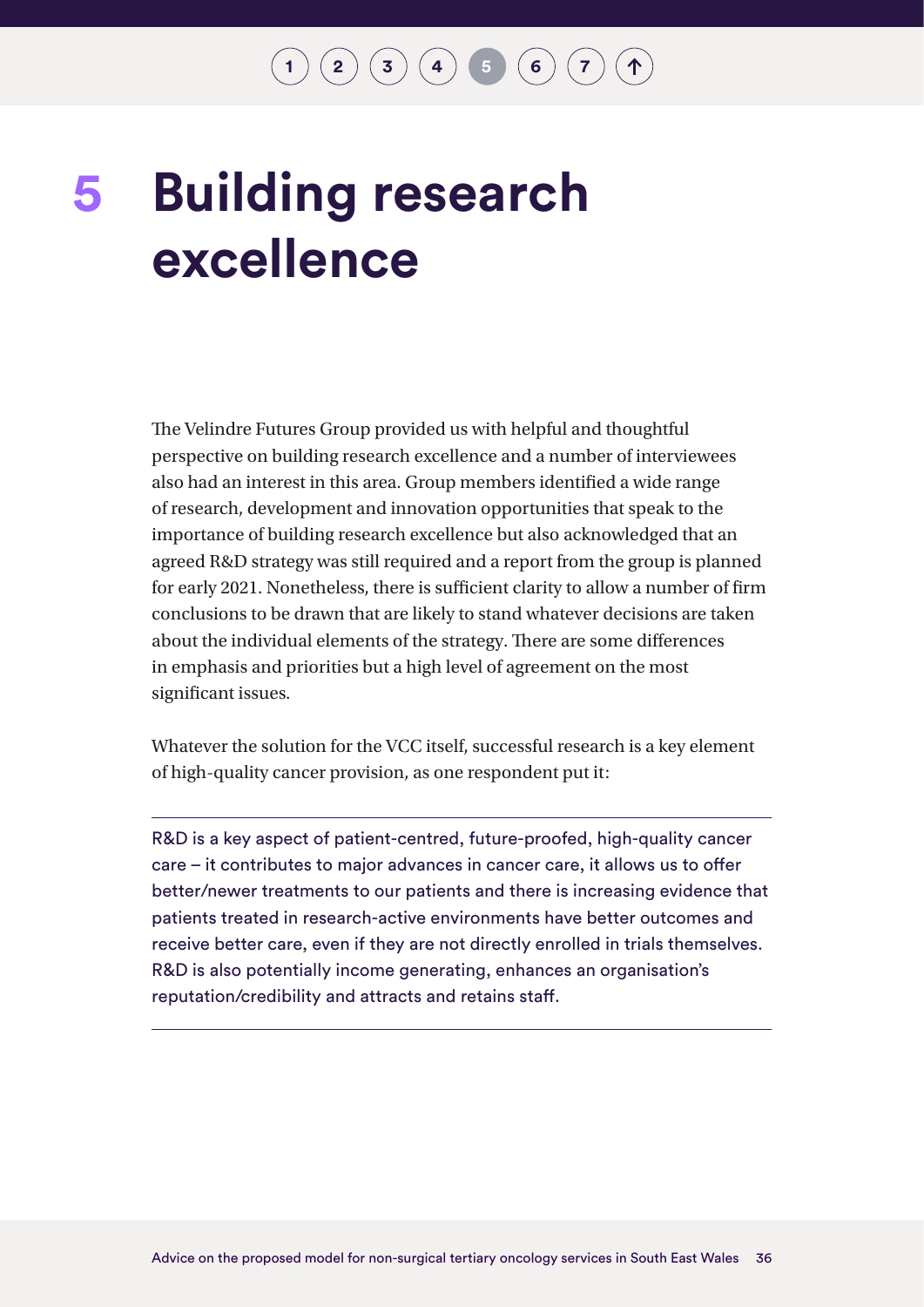# $\binom{2}{\frac{3}{4}}\binom{4}{4}\binom{5}{6}$  $\binom{2}{\frac{3}{4}}\binom{4}{4}\binom{5}{6}$  $\binom{2}{\frac{3}{4}}\binom{4}{4}\binom{5}{6}$  $\binom{2}{\frac{3}{4}}\binom{4}{4}\binom{5}{6}$  $\binom{2}{\frac{3}{4}}\binom{4}{4}\binom{5}{6}$  $\binom{2}{\frac{3}{4}}\binom{4}{4}\binom{5}{6}$  $\binom{2}{\frac{3}{4}}\binom{4}{4}\binom{5}{6}$  $\binom{2}{\frac{3}{4}}\binom{4}{4}\binom{5}{6}$  $\binom{2}{\frac{3}{4}}\binom{4}{4}\binom{5}{6}$  $\binom{2}{\frac{3}{4}}\binom{4}{4}\binom{5}{6}$  $\binom{2}{\frac{3}{4}}\binom{4}{4}\binom{5}{6}$

### **The need for a strong centre**

There is agreement that the nature of the current and proposed services at the VCC make it unsuitable for some types of research due to the high levels of risk associated with the treatments carried out at the VCC. The quote below summarises the issue and we have not heard any significant dissent from this point of view:

Phase 1 trials are the crucial link between the laboratory and the clinic where new drug/drug combinations are given to patients for the first time.

Velindre has developed a varied portfolio of trials over the last eight years, giving Welsh patients with no standard treatment options the opportunity to get access to new drugs without the requirement to travel to English centres. Over the last four years, this has saved over 16,000 hours of patient travel time, crucial in a group where time is so precious.

The primary endpoint of Phase 1 trials is safety. Velindre policy is that only oral compounds can be safely delivered in a 'first-in-human trial' at the standalone site. Intravenous compounds can be delivered in a Phase 1b at Velindre as long as a rigorous assessment of risk is carried out.

The majority of new oncology agents involve immuno-oncology drugs which are administered intravenously. Even Phase 1b trials can have moderate risks of a cytokine storm due to the synergistic nature of agents used in promoting an immune response. The use of vaccine and cellular therapies is only going to increase this risk.

The future delivery of Phase 1 trials in Wales will largely need to take place on a site where immediate escalation of care is possible, and also the provision of additional medical specialty support. This is not part of the new Velindre site plan and therefore Phase 1 trials will need to take place elsewhere.

This speaks to the need for a strong research hub at UHW and also at other hubs across the network.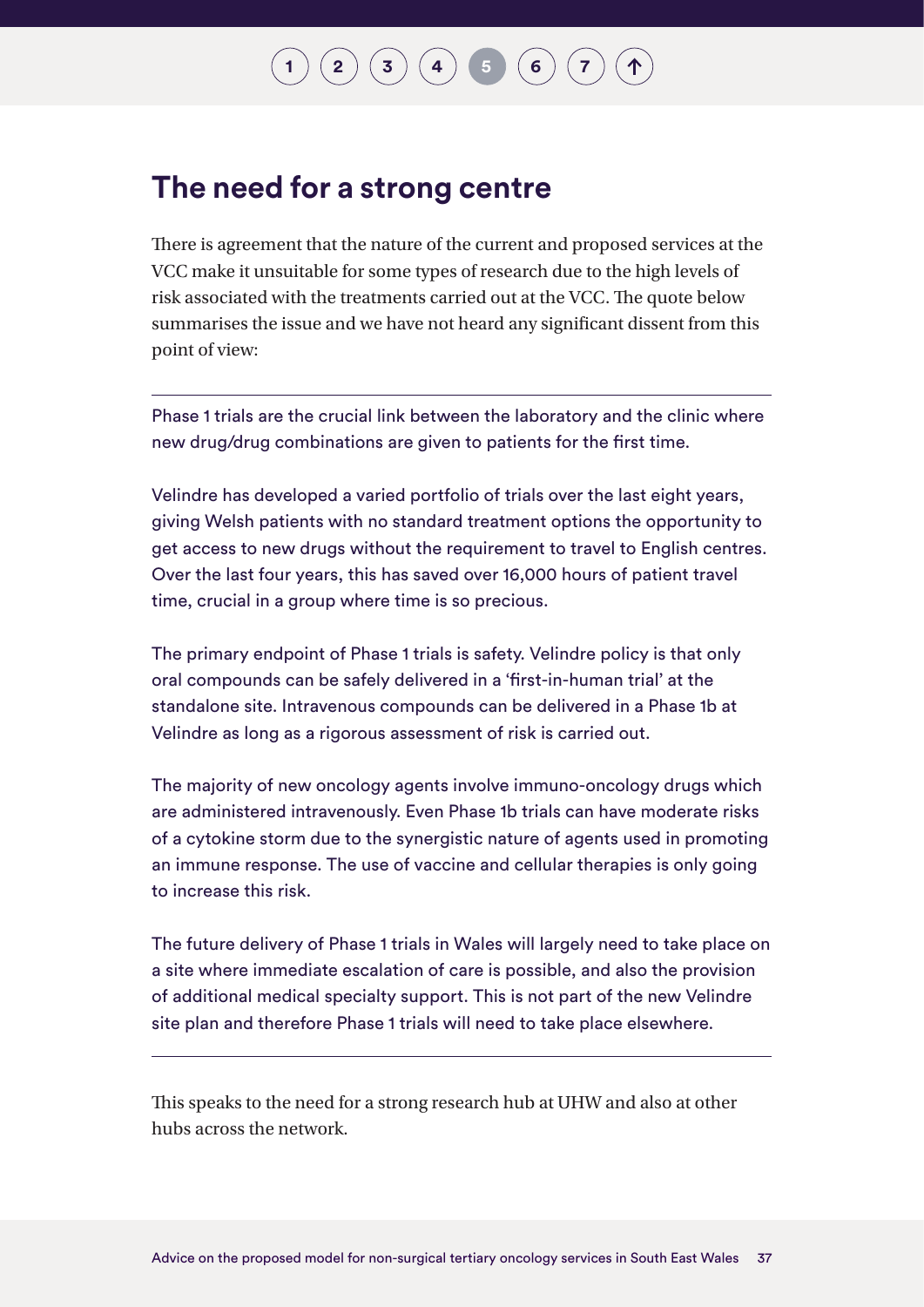Another respondent noted:

We need a VCC R&D solution that is able to accommodate and adapt for the future. [This] mandates a Velindre research footprint (VCC research @) co-located with our majority partner researchers associated within the Cardiff & Vale site alongside Cardiff University/School of Medicine.

**[2](#page-12-0)**  $(\mathbf{3}) (\mathbf{4}) (\mathbf{5}) (\mathbf{6})$  $(\mathbf{3}) (\mathbf{4}) (\mathbf{5}) (\mathbf{6})$  $(\mathbf{3}) (\mathbf{4}) (\mathbf{5}) (\mathbf{6})$  $(\mathbf{3}) (\mathbf{4}) (\mathbf{5}) (\mathbf{6})$  $(\mathbf{3}) (\mathbf{4}) (\mathbf{5}) (\mathbf{6})$  $(\mathbf{3}) (\mathbf{4}) (\mathbf{5}) (\mathbf{6})$  $(\mathbf{3}) (\mathbf{4}) (\mathbf{5}) (\mathbf{6})$  $(\mathbf{3}) (\mathbf{4}) (\mathbf{5}) (\mathbf{6})$  $(\mathbf{3}) (\mathbf{4}) (\mathbf{5}) (\mathbf{6})$ 

This will then support:

- advanced cellular and gene therapeutics
- early-phase and [first-in-human] studies
- access to facilitative infrastructure: namely ... oncology beds, medical and surgical colleagues, escalated care including HDU/ITU [high dependency unit/intensive therapy unit]
- routine access to surgical tissues and interventional biopsy samples to build comprehensive translational research.

In addition to synergies with other clinical disciplines, this offers opportunities for closer working with the university, which are going to be increasingly important in a number of areas as the need for multidisciplinary research expands (also bringing in approaches found in the wider university). All of the following quotes reflect the approach to the research strategy in other cancer centres.

Cardiff & Vale have an active haem-oncology research group who are very much involved with Phase 1 trials with both ITU/HDU, as well as multiple other medical specialties on site. Given the similarity of therapeutic approaches between oncology and haem-oncology, there is a strong rationale in combining resources to give a greater critical mass of staff with the relevant skill set. Such an approach would involve a Velindre footprint at UHW with both infrastructure and staff resources supplied to generate a cancer [research unit] in collaboration with the haematology group. This could also align with the Bone Marrow Transplant Unit, an Acute Oncology Facility and other Velindre R&D activity, to generate a vibrant cancer research hub with the provision of safe patient care.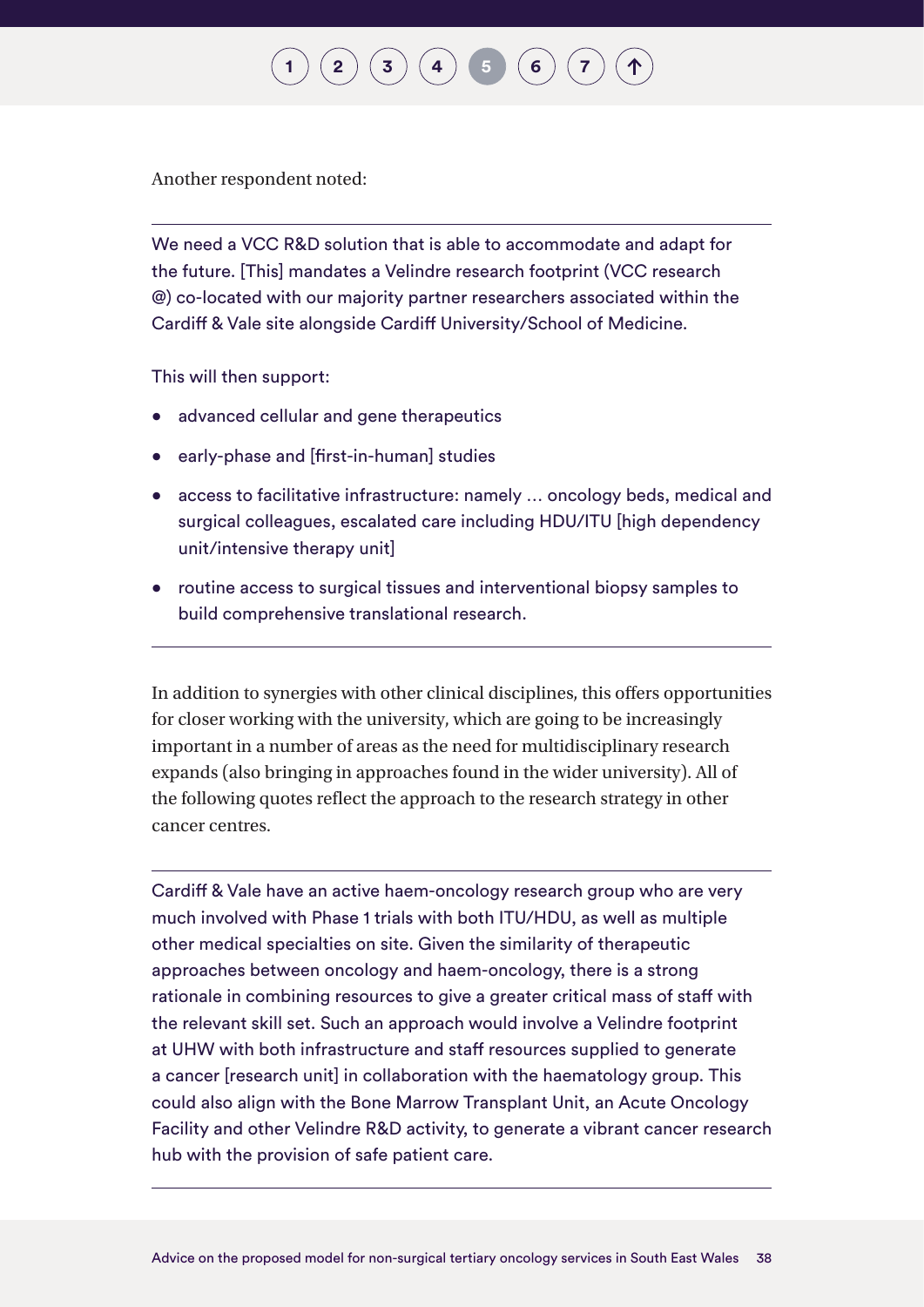## $\binom{2}{3}\binom{3}{4}\binom{5}{5}\binom{6}{7}$  $\binom{2}{3}\binom{3}{4}\binom{5}{5}\binom{6}{7}$  $\binom{2}{3}\binom{3}{4}\binom{5}{5}\binom{6}{7}$  $\binom{2}{3}\binom{3}{4}\binom{5}{5}\binom{6}{7}$  $\binom{2}{3}\binom{3}{4}\binom{5}{5}\binom{6}{7}$  $\binom{2}{3}\binom{3}{4}\binom{5}{5}\binom{6}{7}$  $\binom{2}{3}\binom{3}{4}\binom{5}{5}\binom{6}{7}$  $\binom{2}{3}\binom{3}{4}\binom{5}{5}\binom{6}{7}$  $\binom{2}{3}\binom{3}{4}\binom{5}{5}\binom{6}{7}$  $\binom{2}{3}\binom{3}{4}\binom{5}{5}\binom{6}{7}$  $\binom{2}{3}\binom{3}{4}\binom{5}{5}\binom{6}{7}$  $\binom{2}{3}\binom{3}{4}\binom{5}{5}\binom{6}{7}$  $\binom{2}{3}\binom{3}{4}\binom{5}{5}\binom{6}{7}$

This view was endorsed by others, who also stressed the importance of improving interaction between different parts of the system:

Translational research: bridging the gap between [basic] researchers and patients. Requires physical connectivity and communication between clinical researchers, lab/other scientists and patients. Enables translation of novel drugs/virotherapies/approaches from lab to clinic … [a] translational research hub for clinical and laboratory researchers with direct links to biobank, surgical/interventional radiology, laboratory … centre/infrastructure/staff to develop new research ideas/project grants/protocols etc i.e. support study development and new investigators.

[W]e would want to maximise the potential for translational and reverse translational science. Therefore developing a footprint that seamlessly allows [first-in-human] and early-phase trials to be rolled out, with consideration for how the set-up might look for delivering new forms of CAR-T cells or oncolytic viruses for example, having the facilities in place for patients to stay and be monitored and so on. Also for reverse translation – finding a way to optimise the 'bed to bench side' access to clinical materials, on site or in as seamless way as possible, would be ideal.

On-site contact across oncology between NHS/academic clinicians and basic science teams, building collaborations to enable transition from discovery medicine through to clinical research. Also cross-fertilisation of new research ideas between all medical disciplines, including genomic medicine and pathology.

Medical student exposure to inspire future aspirations.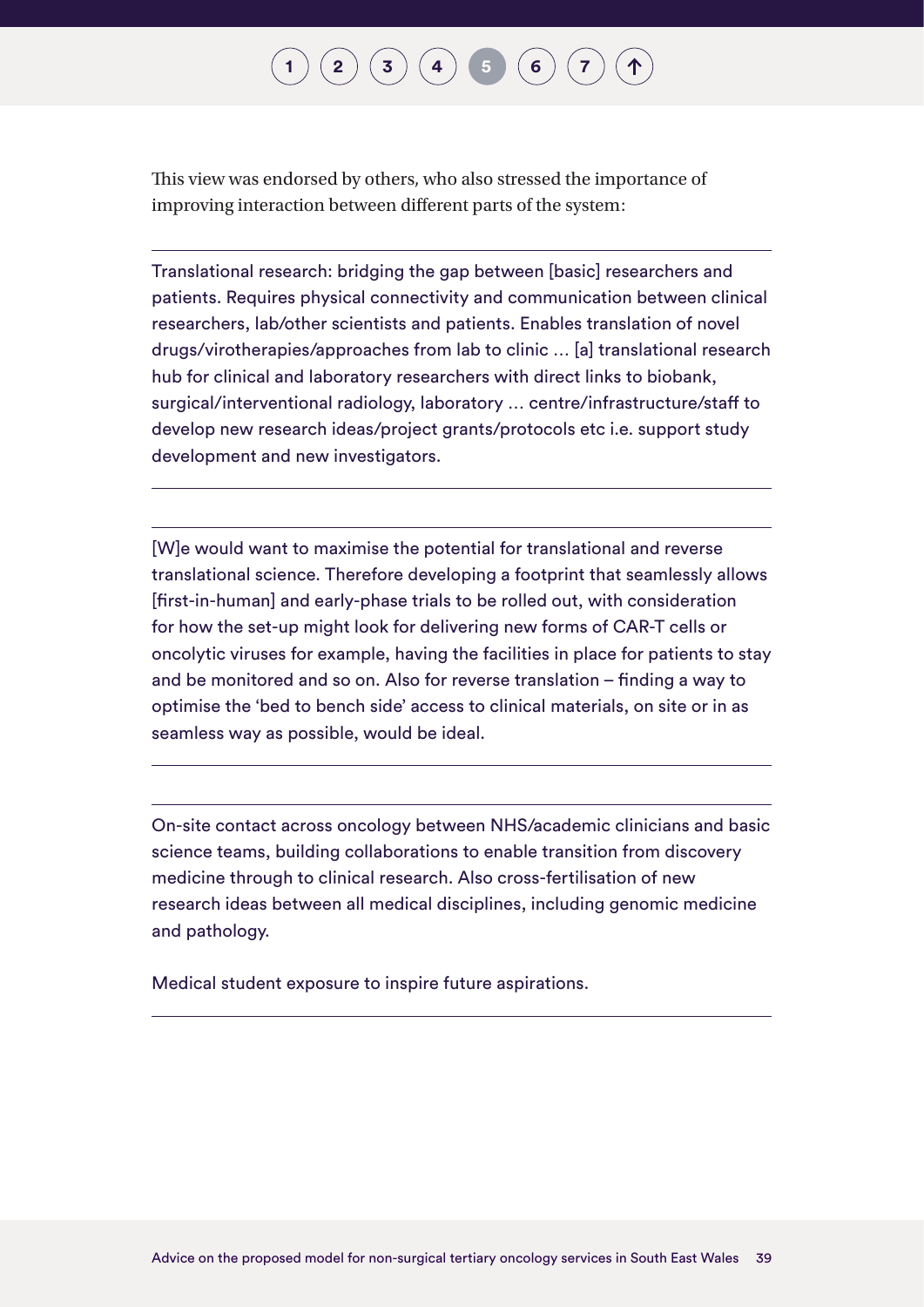# $\binom{1}{3}\binom{4}{4}\binom{5}{5}\binom{6}{6}$  $\binom{1}{3}\binom{4}{4}\binom{5}{5}\binom{6}{6}$  $\binom{1}{3}\binom{4}{4}\binom{5}{5}\binom{6}{6}$  $\binom{1}{3}\binom{4}{4}\binom{5}{5}\binom{6}{6}$  $\binom{1}{3}\binom{4}{4}\binom{5}{5}\binom{6}{6}$  $\binom{1}{3}\binom{4}{4}\binom{5}{5}\binom{6}{6}$  $\binom{1}{3}\binom{4}{4}\binom{5}{5}\binom{6}{6}$  $\binom{1}{3}\binom{4}{4}\binom{5}{5}\binom{6}{6}$  $\binom{1}{3}\binom{4}{4}\binom{5}{5}\binom{6}{6}$  $\binom{1}{3}\binom{4}{4}\binom{5}{5}\binom{6}{6}$  $\binom{1}{3}\binom{4}{4}\binom{5}{5}\binom{6}{6}$

### **A successful research network**

Making the network of research work well across the whole of South East Wales will be as important as the development of a strong UHW research hub. Increasing the number of patients who can benefit from participation in trials will help improve equity of access and outcomes and will also make the network more attractive to partners. As a group member pointed out, "[we] need a mixed portfolio [and] want to provide more access for patients".

There is clearly work to do to grow the network, as the following group member identified:

Patients are going to be spread across all settings and the model will have to prove itself in terms of:

- cohesive working across R&D departments to get studies open in all settings and allow researcher access
- flexibility with research nurse/practitioner working across sites/settings
- championing cancer studies in the very competitive environment of getting studies open in non-cancer environments
- presence: we've got to be better at being visible in non-cancer centre environments if we are to succeed.

The limited and rather theoretical literature on research networks endorses these points, and suggests the following common elements:**11**

- a shared vision
- formal governance policies and terms of reference
- 11 Hagen NA, Stiles CR, Biondo PD, Cummings GG, Fainsinger RL, Moulin DE, Pereira JL and Spice R (2011) 'Establishing a multicentre clinical research network: lessons learned', *Current Oncology* 18(5), e243–e249. [www.ncbi.nlm.nih.gov/pmc/articles/PMC3185906](http://www.ncbi.nlm.nih.gov/pmc/articles/PMC3185906). Accessed 20 November 2020.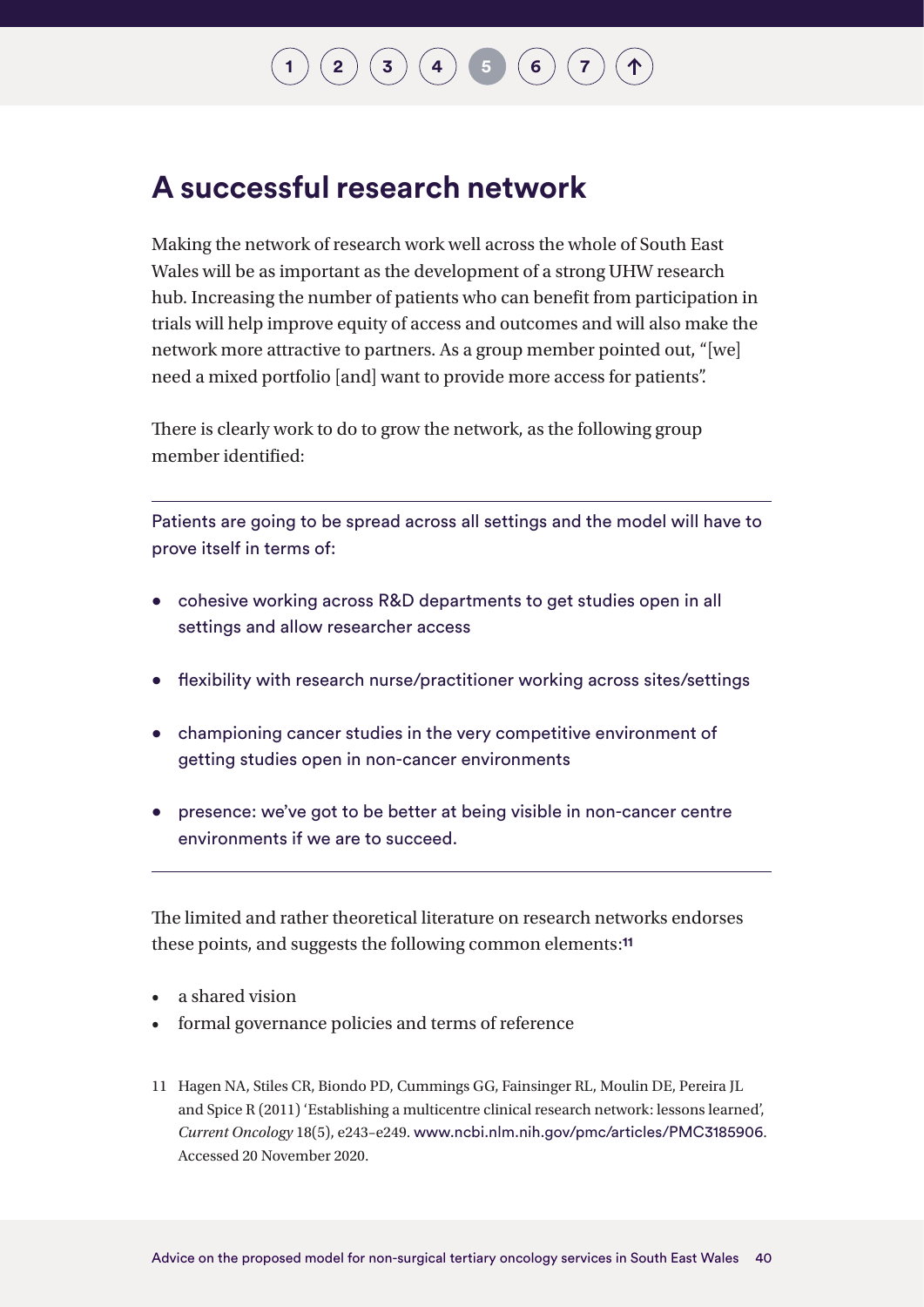#### • an infrastructure team dedicated to the goals and activities of the network

 $\binom{2}{3}\binom{3}{4}$  $\binom{2}{3}\binom{3}{4}$  $\binom{2}{3}\binom{3}{4}$  $\binom{2}{3}\binom{3}{4}$  $\binom{2}{3}\binom{3}{4}$  $\binom{2}{3}\binom{3}{4}$  $\binom{2}{3}\binom{3}{4}$  **[5](#page-36-0) [6](#page-43-0)**  $\binom{7}{4}$  $\binom{7}{4}$  $\binom{7}{4}$ 

- regular and effective communication
- a framework for holding members to account
- a succession planning strategy to address membership change over time
- multiple strategies to engage network members
- regular reviews of goals and timelines
- a balance between structure and creativity.

Clearly, there is a lot of work to do to ensure that some of these elements are in place.

#### **Recommendations**

An agreed research strategy is clearly a priority. This needs to include research in its widest definition, including research led by disciplines other than medicine.

There is more work to do to make the network model work well and in particular to remove some of the governance and bureaucratic barriers to research across sites and LHBs.

There is a close alignment between the strategy for cancer services, the development of the research network and our recommendation for a research hub at UHW to be developed alongside the enhanced Velindre-supported AOS, detailed above. This should work closely with the haemato-oncology service and include much better-coordinated working with other specialties. This would enable Phase 1 trials to take place at UHW that require ITU support and also other Phase 1, 2 and 3 trials at the VCC and in Velindre@ locations. Phase 1 trials are important but the capability to do a wide range of trials across the network is even more so.

The other Velindre@ units in LHBs need to be viewed as a key part of the research delivery network and supported accordingly as they also have access to large numbers of patients and support from ITU and other specialties.

One of the experts we spoke to would encourage this group to ensure it has benchmarked the research approach and capabilities with other comparable research networks.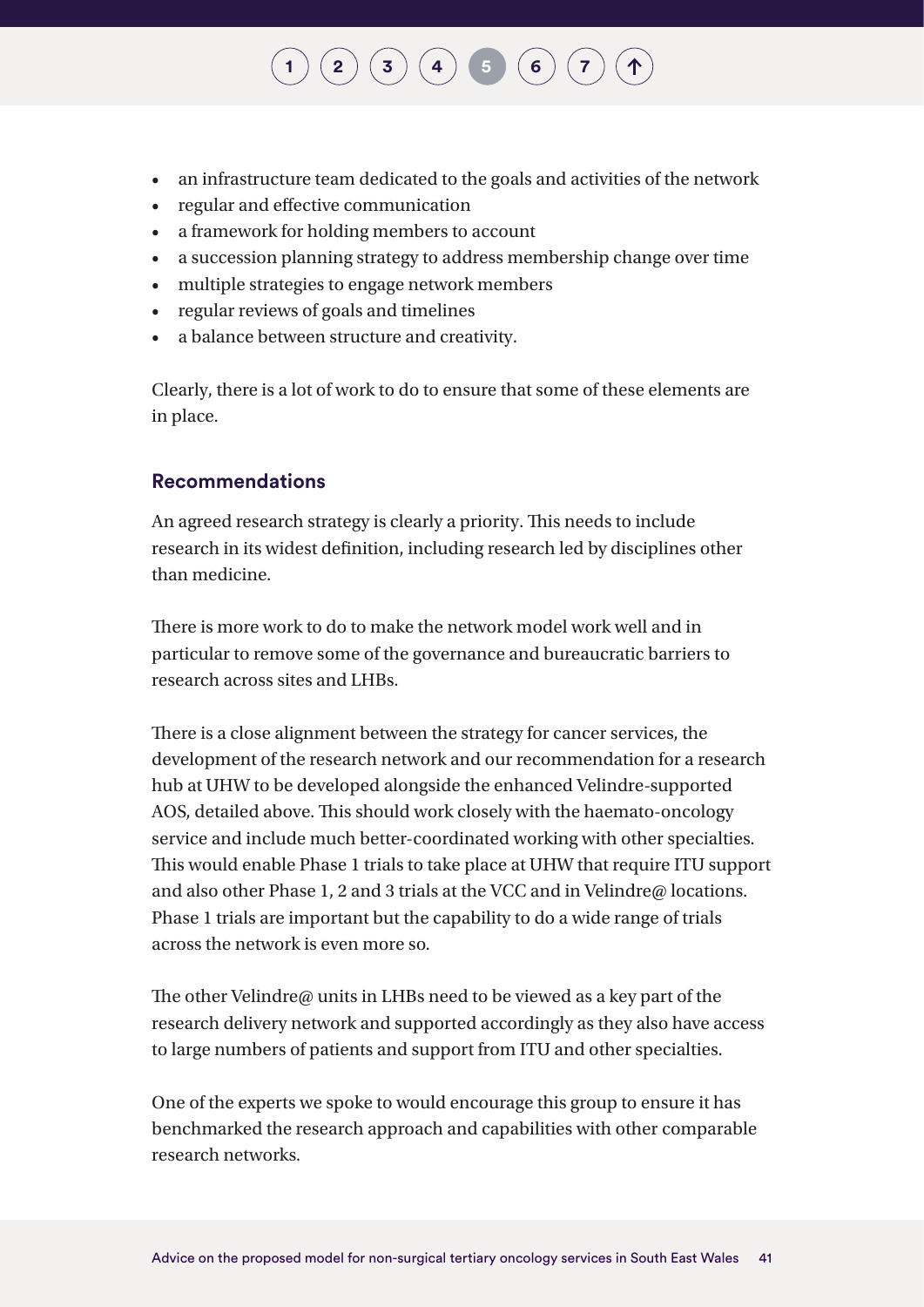#### **[1](#page-7-0) [2](#page-12-0) [3](#page-22-0) [4](#page-24-0) [5](#page-36-0) [6](#page-43-0) [7](#page-44-0)**  $\uparrow$

Some members of the research group have a preference for the location of the radiotherapy research bunker to be at UHW rather than at the new VCC. However, opinions differ and there is an efficiency penalty for this. There are some emerging research areas in which immunotherapy is combined with radiotherapy, which might suggest that location should be considered. However, given the uncertainties around the future of the UHW site, practical obstacles (see [Appendix 1](#page-47-1)) and the efficiency penalty, we suggest that at present the linear accelerators should be provided in a single bank at VCC with arrangements made to transport patients or research staff where required.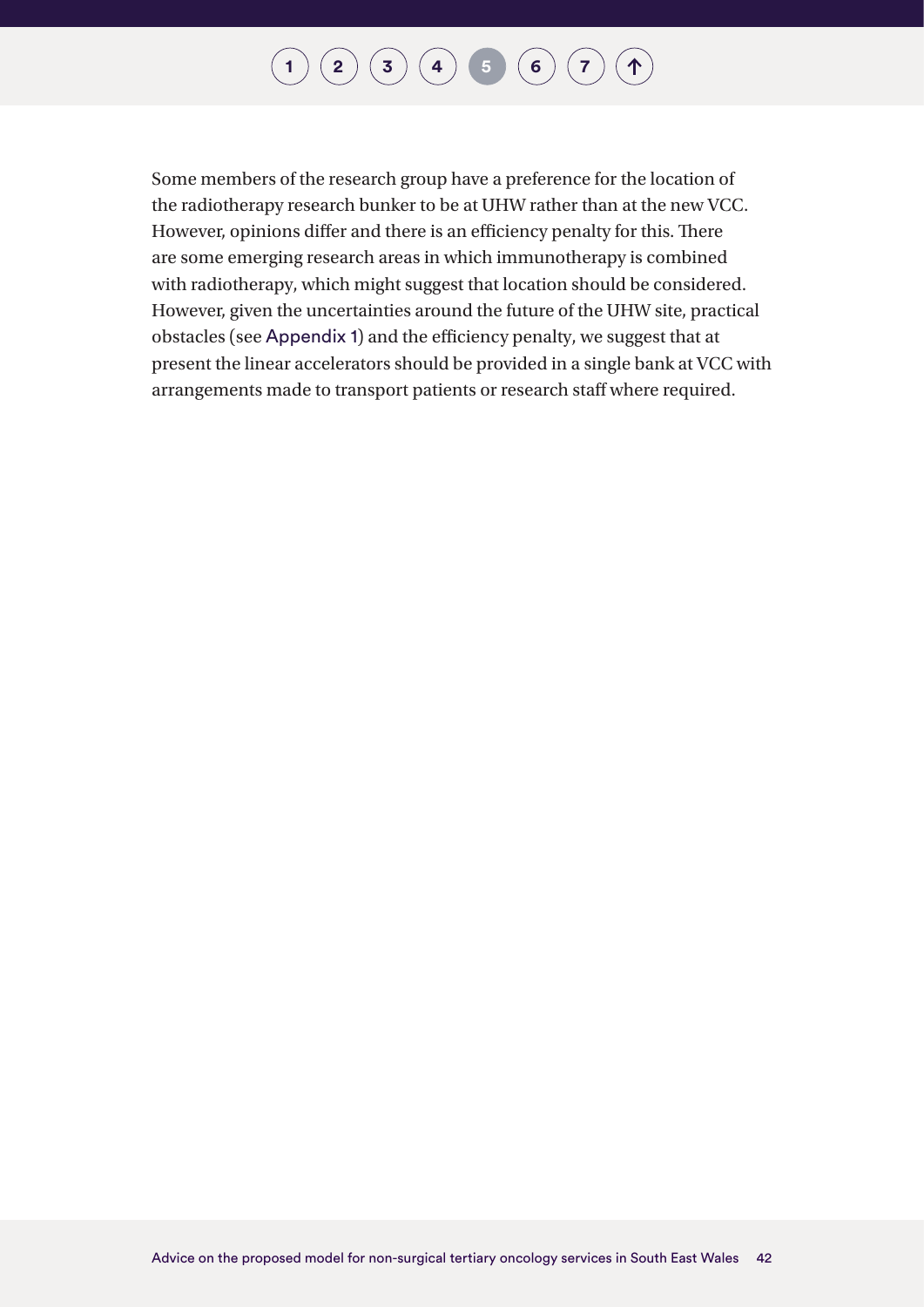$\binom{2}{3}\binom{3}{4}\binom{5}{5}\binom{6}{7}$  $\binom{2}{3}\binom{3}{4}\binom{5}{5}\binom{6}{7}$  $\binom{2}{3}\binom{3}{4}\binom{5}{5}\binom{6}{7}$  $\binom{2}{3}\binom{3}{4}\binom{5}{5}\binom{6}{7}$  $\binom{2}{3}\binom{3}{4}\binom{5}{5}\binom{6}{7}$  $\binom{2}{3}\binom{3}{4}\binom{5}{5}\binom{6}{7}$  $\binom{2}{3}\binom{3}{4}\binom{5}{5}\binom{6}{7}$  $\binom{2}{3}\binom{3}{4}\binom{5}{5}\binom{6}{7}$  $\binom{2}{3}\binom{3}{4}\binom{5}{5}\binom{6}{7}$  $\binom{2}{3}\binom{3}{4}\binom{5}{5}\binom{6}{7}$  $\binom{2}{3}\binom{3}{4}\binom{5}{5}\binom{6}{7}$ 

# <span id="page-43-0"></span>**Cancer planning in South East Wales 6**

There are clearly some issues about the approach to cancer service planning across the South East Wales cancer system over recent years. The planning and delivery of cancer services for South East Wales needs to be brought together and improved in the absence of a single body that is responsible and accountable for the cancer strategy. It cannot be the responsibility of a single organisation that is only delivering part of the cancer pathway.

Clear leadership and accountability for cancer commissioning and service delivery at a senior level in each LHB is required to ensure that the CCLG can fulfil its role as set out in its terms of reference. There needs to be a more coordinated and collaborative approach to the development of the cancer strategy for South East Wales. The recent establishment of the CCLG is now addressing this, but there is more to do. The development of a workforce strategy is also required to address the staffing requirements of the new model and to build on good work that has already been done to develop extended roles.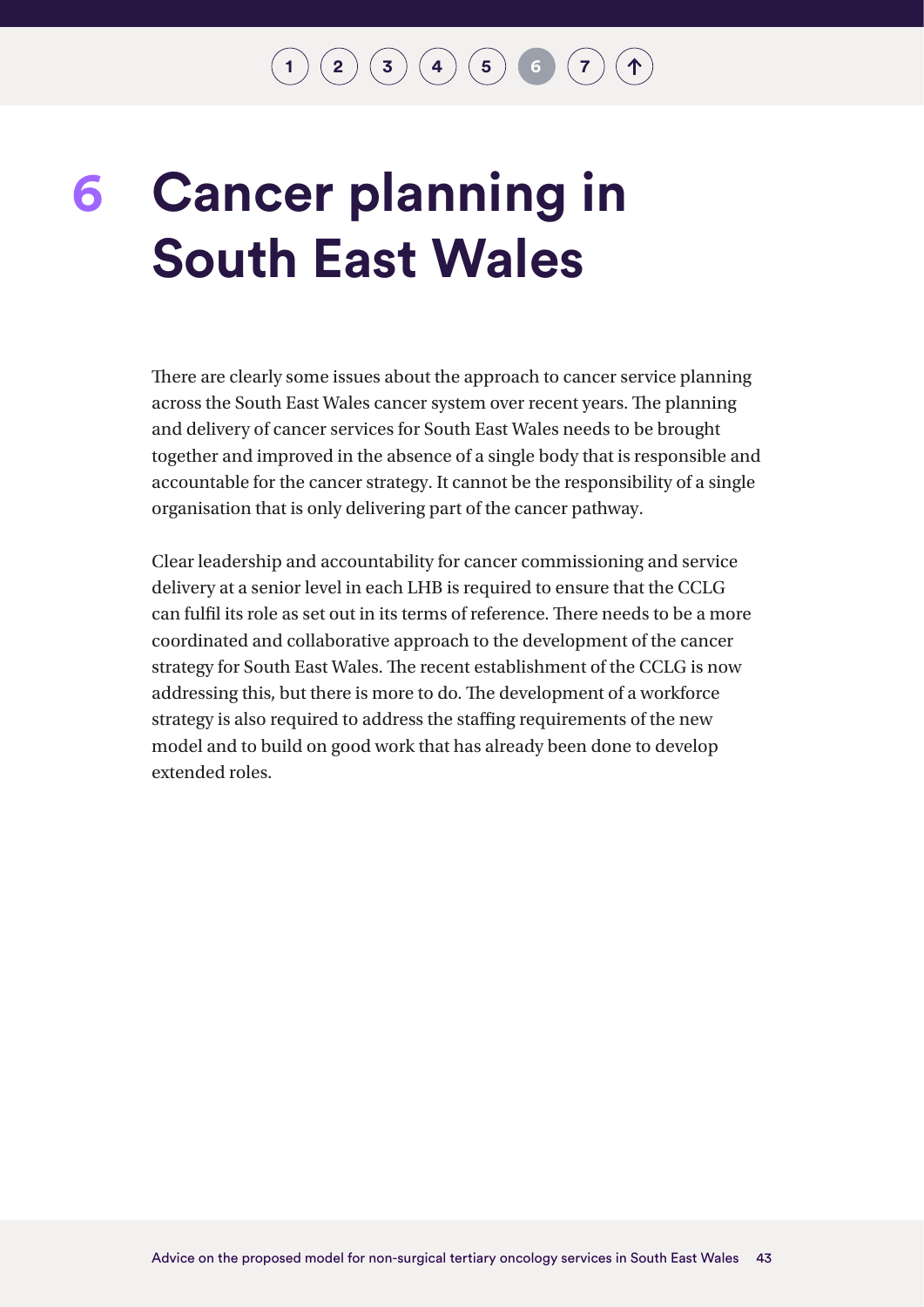### <span id="page-44-0"></span>**Conclusions 7**

Cancer services in South East Wales face a quandary: the current VCC site at Whitchurch, Cardiff is no longer fit for purpose when faced with the twin pressures of a growing cancer population with increasingly complex health needs and the physical design and capacity problems of the existing site. Co-location of a new cancer centre at UHW is preferred by many and in line with trends elsewhere. However, this is not possible within the timescales needed to improve and enhance cancer services in South East Wales.

In response to this, the network model has been developed. These proposals offer significant advantages to patients in terms of access, equity of provision, access to research and, for outpatients and other ambulatory patients, care closer to home or in a new accessible and therapeutic environment at VCC. It should also offer opportunities for improved research activity and better coordination of care across the system.

For most inpatients and emergency ambulatory patients many of the benefits of co-location in terms of access to other specialists, critical care, surgery, endoscopy, etc. can be realised through the development of local acute oncology and inpatient care. This solution lacks some of the convenience for staff and opportunities for interaction to support innovation and cross-referral and methods for dealing with this using digital and other techniques should be explored.

Our detailed recommendations are in the body of this report but in summary, our main conclusions are as follows:

1 The planning process for all South East Wales cancer services needs to be reviewed and its coordination improved, with the development of a common dataset and planning approach put in place. Steps have been taken to support this and it is going to be very important that the CCLG is effective – this will help to fill the strategic gap in the planning of cancer services that has existed across South East Wales. There are some lessons from the development of the more successful cancer alliance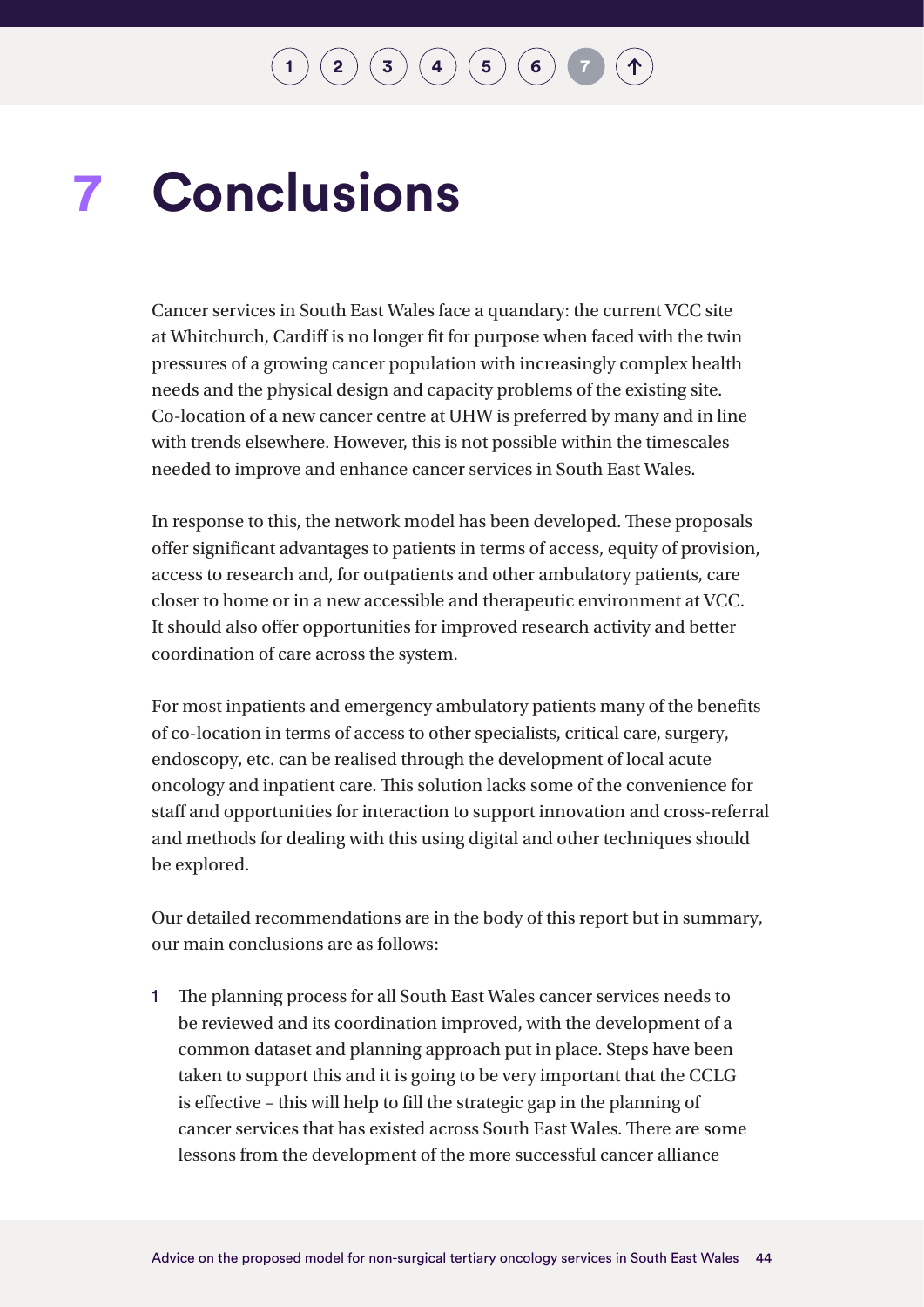# $\binom{2}{\phantom{1}}\binom{3}{\phantom{1}}\binom{4}{\phantom{1}}\binom{5}{\phantom{1}}\binom{6}{\phantom{1}}$  $\binom{2}{\phantom{1}}\binom{3}{\phantom{1}}\binom{4}{\phantom{1}}\binom{5}{\phantom{1}}\binom{6}{\phantom{1}}$  $\binom{2}{\phantom{1}}\binom{3}{\phantom{1}}\binom{4}{\phantom{1}}\binom{5}{\phantom{1}}\binom{6}{\phantom{1}}$  $\binom{2}{\phantom{1}}\binom{3}{\phantom{1}}\binom{4}{\phantom{1}}\binom{5}{\phantom{1}}\binom{6}{\phantom{1}}$  $\binom{2}{\phantom{1}}\binom{3}{\phantom{1}}\binom{4}{\phantom{1}}\binom{5}{\phantom{1}}\binom{6}{\phantom{1}}$  $\binom{2}{\phantom{1}}\binom{3}{\phantom{1}}\binom{4}{\phantom{1}}\binom{5}{\phantom{1}}\binom{6}{\phantom{1}}$  $\binom{2}{\phantom{1}}\binom{3}{\phantom{1}}\binom{4}{\phantom{1}}\binom{5}{\phantom{1}}\binom{6}{\phantom{1}}$  $\binom{2}{\phantom{1}}\binom{3}{\phantom{1}}\binom{4}{\phantom{1}}\binom{5}{\phantom{1}}\binom{6}{\phantom{1}}$  $\binom{2}{\phantom{1}}\binom{3}{\phantom{1}}\binom{4}{\phantom{1}}\binom{5}{\phantom{1}}\binom{6}{\phantom{1}}$  $\binom{2}{\phantom{1}}\binom{3}{\phantom{1}}\binom{4}{\phantom{1}}\binom{5}{\phantom{1}}\binom{6}{\phantom{1}}$  $\binom{2}{\phantom{1}}\binom{3}{\phantom{1}}\binom{4}{\phantom{1}}\binom{5}{\phantom{1}}\binom{6}{\phantom{1}}$

models in England that could be followed. These take responsibility not only for the planning of cancer services but also for leadership and performance management.

- 2 Full co-location would have advantages but is not practical for a significant period of time. However, action is required soon to deal with the issues with the estate and linear accelerators at the VCC.
- 3 In the near future, each LHB needs to:
	- develop and implement a coordinated plan for:
		- analysing and benchmarking cancer activity against other areas
		- advice and decision support from oncology for unscheduled cancer inpatient admissions via A&E
		- acute oncology assessment of known cancer patients presenting with symptoms/toxicities, with inpatient admission an option on a district general hospital site if needed, complemented by the Velindre@ ambulatory model, bringing models for haematooncology and solid tumour work together
	- consider the lessons of Covid-19 in terms of remote access for patients and the remote provision of advice, multidisciplinary team meetings and other methods for improving access to specialist opinion.
- 4 The new model should not admit who are at risk of major escalation to inpatient beds on the VCC. These patients should be sent to district general hospital sites if admission is required, to avoid a later transfer. The admission criteria for inpatient admission to the VCC therefore need to be revised to reduce the risks associated with acutely ill patients. Regular review of admissions and transfers should be used to keep this and the operation of the escalation procedures under review.
- 5 To support recommendations 4 and 5, and the research strategy, a focus on cancer including haemato-oncology and a hub for research needs to be established at UHW. There would be advantages to this being under the management of the VCC, but in any case, the pathways between specialists need work in order to streamline cross-referral processes. Such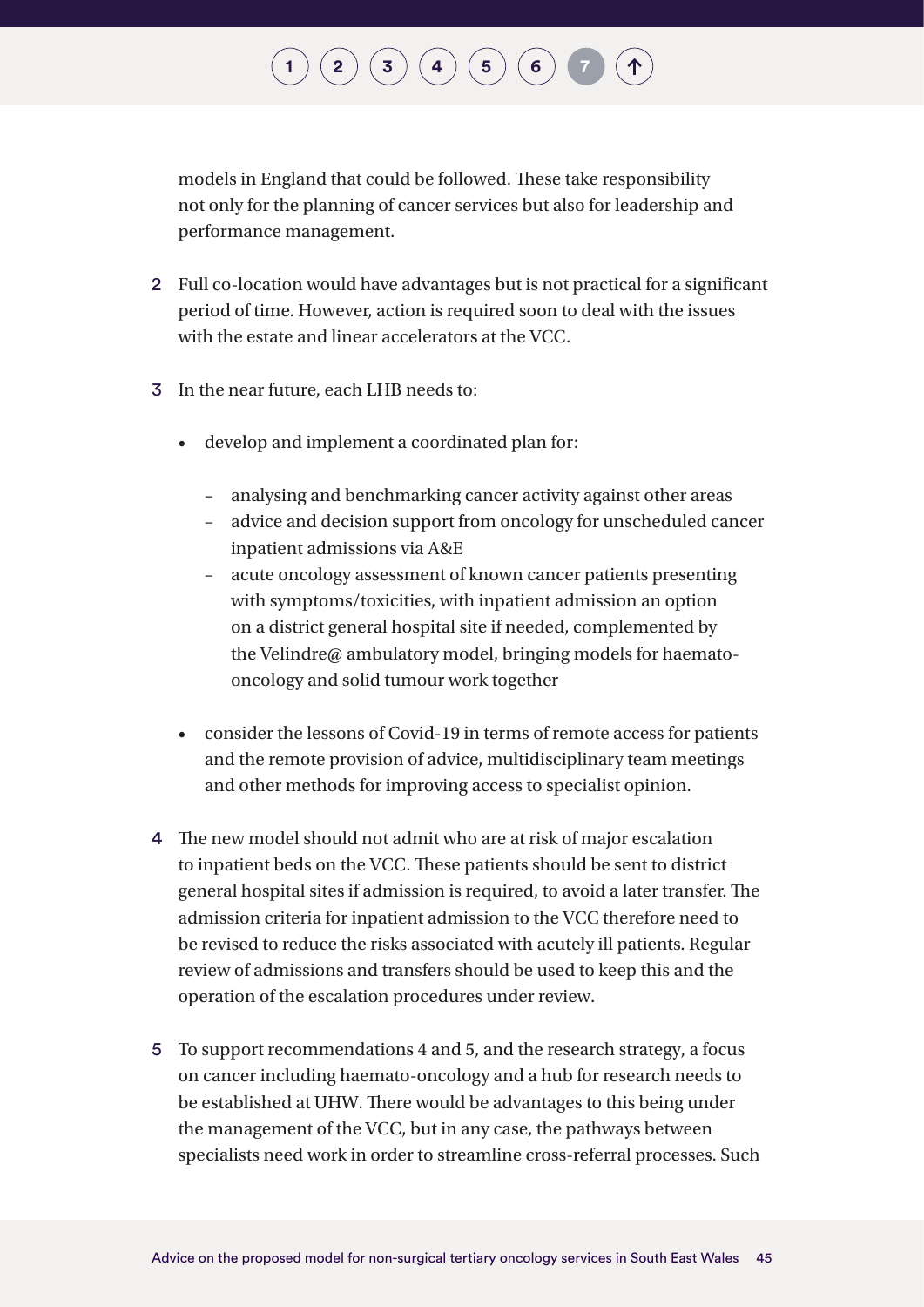## $\binom{2}{\phantom{1}}\binom{3}{\phantom{1}}\binom{4}{\phantom{1}}\binom{5}{\phantom{1}}\binom{6}{\phantom{1}}$  $\binom{2}{\phantom{1}}\binom{3}{\phantom{1}}\binom{4}{\phantom{1}}\binom{5}{\phantom{1}}\binom{6}{\phantom{1}}$  $\binom{2}{\phantom{1}}\binom{3}{\phantom{1}}\binom{4}{\phantom{1}}\binom{5}{\phantom{1}}\binom{6}{\phantom{1}}$  $\binom{2}{\phantom{1}}\binom{3}{\phantom{1}}\binom{4}{\phantom{1}}\binom{5}{\phantom{1}}\binom{6}{\phantom{1}}$  $\binom{2}{\phantom{1}}\binom{3}{\phantom{1}}\binom{4}{\phantom{1}}\binom{5}{\phantom{1}}\binom{6}{\phantom{1}}$  $\binom{2}{\phantom{1}}\binom{3}{\phantom{1}}\binom{4}{\phantom{1}}\binom{5}{\phantom{1}}\binom{6}{\phantom{1}}$  $\binom{2}{\phantom{1}}\binom{3}{\phantom{1}}\binom{4}{\phantom{1}}\binom{5}{\phantom{1}}\binom{6}{\phantom{1}}$  $\binom{2}{\phantom{1}}\binom{3}{\phantom{1}}\binom{4}{\phantom{1}}\binom{5}{\phantom{1}}\binom{6}{\phantom{1}}$  $\binom{2}{\phantom{1}}\binom{3}{\phantom{1}}\binom{4}{\phantom{1}}\binom{5}{\phantom{1}}\binom{6}{\phantom{1}}$  $\binom{2}{\phantom{1}}\binom{3}{\phantom{1}}\binom{4}{\phantom{1}}\binom{5}{\phantom{1}}\binom{6}{\phantom{1}}$  $\binom{2}{\phantom{1}}\binom{3}{\phantom{1}}\binom{4}{\phantom{1}}\binom{5}{\phantom{1}}\binom{6}{\phantom{1}}$

a service would provide many of the benefits of co-location – access to interventional radiology, endoscopy, surgical opinion, critical care and so on – albeit without the convenience of complete proximity.

- 6 The ambulatory care offer at the VCC should be expanded to include SACT and other ambulatory services for haemato-oncology patients and more multidisciplinary joint clinics. Consideration should be given to expanding a range of other diagnostics, including endoscopy, to create a major diagnostic resource for South East Wales that will be able to operate without the risk of services being disrupted by emergencies and which would also protect these services in the case of further pandemics.
- 7 The Velindre@ model needs further work to describe how it will operate, its interface with acute services and its relationship to the wider pattern of ambulatory care. This should include the integration and development of other ambulatory therapeutic services such as dietetics, occupational therapy, physiotherapy, psychological therapy and speech therapy.
- 8 The development of a refreshed research strategy is a priority and further work is required to fully take advantage of the networked model.
- 9 Organisational development and other work to create a successful cancer network is going to be required but has not featured much in our conversations for this report.
- 10 Flexibility in design is going to be important both for the new VCC and for whatever is developed at the new UHW due to the rapid change in the nature of treatment and research.
- 11 There are future strategic development opportunities provided by the development of a new VCC and a proposed UHW2. Working together over the 15- to 20-year window, the health system should look to exploit these development opportunities in light of future service needs.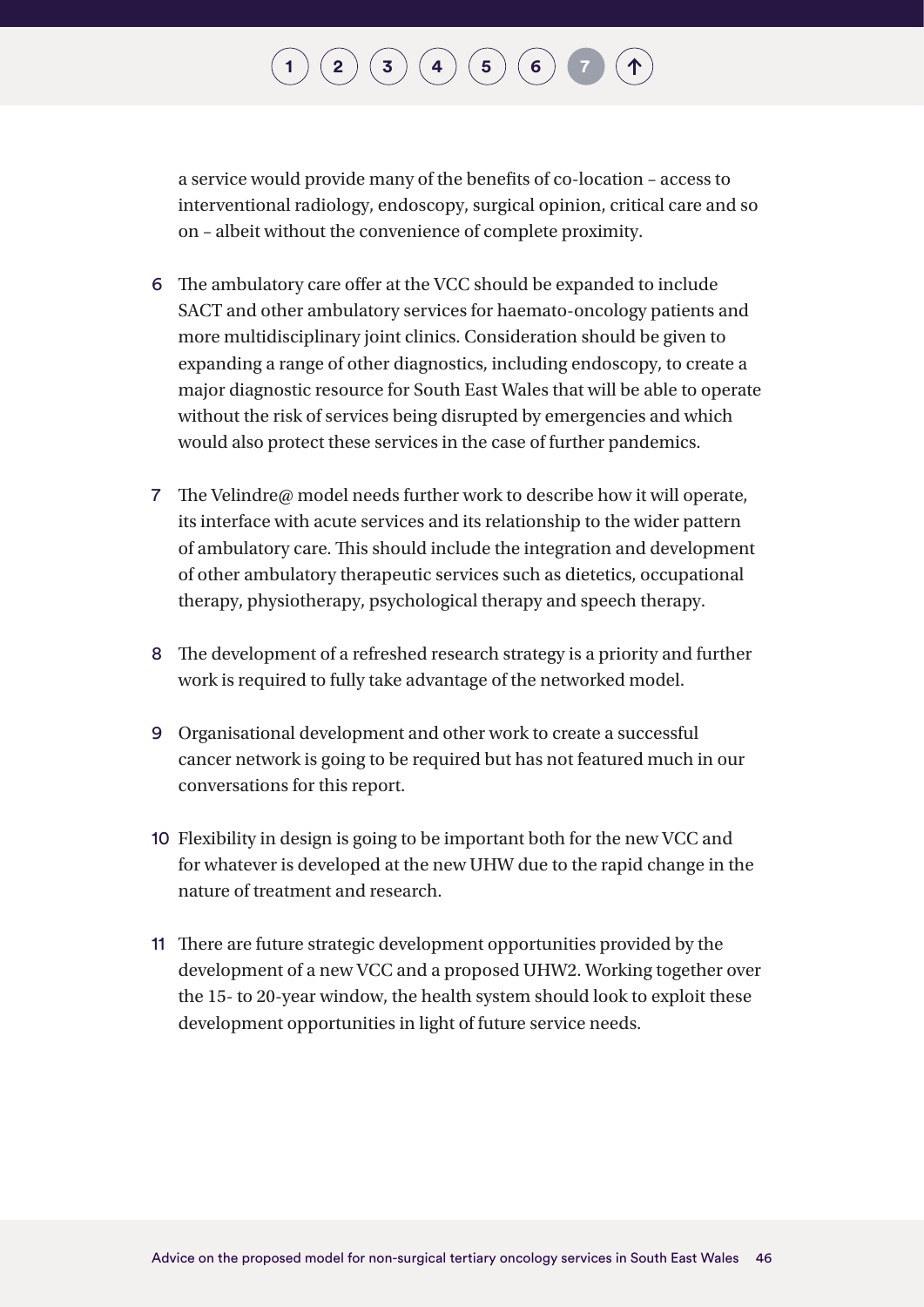### $\mathbf{2}\mathbf{2}\mathbf{3}\mathbf{4}$  $\mathbf{2}\mathbf{2}\mathbf{3}\mathbf{4}$  $\mathbf{2}\mathbf{2}\mathbf{3}\mathbf{4}$  $\mathbf{2}\mathbf{2}\mathbf{3}\mathbf{4}$  $\mathbf{2}\mathbf{2}\mathbf{3}\mathbf{4}$  $\mathbf{2}\mathbf{2}\mathbf{3}\mathbf{4}$  $\mathbf{2}\mathbf{2}\mathbf{3}\mathbf{4}$   $\mathbf{4}\mathbf{5}\mathbf{5}$  $\mathbf{4}\mathbf{5}\mathbf{5}$  $\mathbf{4}\mathbf{5}\mathbf{5}$   $\mathbf{5}\mathbf{6}\mathbf{6}$  $\mathbf{5}\mathbf{6}\mathbf{6}$  $\mathbf{5}\mathbf{6}\mathbf{6}$   $\mathbf{7}\mathbf{7}\mathbf{7}$  $\mathbf{7}\mathbf{7}\mathbf{7}$  $\mathbf{7}\mathbf{7}\mathbf{7}$

# <span id="page-47-1"></span><span id="page-47-0"></span>**Appendix 1: The potential for co-located services**

### **Trends elsewhere**

There is no research that can give definitive answers to the question of how best to organise cancer services. However, the general trend is towards networked models that attempt to maximise the range and volume of care that can be provided close to where patients live, with the centralisation of highly complex work to focus expertise, take advantage of economies of scope and scale and maximise research opportunities.

A similar trend combining networked care and the centralisation of rare and complex work is seen in some other specialties with a high technology care component. As a result, an international trend has been for single-specialty hospitals, and other focused institutions such as cancer hospitals, to be co-located on acute sites, often a teaching hospital or in some cases simply merged into the main hospital. Those that continue to operate as standalone centres are sufficiently large to be able to support the general medical and surgical care of patients, including critical care, as well as having access to advice across a wide range of specialties. However, even these models are now being questioned.

The reasons driving this trend in co-location are as follows:

- Patient expect to receive joined-up care and to have access to expertise.
- Unplanned moves and transfers disrupt continuity of care and, in the case of ambulance transport, put patients in situations where providing highquality care can be physically difficult and care is delivered by staff who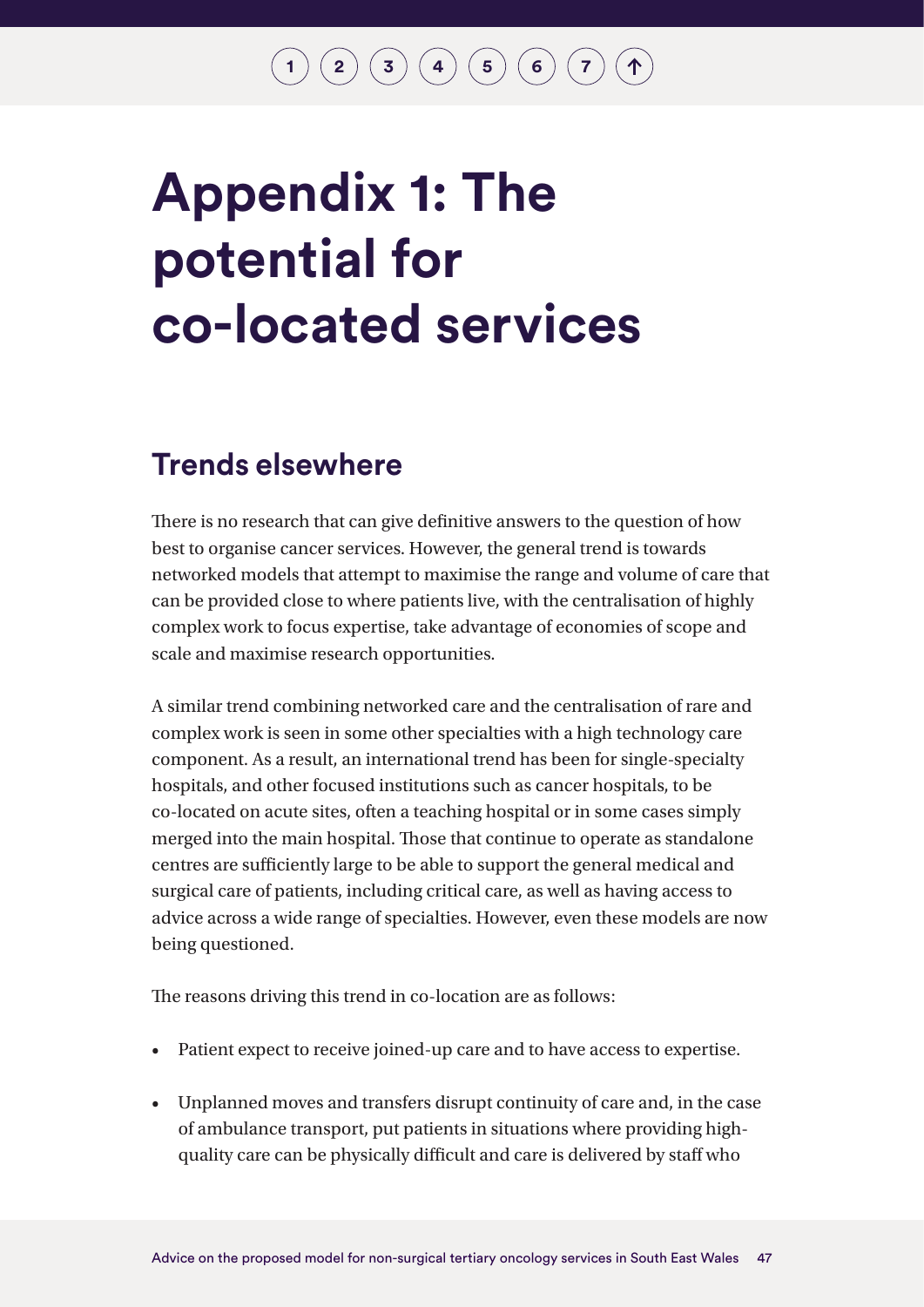## $\binom{2}{\frac{3}{\frac{4}{\frac{6}{\sqrt{2}}}}$  $\binom{2}{\frac{3}{\frac{4}{\frac{6}{\sqrt{2}}}}$  $\binom{2}{\frac{3}{\frac{4}{\frac{6}{\sqrt{2}}}}$  $\binom{2}{\frac{3}{\frac{4}{\frac{6}{\sqrt{2}}}}$  $\binom{2}{\frac{3}{\frac{4}{\frac{6}{\sqrt{2}}}}$  $\binom{2}{\frac{3}{\frac{4}{\frac{6}{\sqrt{2}}}}$  $\binom{2}{\frac{3}{\frac{4}{\frac{6}{\sqrt{2}}}}$  $\binom{2}{\frac{3}{\frac{4}{\frac{6}{\sqrt{2}}}}$  $\binom{2}{\frac{3}{\frac{4}{\frac{6}{\sqrt{2}}}}$

are less experienced. The problem is made more difficult as, unfortunately, cooperation between hospitals is not always as good as it might be and what ought to be a smooth transfer of care is delayed by long negotiations that waste clinicians' time and delay patient care.

- Safety the management of acute illness can require immediate access to a range of clinical disciplines. Some of this can be provided by telephone or video but there are cases where it is necessary for an expert to examine the patient in person or perform a procedure. While more emergency care is dealt with as a 'quasi-scheduled event', with complex procedures delivered in hours by senior staff rather than at night, this is not always possible in specialties such as cancer and vascular surgery.
- Trends in the toxicity and complexity of treatment and the growing number of patients with comorbidities and side effects from treatment mean that access to critical care and advanced support to deal with rapid deterioration is very important.
- The need for multidisciplinary advice and other input in particular, surgery, interventional radiology, endoscopy, critical care and a number of other services – has increased with the growing level of complexity of treatments. The combination of these treatments with radiotherapy is important for both patient care and research.
- Medicine is becoming increasingly specialised and our interviews suggest that oncology is experiencing a two-fold impact in this respect. First, specialists are focusing more on one or two areas of cancer care rather than on a larger number of areas; and second, they are becoming less comfortable with the management of the acutely ill patient with other comorbidities (this is in line with experience in other areas of specialised medicine).
- Co-location can fulfil the critical mass required to provide viable rotas and education and training experience. This is particularly an issue for middlegrade and junior medical staff, as they need to gain more acute medical experience as a result of recent changes in GMC requirements.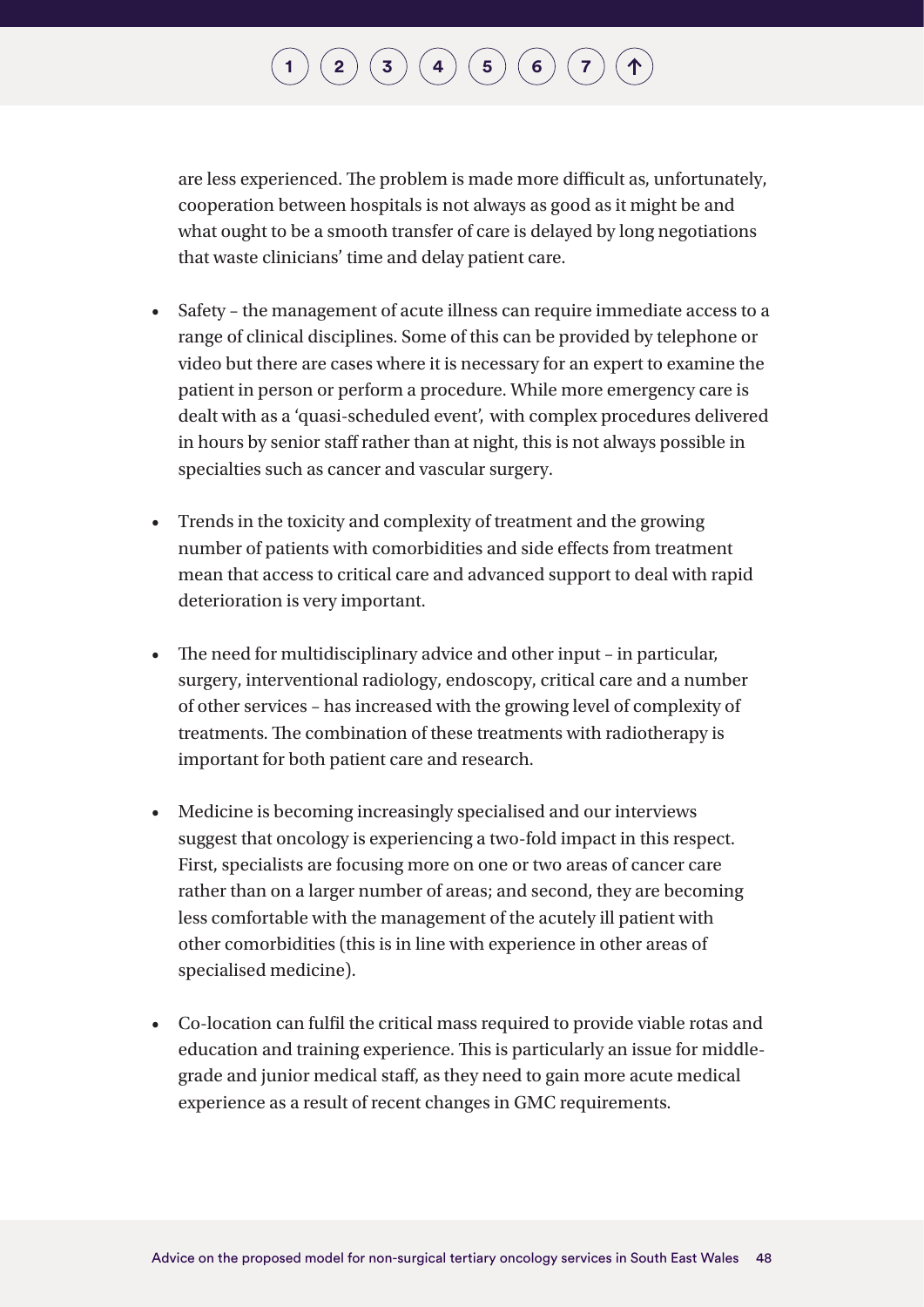- The evidence suggests that for some types of care, a minimum number of procedures is needed for the development of expertise. This is a particular issue in surgery (for example, neurosurgery such as endoscopic surgery in patients with brain tumours, pineal tumour resection and pituitary surgery), a number of gastrointestinal procedures (pancreaticoduodenectomy, oesphagectomy and so on), and renal, breast and other complex procedures that often require team-based expert after-care. Vascular surgery, stroke care and other specialties are seeing a similar trend.
- The opportunities that arise from bringing haemato-oncology and solid tumour work together – for both clinical services and research – can be exploited.

It should be pointed out that co-location does not automatically confer all of these advantages. Specialised services embedded in larger institutions may still find it difficult to get opinions from other specialists, access to critical care and so on. Geographical proximity is not a substitute for creating a collaborative culture, but it generally seems to help.

### **Separate identities**

Co-location can mean that the unit is absorbed into the main hospital but often the specialist unit can still retain a distinct identity. It may have a separate building (for example, the cancer centres at Guy's, Leeds, Liverpool and University College Hospital) or a physically distinct wing (for example at the Edinburgh Cancer Centre, Evelina London Children's Hospital and St Mark's Hospital at Northwick Park). In the case of Guy's and University College Hospital, ambulatory services are in a separate building some distance from the main hospital. In some cases the unit may even have a separate organisational form even though it is on the campus of a larger organisation (for example, the Clatterbridge Cancer Centre and the Royal Papworth Hospital at Addenbrookes). The reasons for these approaches are not always made explicit but seem to be based on the following: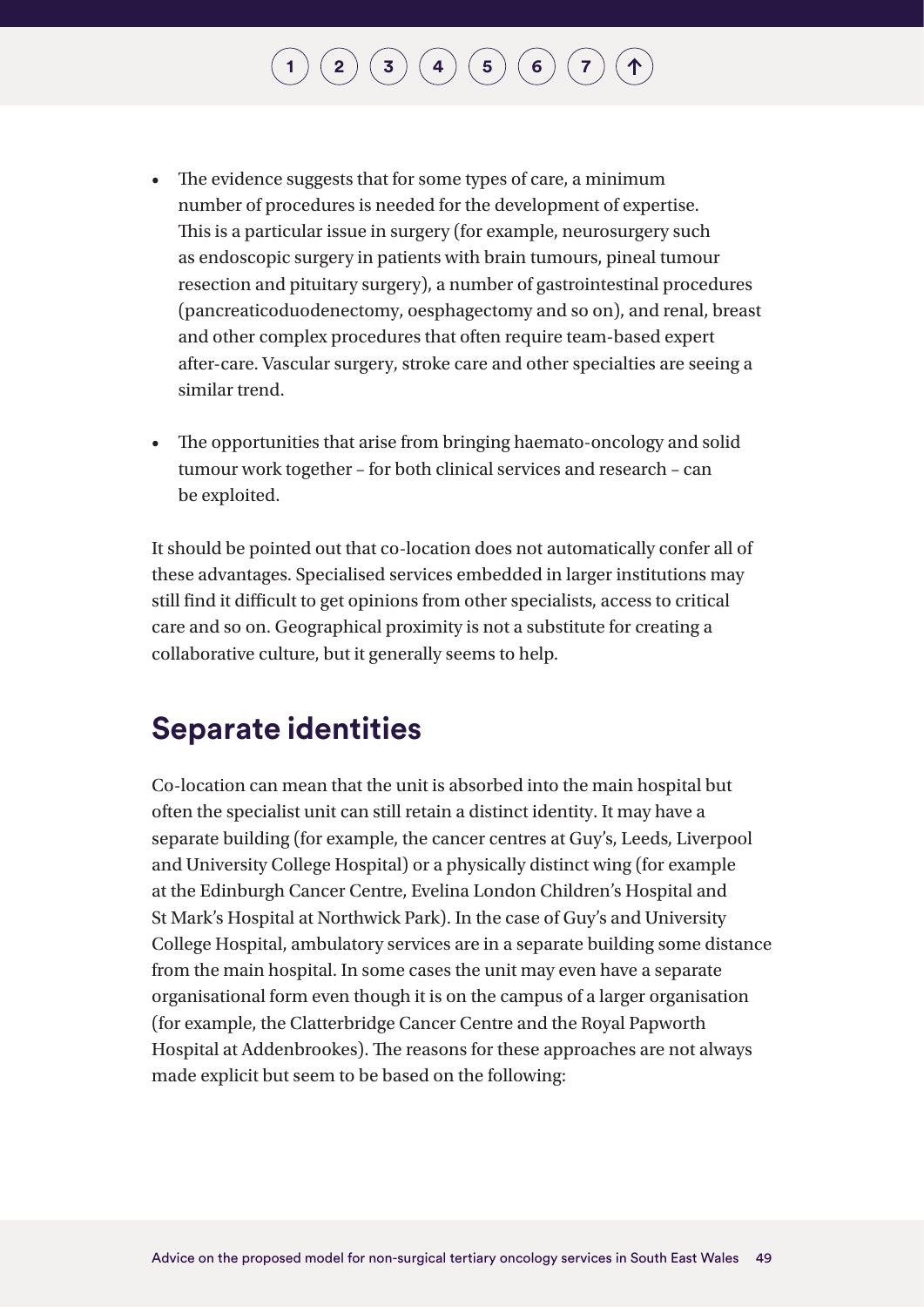- Patients value services with a strong identity and reputation for quality.
- There is a perception that it is important to have a strong management of and clinical focus on a particular service line and a wish to protect important aspects of the culture of the hospital or service. Lessons have been taken from, for example, the loss of something important (if unquantifiable) from the ingestion of standalone hospitals such as Atkinson Morley Hospital by St George's Hospital and the London Chest Hospital by Barts Health NHS Trust.
- Some believe that there is a need to protect specialist inpatient beds from emergency services and, very pertinent in the light of Sir Mike Richard's review of diagnostic services,**12** to avoid the loss of protected access to specialist diagnostics. There are similar arguments about theatres and critical care – the main reason for delays in many specialised services that are part of larger institutions is a lack of critical care beds for post-operative patients.
- There are advantages for research and multidisciplinary practice from maintaining the coherence of different services (while also having the advantage of being close to a tertiary hospital and university).
- Our work also suggests that smaller units with a clear, well-understood purpose have some significant advantages. Staff like working in these types of units; specialist hospitals regularly top staff and patient survey results. The human scale and clear focus also seem to make it easier to provide effective leadership and management and avoid the costs and problems of complexity in large hospitals. Big is not always better.

12 Richards M (2020) *Diagnostics: Recovery and renewal*. NHS England. [www.england.nhs.uk/wp-content/uploads/2020/10/BM2025Pu-item-5-diagnostics](http://www.england.nhs.uk/wp-content/uploads/2020/10/BM2025Pu-item-5-diagnostics-recovery-and-renewal.pdf)[recovery-and-renewal.pdf](http://www.england.nhs.uk/wp-content/uploads/2020/10/BM2025Pu-item-5-diagnostics-recovery-and-renewal.pdf). Accessed 21 November 2020.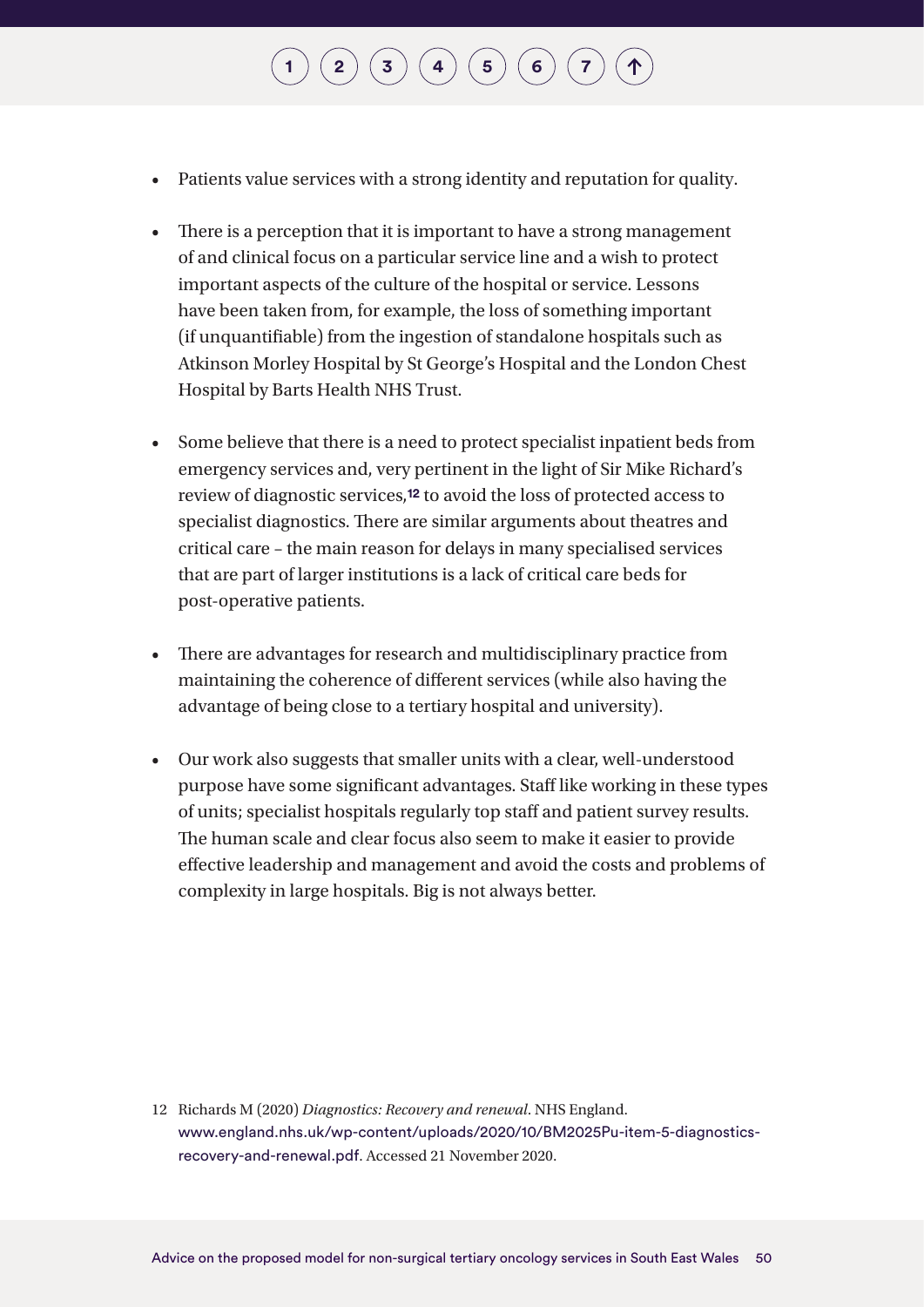### **Other issues**

There is a general trend in hospital planning in the UK towards separating emergencies from planned activity, which has been intensified by the experience of dealing with the Covid-19 pandemic. Protecting diagnostic capacity from emergency work and providing more rapid access to diagnostics for patients with worrying signs and symptoms is a key idea underlying Sir Mike Richards' recent review of diagnostic services and reflects practice in European countries. This has proved very valuable during the Covid-19 pandemic, and where cancer capacity has been housed in standalone buildings, hospitals have, by and large, been able to protect that capacity to continue to diagnose and treat patients, as well as protect the patient environment from Covid-19 transmission. Patients in our interviews raised this as important given their immunocompromised status. This is, of course, still possible on a co-located site but is an argument for some degree of separation and control over access to the cancer elements of such a campus.

### **Practical issues**

Our assessment, following discussions and an examination of existing plans, is that a full co-location is not practical at present. It will be possible in future, but our view is that co-location before the reprovision of the main acute facilities at UHW would be difficult to achieve. Using currently vacant space at UHW does not provide physical proximity of the type that is required, and more seriously, appears to limit the options for an optimal rebuilding of UHW.

A decision to co-locate would require a very different building, based on experience in Leeds and Liverpool, and should probably combine all cancer services, including haematological malignancy and surgery. This would result in a functional content for the new building that is different from that currently proposed. Therefore, if this option were available, a whole new round of planning, design and planning permissions would be required, which would push back a start date further.

The current VCC, including linear accelerators and diagnostics (a 30,000m2 building and associated accommodation including 700 parking spaces),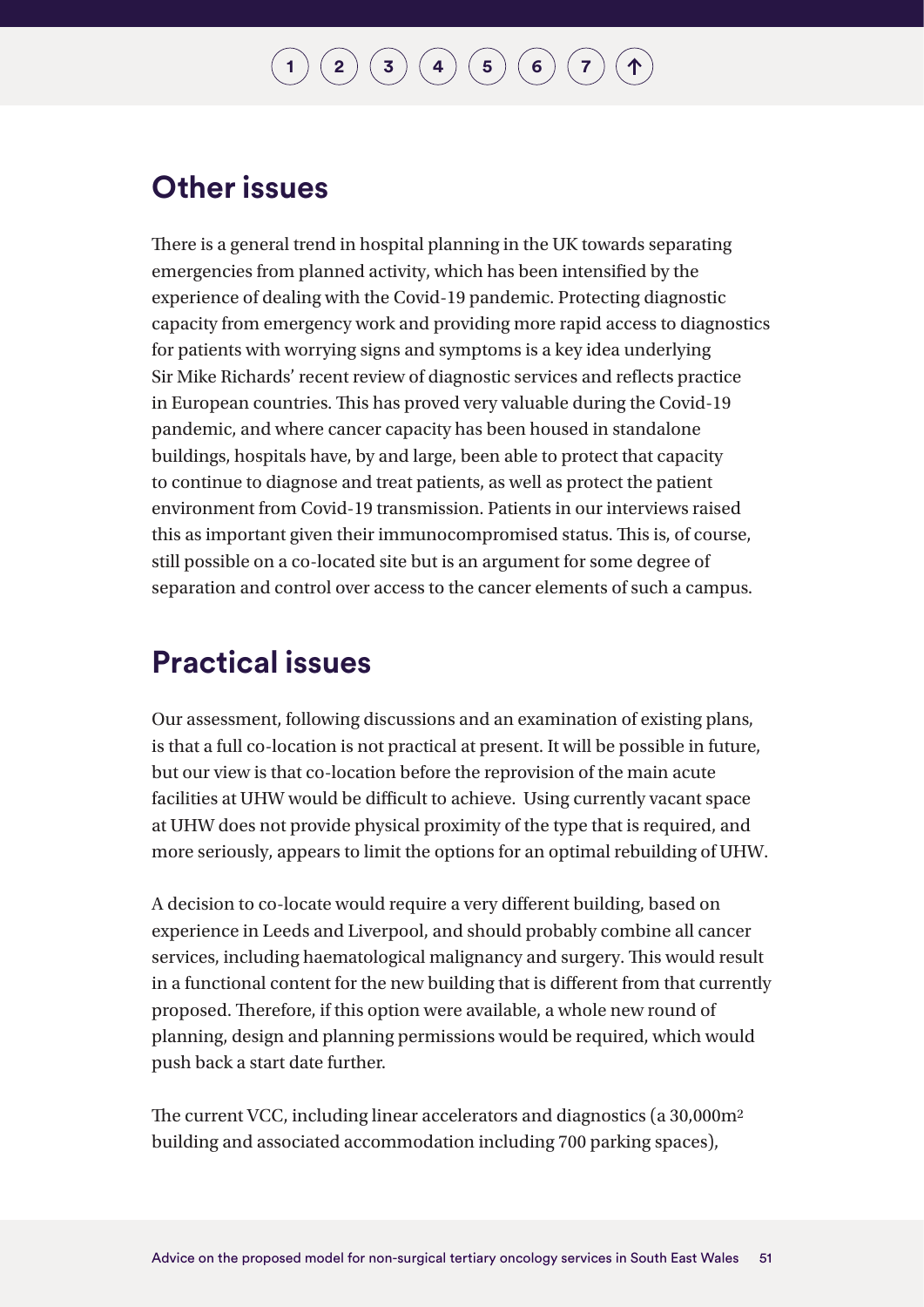### $\binom{2}{\frac{3}{\frac{4}{\frac{6}{\sqrt{2}}}}$  $\binom{2}{\frac{3}{\frac{4}{\frac{6}{\sqrt{2}}}}$  $\binom{2}{\frac{3}{\frac{4}{\frac{6}{\sqrt{2}}}}$  $\binom{2}{\frac{3}{\frac{4}{\frac{6}{\sqrt{2}}}}$  $\binom{2}{\frac{3}{\frac{4}{\frac{6}{\sqrt{2}}}}$  $\binom{2}{\frac{3}{\frac{4}{\frac{6}{\sqrt{2}}}}$  $\binom{2}{\frac{3}{\frac{4}{\frac{6}{\sqrt{2}}}}$  $\binom{2}{\frac{3}{\frac{4}{\frac{6}{\sqrt{2}}}}$  $\binom{2}{\frac{3}{\frac{4}{\frac{6}{\sqrt{2}}}}$

covers 7–8 hectares. The current UHW site is around 23 hectares. The problem is not solved by assuming a high-rise replacement for the VCC**13** as this would require 6 hectares.

In all plausible scenarios, given the size of the UHW project and the enabling works required, VCC would have to wait for the correct moment in a phased redevelopment and this is likely to take a significant period of time.

### **Conclusions**

Co-location would be in line with practice elsewhere, address the questions of how to provide safe acute inpatient care, improve support from other specialties, and create a better base for research. But it does not address the wider problems of equity of provision and the need to improve AOSs and other cancer services across the network. Whatever may be possible in the future, we are satisfied that a co-location option is not available at present nor for some considerable time to come, and so there is a question of how to provide services now and in the foreseeable future.

Flexibility in design is going to be important both for nVCC and for whatever is developed at the new UHW due the rapid change in the nature of treatment and research.

An important comment by two of our experts provides some reassurance about the future. In 15 years, the next generation of linear accelerators at a new VCC will have reached the end of their useful life. At this point there may be an opportunity to strategically review service configuration across the region, and between Cardiff LHB and Velindre University NHS Trust to identify further opportunities e.g. how they configure services across the locations and facilities to maximise the opportunity. It is clear that providing a high-volume diagnostic and treatment centre with the option to add day surgery and manage inpatient flows as treatments change offers significant flexibility and future proofing.

13 The new Guy's Cancer Centre has installed linear accelerators above ground, although there are penalties in terms of the costs of installation and replacement.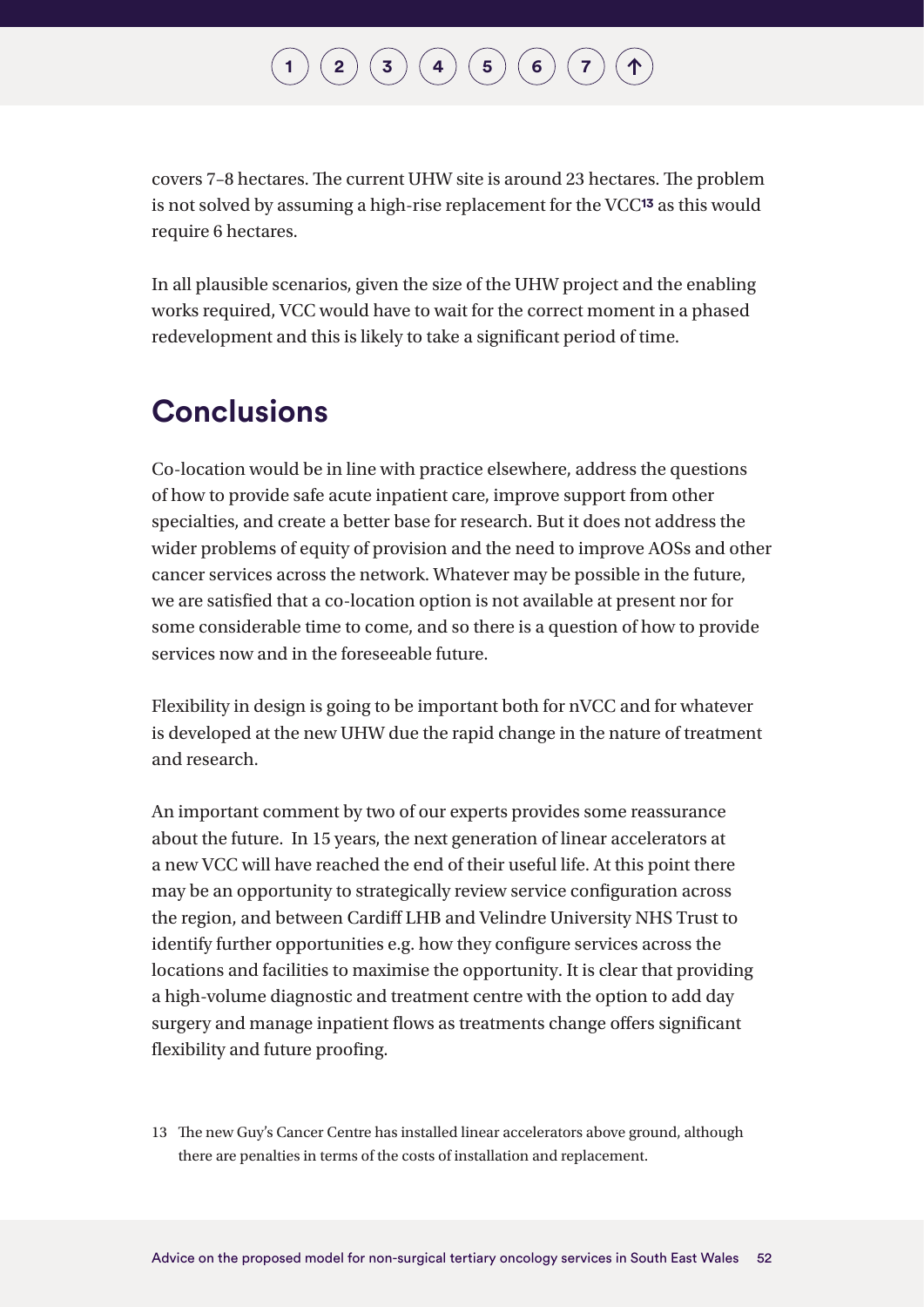# <span id="page-53-1"></span><span id="page-53-0"></span>**Appendix 2: Requirements of the acute oncology model agreed by the CCLG in October 2020**

The CCLG paper on the South East Wales acute oncology model states that:**<sup>14</sup>**

It is proposed that the service model will, as a minimum, meet the following requirements:

- Have a focus on the AOS pathway from presentation at the acute hospital setting to discharge (noting that the links to primary care are a fundamental part of the AOS).
- Aim to avoid unnecessary admission/readmission but where this is required to minimise acute length of stay and maximise the use of ambulatory pathways to access oncology support.
- The AOS in Health Boards should be clinically led by a designated HB AOS lead supported by an appropriately resourced and skilled nursing team and AHPs [allied health professionals].
- AOS nurses will have a presence in both assessment and ward settings to support the patient throughout their pathway.

14 Source: CCLG paper on the South East Wales Acute Oncology Service, 14 October 2020.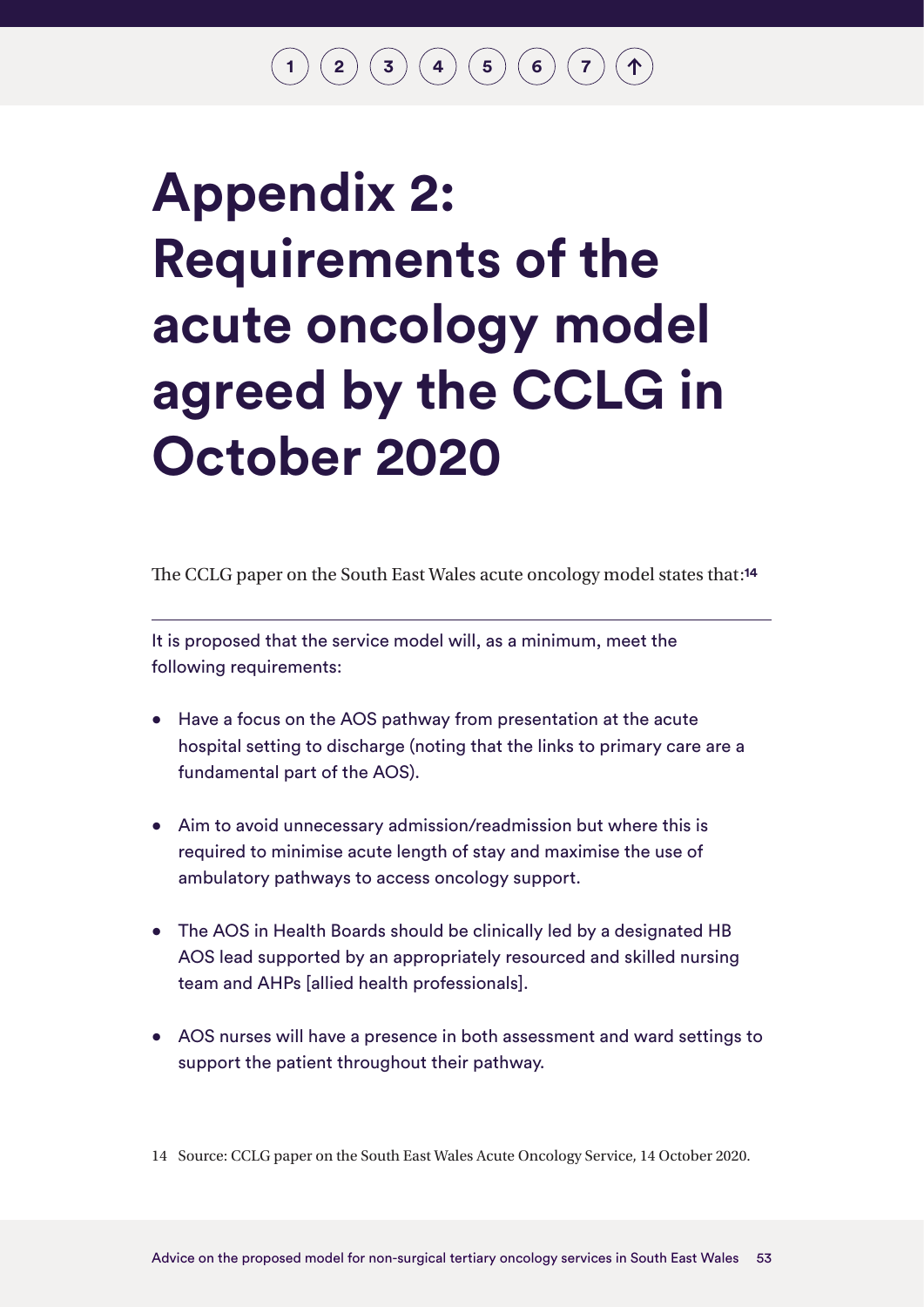# $\mathbf{2} \left( \mathbf{3} \right) \left( \mathbf{3} \right) \left( \mathbf{4} \right) \left( \mathbf{5} \right) \left( \mathbf{6} \right) \left( \mathbf{7} \right)$  $\mathbf{2} \left( \mathbf{3} \right) \left( \mathbf{3} \right) \left( \mathbf{4} \right) \left( \mathbf{5} \right) \left( \mathbf{6} \right) \left( \mathbf{7} \right)$  $\mathbf{2} \left( \mathbf{3} \right) \left( \mathbf{3} \right) \left( \mathbf{4} \right) \left( \mathbf{5} \right) \left( \mathbf{6} \right) \left( \mathbf{7} \right)$  $\mathbf{2} \left( \mathbf{3} \right) \left( \mathbf{3} \right) \left( \mathbf{4} \right) \left( \mathbf{5} \right) \left( \mathbf{6} \right) \left( \mathbf{7} \right)$  $\mathbf{2} \left( \mathbf{3} \right) \left( \mathbf{3} \right) \left( \mathbf{4} \right) \left( \mathbf{5} \right) \left( \mathbf{6} \right) \left( \mathbf{7} \right)$  $\mathbf{2} \left( \mathbf{3} \right) \left( \mathbf{3} \right) \left( \mathbf{4} \right) \left( \mathbf{5} \right) \left( \mathbf{6} \right) \left( \mathbf{7} \right)$  $\mathbf{2} \left( \mathbf{3} \right) \left( \mathbf{3} \right) \left( \mathbf{4} \right) \left( \mathbf{5} \right) \left( \mathbf{6} \right) \left( \mathbf{7} \right)$  $\mathbf{2} \left( \mathbf{3} \right) \left( \mathbf{3} \right) \left( \mathbf{4} \right) \left( \mathbf{5} \right) \left( \mathbf{6} \right) \left( \mathbf{7} \right)$  $\mathbf{2} \left( \mathbf{3} \right) \left( \mathbf{3} \right) \left( \mathbf{4} \right) \left( \mathbf{5} \right) \left( \mathbf{6} \right) \left( \mathbf{7} \right)$  $\mathbf{2} \left( \mathbf{3} \right) \left( \mathbf{3} \right) \left( \mathbf{4} \right) \left( \mathbf{5} \right) \left( \mathbf{6} \right) \left( \mathbf{7} \right)$  $\mathbf{2} \left( \mathbf{3} \right) \left( \mathbf{3} \right) \left( \mathbf{4} \right) \left( \mathbf{5} \right) \left( \mathbf{6} \right) \left( \mathbf{7} \right)$  $\mathbf{2} \left( \mathbf{3} \right) \left( \mathbf{3} \right) \left( \mathbf{4} \right) \left( \mathbf{5} \right) \left( \mathbf{6} \right) \left( \mathbf{7} \right)$  $\mathbf{2} \left( \mathbf{3} \right) \left( \mathbf{3} \right) \left( \mathbf{4} \right) \left( \mathbf{5} \right) \left( \mathbf{6} \right) \left( \mathbf{7} \right)$

- Velindre will support the model through a 'consultant of the day' arrangement, comprising a combination of predictable, timely and consistent physical senior oncologist presence and virtual access (to support HBs when the consultant is not on site) which will be built into consultant job plans for those participating in AOS.
- A provision for acute cases with an unknown primary (CUP/MUO) (with additional pathway work to link in with phase 2 and 3).
- A virtual service to manage both inpatient & ambulatory immunotherapy toxicity.
- Digital solutions to support virtual access and access to comprehensive patient and clinical information irrespective of presenting location.
- Designated administrative support to allow clinicians to focus on clinical care, improve communication between sector and discharge planning.
- Health Boards should attempt to identify a suitable location within the hospital where AOS patients can be cohorted and seen by the Oncologist without the need for undue patient movement – ideally this should be in a ward rather than clinic environment.
- Long term, Health Boards will ideally identify a 'designated' acute hospital site as the focus for their AOS service with access to assessment beds on a 24/7 basis, however, this will be supported by nursing input in other acute sites.